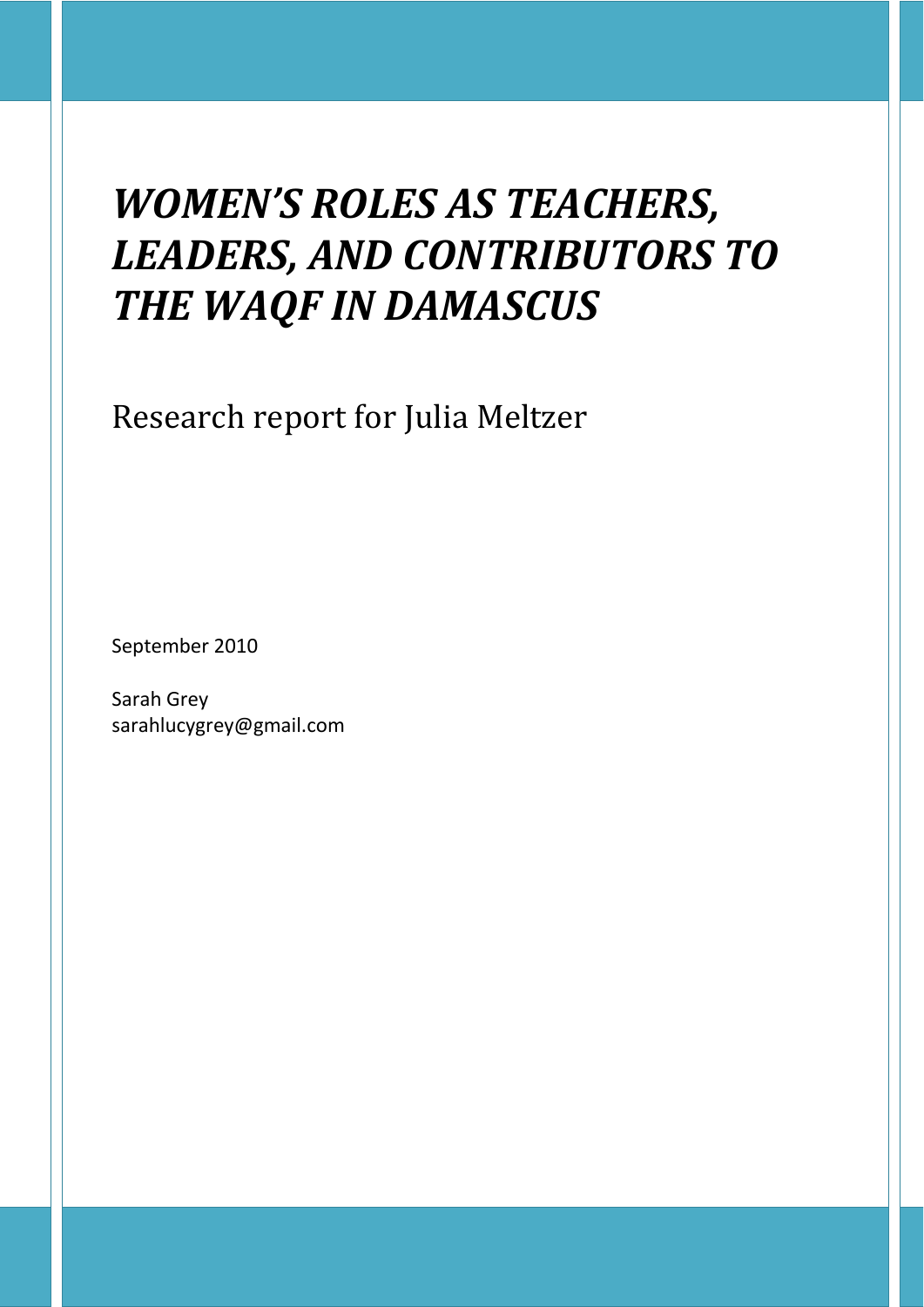# **Contents**

| 1. |  |
|----|--|
|    |  |
|    |  |
|    |  |
|    |  |
| 2. |  |
| 3. |  |
|    |  |
|    |  |
|    |  |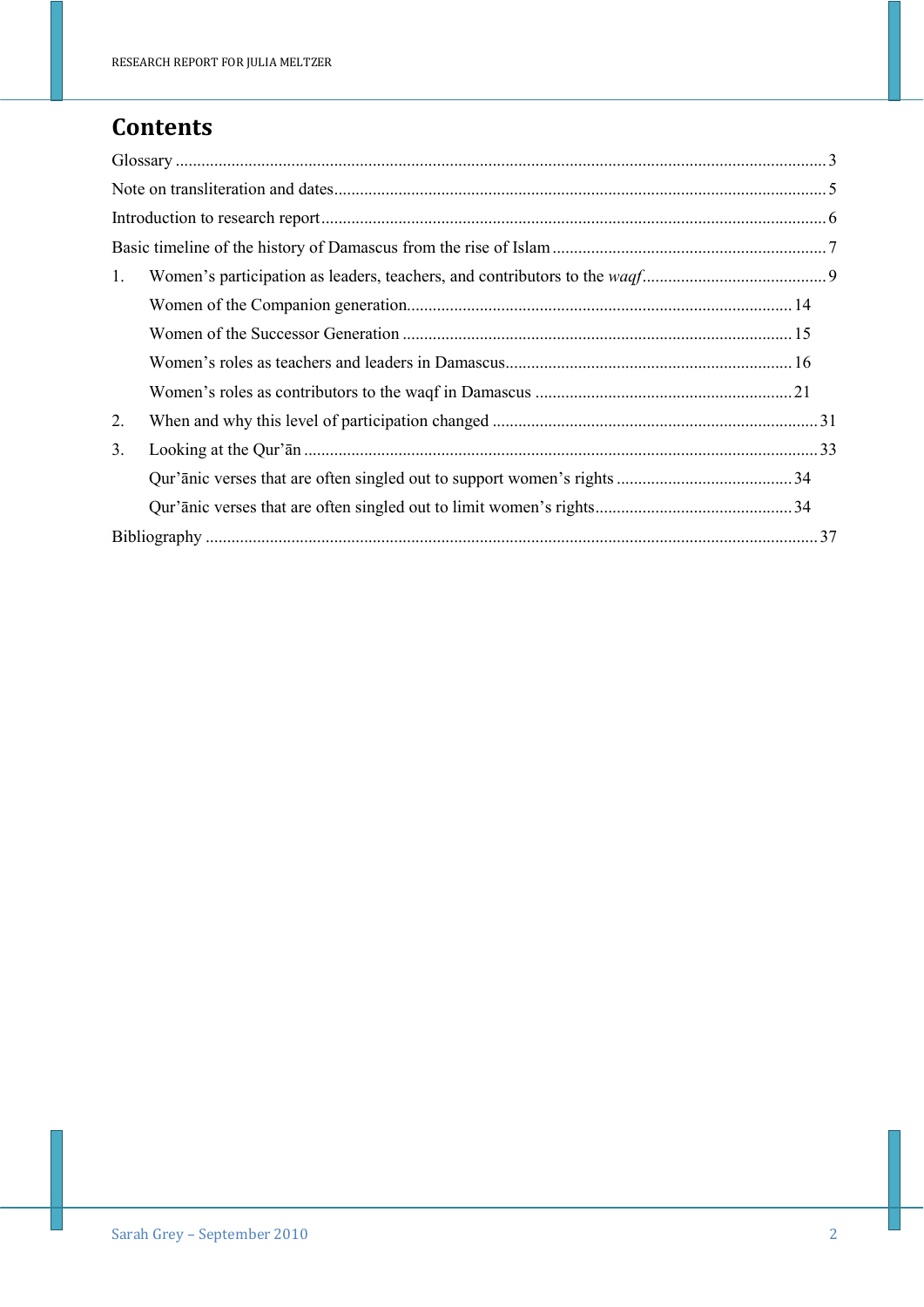# **Glossary**

*hadīth*: "the normative reports containing the history of the Prophet and the earliest Muslim community" (Fadel 1997: 191). As Asmaa Sayeed points out, there has been a great deal of debate over the 'reliability' of hadīth as historical documents (Sayeed 2005: 12); however, for the purposes of this research, while this must be acknowledged, the significance of the ḥadīth comes in the effort to understand, as she says, "the Muslim community's historical memory of the role of women as transmitters" and the importance of the hadīth to Muslims over the centuries.

*ijāzah*: "the permission granted by one individual to another to represent a text or a body of knowledge" (Chamberlain 1994: 15); "a license authorising the bearer to transmit a text o perform and teach a knowledge-based skill. The concept originated with the need to certify oral transmission of Hadith … [and] was gradually expanded to certify that an individual understood texts and jurisprudential processes sufficiently well enough to teach, deliver legal opinions, or both" (Kalmbach 2008: 42).

*ijtihād*: "the independent interpretation of basic sources (the Ouran and Sunna) to derive laws for matters on which scripture is unclear" (Kalmbach 2008: 43).

*khānqāh*: a ṣūfī community/hospice for men (Hambly 1998: 8)

*khātūn*: princess, a title of respect for a woman of high status

*isnād*: the chain of transmission of a hadīth, written down at the start of the text of each hadīth, beginning with the last narrator and ending with the first (i.e. whoever heard the words of the Prophet on the matter narrated in the hadīth or saw the episode related in it).

*madrasa,* plural *madāris*: school (In Orientalist texts, as evident now in the Western media in particular, the term madrasa was taken to refer to 'religious schools' only; this is a misinterpretation, however, since the term simply means 'school' – both in terms of a place of learning, and a 'school' of thought and study. Prominent such madāris were known by name, therefore having no need for the explanatory adjective 'religious' – though to replace this adjective in English translation would be more correct; less prominent madāris would be referred to in conjunction with an explanatory adjective, such as *dīnī* for 'religious' or, etc.)

#### *muḥaddith* (m.) / *muḥadditha* (f.): transmitter or narrator of ḥadīth

*ribāṭ*: a ṣūfī lodge (Roded 1994: 93); a "convent for *ṣūfī* women" (Hambly 1998: 8); *ribāṭs* were "typically located on the edge of cities" and "functioned as retreats where people would go to deepen their knowledge and understanding, and strengthen their practice, of the religion" (Nadwi 2007: 76).

#### *qāḍī*: judge

*waqf*: "endowments for the upkeep of charitable institutions that might also have relatives as beneficiaries" (Ahmed 1992: 105). Details of *waqf* endowments are held by the office of the *qāḍī* as official endowment deeds (Humphreys 1994: 45). Petry's description of the institution of *waqf* is helpful here:

> …any Muslim sound of mind and faith may grant a portion of his/ her personal estate to pious activities that promote the religion or provide for the needs of less fortunate believers. In general, only fixed property, assets or services may be designated as waqf, although the range of trust instruments **is** broad enough to permit considerable flexibility in this matter. Waqfs were legally categorized as either charitable *(khayrī)* or familial (*dhurrī*), and could be reassigned, replaced, sold or transferred-but only under careful supervision of a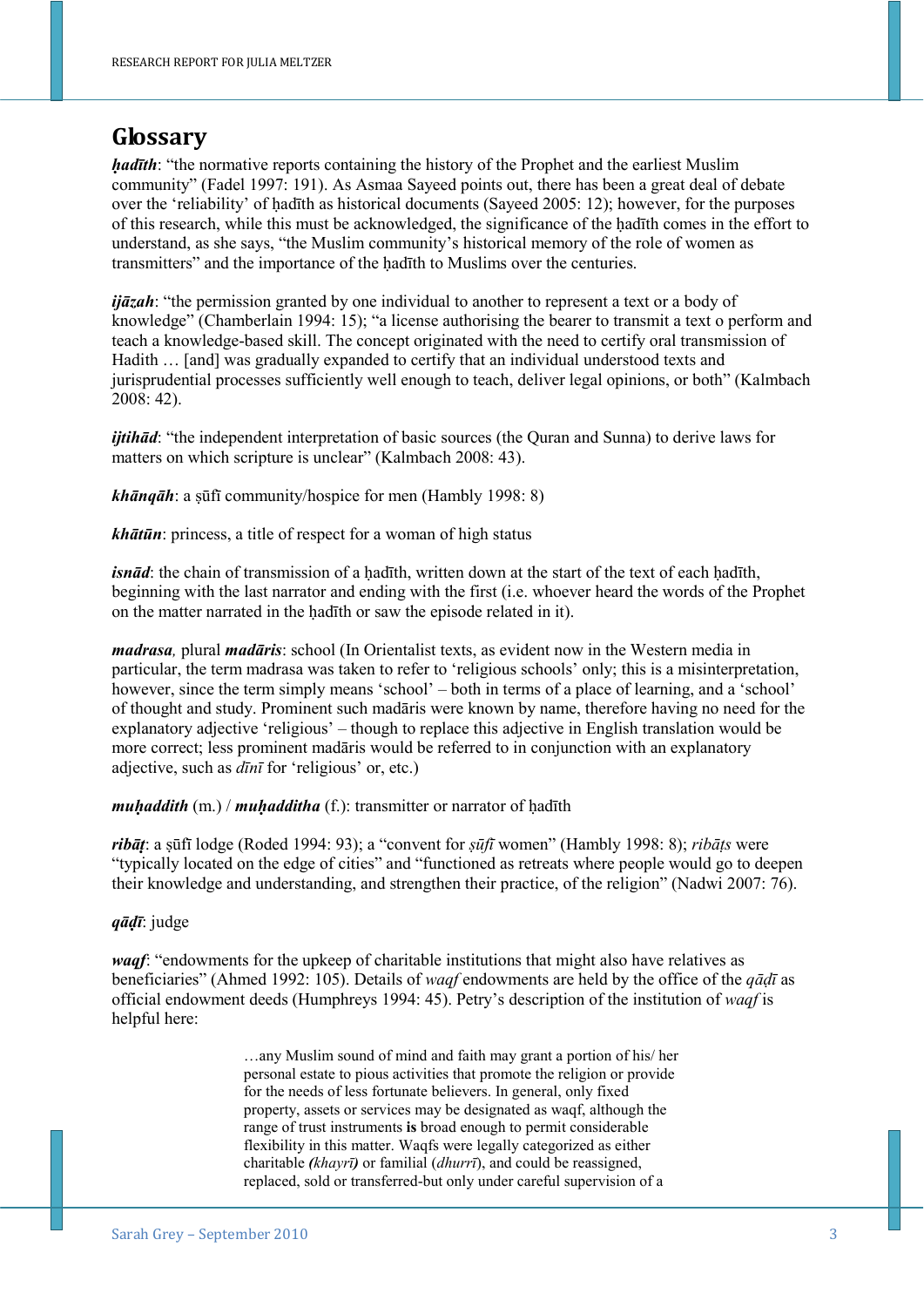*qāḍī* or judge. The proceeds of a waqf were to be administered by a supervisor *(mutuwullī*, *nāẓir*) often – but not always – the donor, and upon his demise one or more of his heirs … their beneficial effect on Muslim societies throughout the traditional period cannot be underestimated. (Petry 1983: 190-191)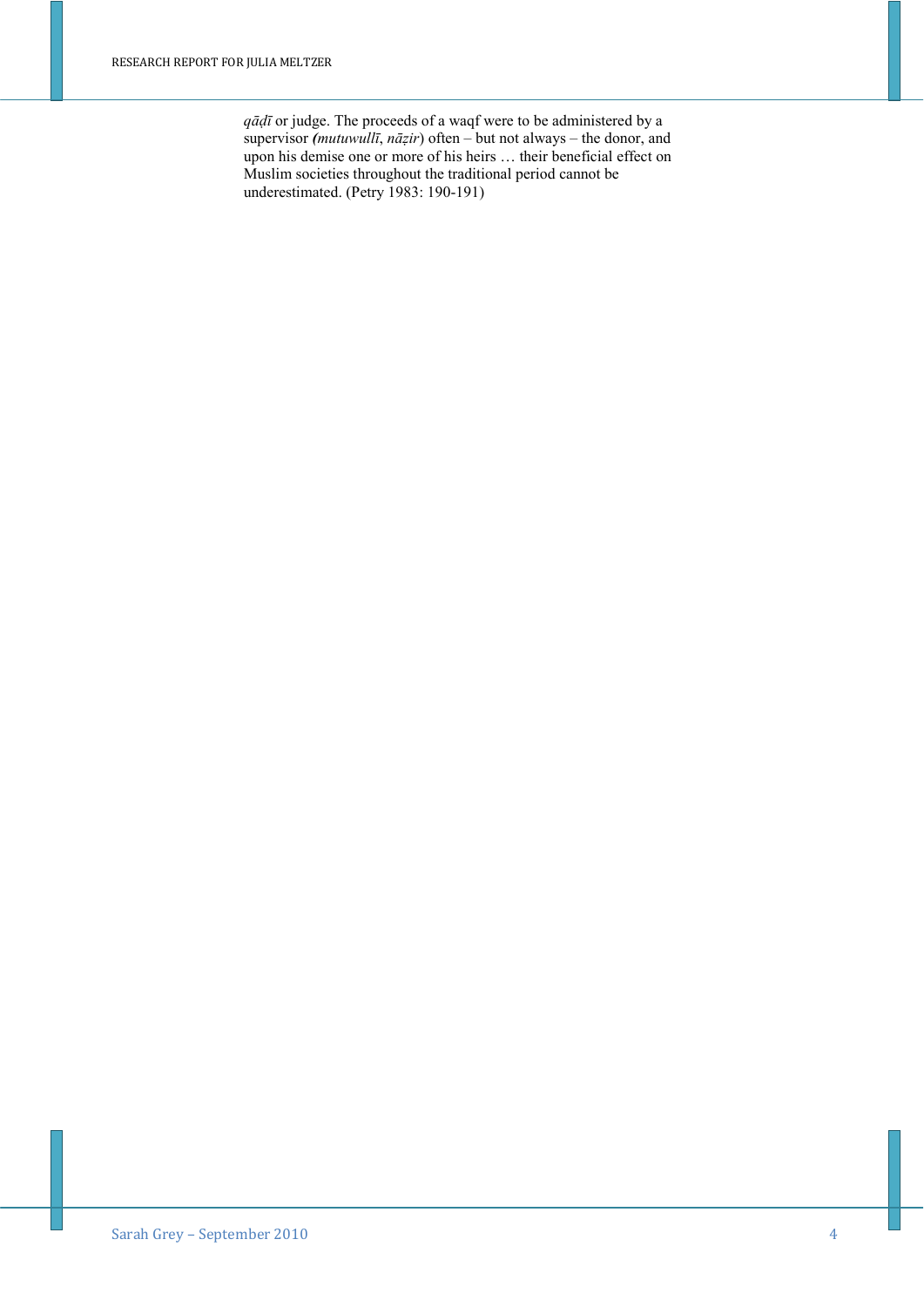### **Note on transliteration and dates**

Transliteration follows the style of the *International Journal of Middle East Studies*. For Arabic words for which there exist standardised English forms, the standard form is used – that is, without diacritics. Arabic names for which there are no common English forms are transliterated with full diacritic markings. In names, a doubled consonant [*shedda*] is often signified with the repetition of the equivalent English letters, and emphatic consonants [ḍ, ṣ etc.] are marked in some cases but not all (often depending on the source). Specific terminology is italicised and transliterated with full diacritic markings.

Both anno Domini (AD) and anno Hegirae (AH, dating from the *hijra*, Prophet Mohammed's flight from Mecca to Medina) are used (sometimes separately, sometimes both) in this research brief, partly because some sources use AD years and some use AH. The year 1 AH corresponds to the year 622-623 AD (the first day of the first year of the anno Hegirae calendar, 1 Muḥarram, corresponds to Friday,  $16<sup>th</sup>$  July 622). The following table helps situate AH years in AD years:<sup>1</sup>

| AH   | AD        |
|------|-----------|
| 1    | 622-623   |
| 100  | 718-719   |
| 200  | 815-816   |
| 300  | 912-913   |
| 400  | 1009-1010 |
| 500  | 1106-1107 |
| 600  | 1203-1204 |
| 700  | 1300-1301 |
| 800  | 1397-1398 |
| 900  | 1494-1495 |
| 1000 | 1591-1592 |
| 1100 | 1689-1690 |
| 1200 | 1785-1786 |
| 1300 | 1882-1883 |
| 1400 | 1979-1980 |

<sup>&</sup>lt;sup>1</sup> See AD / AH converter available at: info.charm.ru/library/AHxAD%20Converter.doc (Accessed 29/8/2010)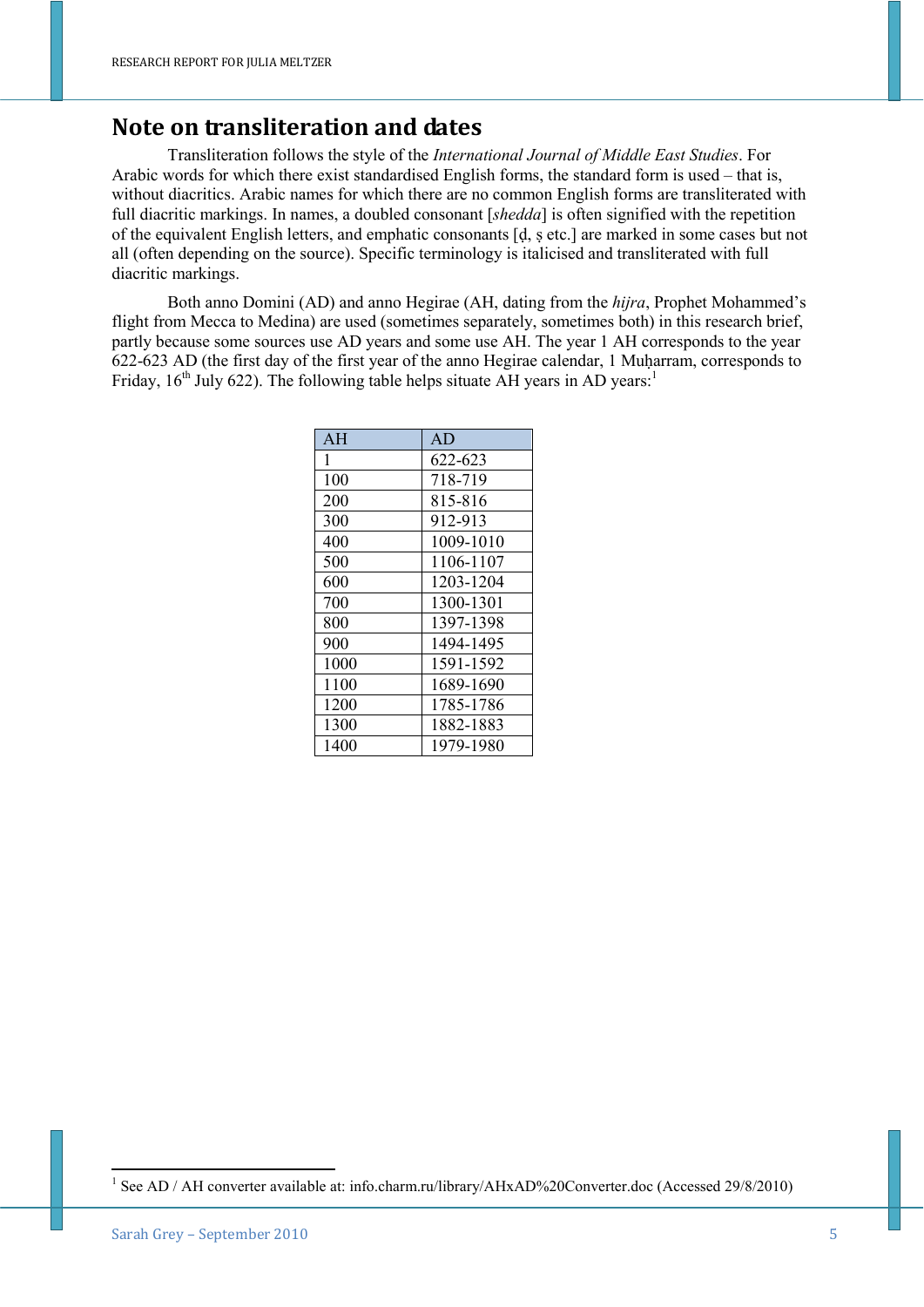### **Introduction to research report**

The first point to make in this research report is that there has been relatively little research carried out into women's roles as religious scholars, teachers and leaders, or as endowers of religious institutions in the Islamic world (Hambly 1998: 8). Indeed, "female religious authority exists and is accepted in conservative Damascene circles, though scholarship has largely overlooked it" (Kalmbach 2008: 37).

Of course, a serious problem in the study of women's religious roles in Islamic history is the lack of sources left by women themselves. As Ahmed points out, "women have left no written records, so we have no direct means of learning what it was like to live life thus" (Ahmed 1992: 121). Everything we understand about pre-modern Muslim women, then, must be learnt from sources written and compiled by male scholars – which, for various reasons, can present problems (as scholars cited in this report have all discussed).

An important point here is that we must ask ourselves how we should understand the role of women leaders, teachers, transmitters of *hadīth* and contributors to the *waqf*. The roles women played must be contextualised in order to understand what those roles meant to them and to their contemporaries, especially if we are then to use the information gained from such research to comment on today's female religious leaders. Another interesting angle from which to approach this subject, of course, is to ask the question of how Muslim women now (especially religious leaders like Huda al-Habash, for example), understand, represent, and refer to Muslim women in history.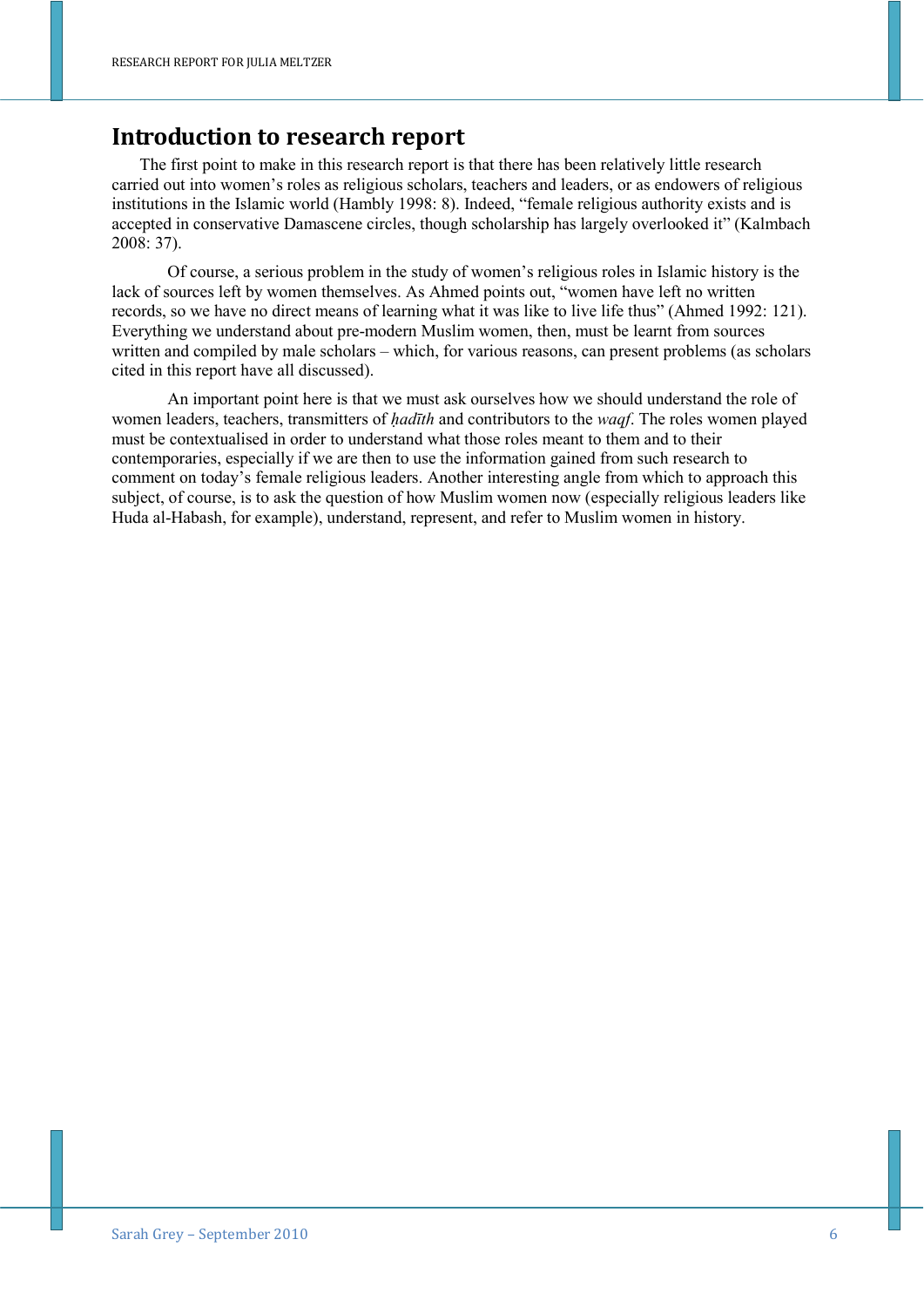# **Basic timeline of the history of Damascus from the rise of Islam**

The following basic historical outline of the history of Damascus helps contextualise the information on the roles women have played in Damascus in various periods of its Islamic history.

- 635 AD Arab/Muslim conquest of Damascus
- 661 AD Muʿāwīyah bin Abī Sufyān, after occupying Damascus, became the  $5<sup>th</sup>$  Caliph, and founded the Omayyad dynasty, with Damascus its capital. (The Omayyad Mosque was built between 705 and 715.)
- 750 AD The Abbasids (Arabs who had settled in Iran and led a revolt against the Omayyads) occupied Damascus. The Abbasid capital was transferred to Baghdad, and the importance of Damascus as a political and cultural centre declined.
- 878 AD Ahmad bin Tulun, appointed governor of Egypt in 868, asserted his independence and took Damascus in 878; Tulunid rule.
- 977 AD Fatimid  $(Sh\bar{i})$  conquest of Damascus. In the century prior to the Fatimid conquest, the population of Damascus had suffered great political instability and difficult economic conditions. During this time, the city was divided into separate quarters, which led to a great proliferation in the building of mosques, since each quarter wished to have its own.
- 1069 AD The First Crusade begins, marking the beginning of 200 years of conflict in the region
- 1076 AD The Seljuks seized Damascus (they were a Turkish tribe which converted to Islam in the  $10^{th}$  century).

 Damascus was besieged in the Second Crusade. Nūr al-Dīn defeated the Crusader armies and subsequently ruled Damascus. The period of his rule saw the flourishing of art and architecture in the city, and the establishment of a number of schools.

- 1174 AD Nūr al-Dīn died. Eventually, Salāḥ al-Dīn (Vizier and commander of the Syrian forces in Egypt) came to rule Damascus and the Ayyūbid dynasty was founded.
- 1193 AD Death of Salāḥ al-Dīn. His empire was divided into three, each part given to one of his sons. Salāh al-Dīn's brother overthrew one of the sons, however, and moved the capital to Cairo.
- 1260 AD The Ayyūbids weakened by internal rivalries, Damascus was occupied by the Mongols.
- 1260 AD The Mongols only survived 6 months before the Mamluks, under Sultān Baybars, drove them out; they also defeated the weak Ayyūbids. Damascus became part of the growing Mamluk empire, which was ruled from Cairo. The early Mamluk period was one of relative prosperity in Damascus, especially as it was the second city of the empire and a major centre on the east-west trade route. The city grew outside the boundaries of the 'Old City', and a large number of mosques were built. In this period, the Ṣāliḥīyya area started to develop as a major centre of education and religious activity.
- 1400 AD Having sacked Aleppo, Timur (Timurlane), at the head of the Mongol army, besieged Damascus. The Mamluk sultān sent a delegation from Cairo (including Ibn Khaldūn), who negotiated with him, but after they left Timur and his army sacked Damascus, burning much of the city, taking many as slaves, slaughtering others, and capturing the city's artisans to take them back to his capital at Samarkand. Damascus remained, weakened, under Mamluk rule.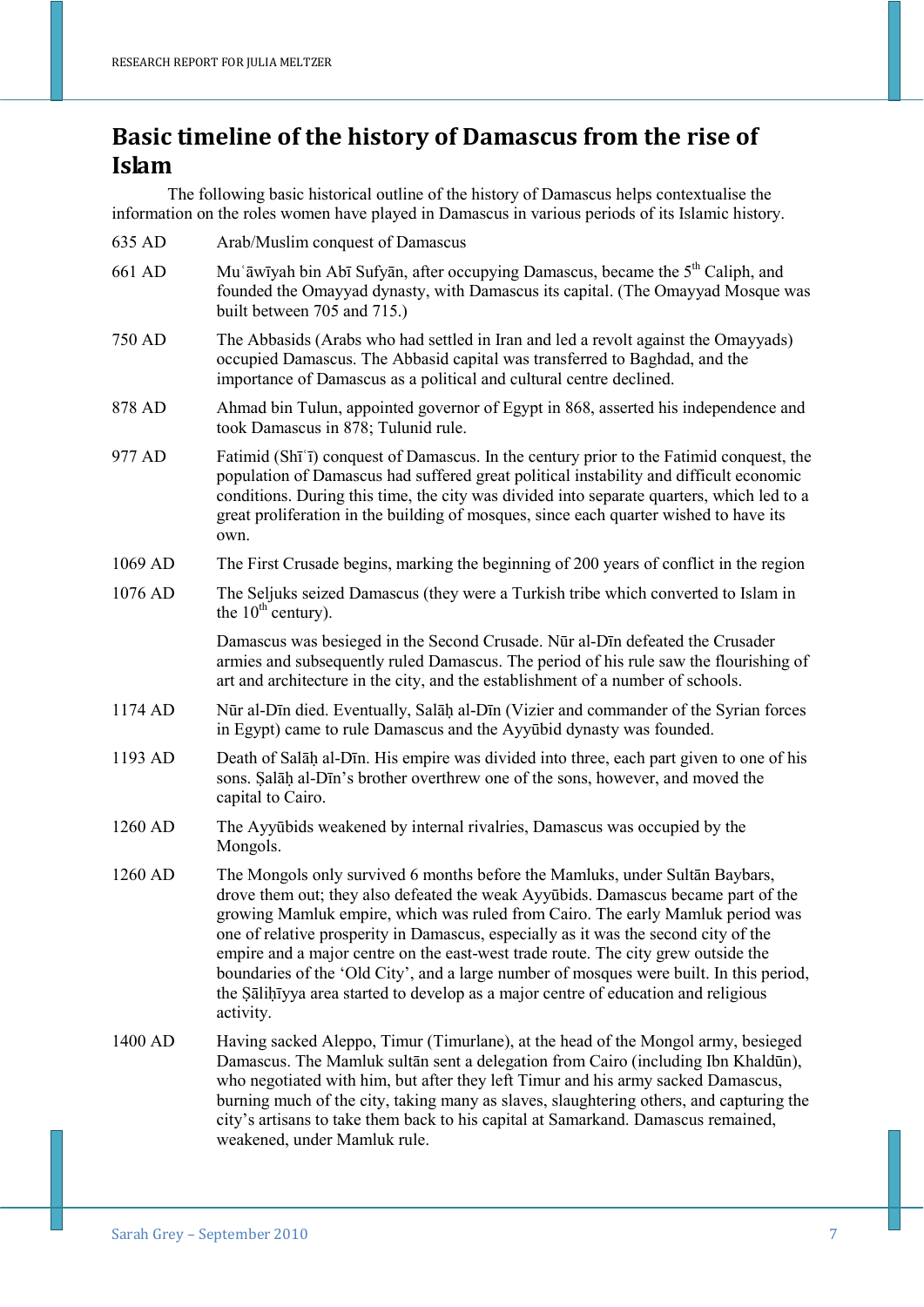Sayeed notes that "Damascus and Cairo witnessed the establishment of traditionalism through the rule of the Ayyubids and Mamluks, who espoused Sunnī traditionalism to counter Shī'ī–Fāṭimid propaganda and legitimize their own rule as a foreign dynasty" (Sayeed 2005: 244).

- 1516 AD Ottoman conquest of Damascus
- 1918 AD The Ottomans remained in Syria until 1918, when the Ottomans were defeated in the First World War and their Empire crumbled
- 1923 AD Syria officially became a French mandate
- 1946 AD Syria became an independent nation
- 1963 AD The Baʿth Party comes to power in Syria
- 1970 AD Hafez al-Asad becomes president of Syria
- 2000 AD Bashar al-Asad becomes president of Syria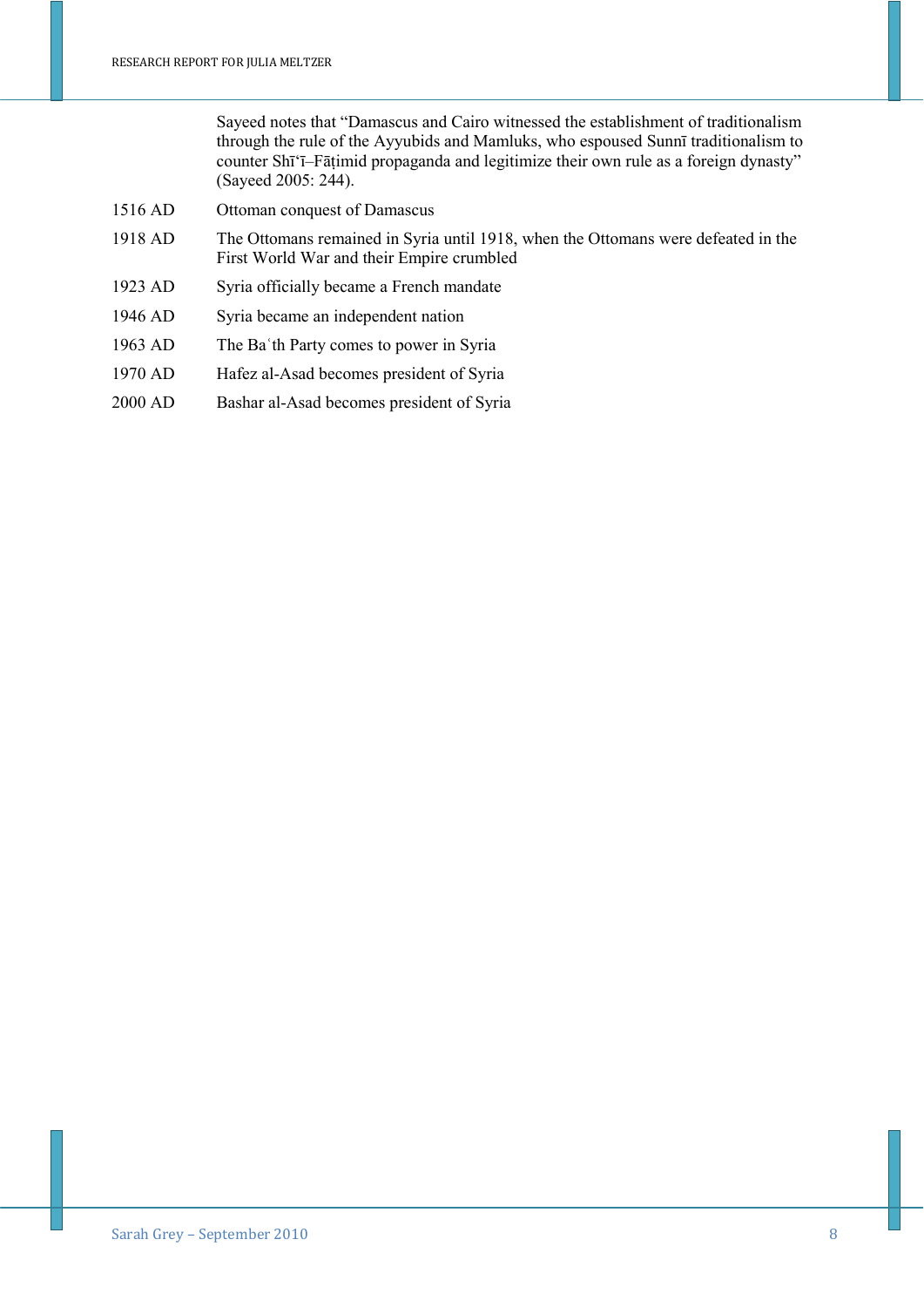# **1. Women's participation as leaders, teachers, and contributors to the** *waqf*

It is difficult to define exactly what is meant by 'teachers' and 'leaders' when looking at women's roles in Islamic history, because few women held 'teaching posts' or official positions as 'leaders' in a formal, institutional sense (Sayeed 2005: 255). The information we have about women's roles in Islamic education tells us that women were most prominent in the field of the transmission of hadīth (Fadel 1997: 191), that some convened study circles in their private homes, or in the mosques (Hambly 1998: 9), or established religious institutions (religious schools, *ribāṭs*, *khānqāhs* – see also the section below on women's contributions to the waqf) in which they held mainly administrative and supervisory, not instructional, roles. Ahmed also refers to some women in the late medieval period as having "become renowned scholars and even teachers of hadith and *tafsir* (interpretation)" (Ahmed 1992: 112).

Very little work has been done on women's roles as teachers and scholars, while even the research on women as transmitters of knowledge is still really in its infancy (Hambly 1998: 8). In his 1998 chapter, 'Becoming Visible: Medieval Islamic Women in Historiography and History', Hambly references the work of Ignaz Goldziher, "the great Islamicist" of the late  $19<sup>th</sup>$  century, who was the first academic scholar to note that there were women in Islamic history who had been teachers, had played important roles as authorities for ḥadīth, and had acted as judges (Hambly 1998: 7-8).

 If a girl's education continued beyond the elementary stages, her studies would focus "almost exclusively on hadīth, and in that field lay her surest path to prominence" (Berkey 1992: 176); indeed, "the very culture of hadīth transmission ensured that women, no less than men, could become prized teachers" (ibid: 177). A forthcoming edited volume by Hilary Kalmbach contains scholarship that suggests that women's leadership and religious educational roles were not limited to transmission only, but that women also interpreted and taught as well (in Turkey and Iran, at least, but it seems quite possible that this was also the case in the Arab world, including Syria). Indeed, Roded states that "if the female transmitters of the first generation merely passed on information they obtained because of their proximity to the source or to reliable authorities, the knowledgeable women of later generations were scholars and teachers" (Roded 1994: 67). Abou-Bakr also notes that these transmitters of ḥadīth, or *muḥaddithāt* "were successful scholars and educators in their own right who were known not only for memorizing, preserving, and transmitting the *hadīth* tradition, but also for their expert knowledge and understanding of this corpus" (Abou-Bakr 2003: 318). The importance of hadīth was great: the traditions narrated "played a formative role in the shaping of Islamic thought and society" (ibid: 180).

Some scholars, such as Roded, have remarked that the evidence of the roles women played in the development of the Islamic sciences, and particularly in the preservation, transmission, and critique of ḥadīth is quite remarkable, especially given previous assumptions about the inferiority, segregation and seclusion of women in the Islamic world. It seems, however, that in the early Islamic period, although women did participate in fewer numbers than men, this was not considered particularly exceptional, or undesirable. Indeed, Roded's "quantitative analysis belies the notion that all of the women [in the various biographical collections] cited were exceptions to a male-dominated rule" (Roded 1994: 2). Furthermore, no stigma appears to have been attached to the hadīth transmitted by women, suggesting that there was no question of the reliability of religious knowledge that had been passed on by women and that "female authorities were recognized to be the intellectual equals of men … even in the context of law" (Fadel 1997: 191).

As Sayeed points out, for example, the fact that the *isnāds* of important legal ḥadīth included women meant that Muslims of the  $2<sup>nd</sup>$  and  $3<sup>rd</sup>$  centuries had a perception of the "female narrators as dependable transmitters" (Sayeed 2005: 16-17). Roded similarly states that "the legitimacy of female transmitters as women was definitely accepted by the predominantly male ḥadīth scholars" (Roded 1994: 78). Moreover, although in certain matters a woman's legal testimony appears to be valid only when corroborated by another woman (i.e. in some areas two women are required to bear witness in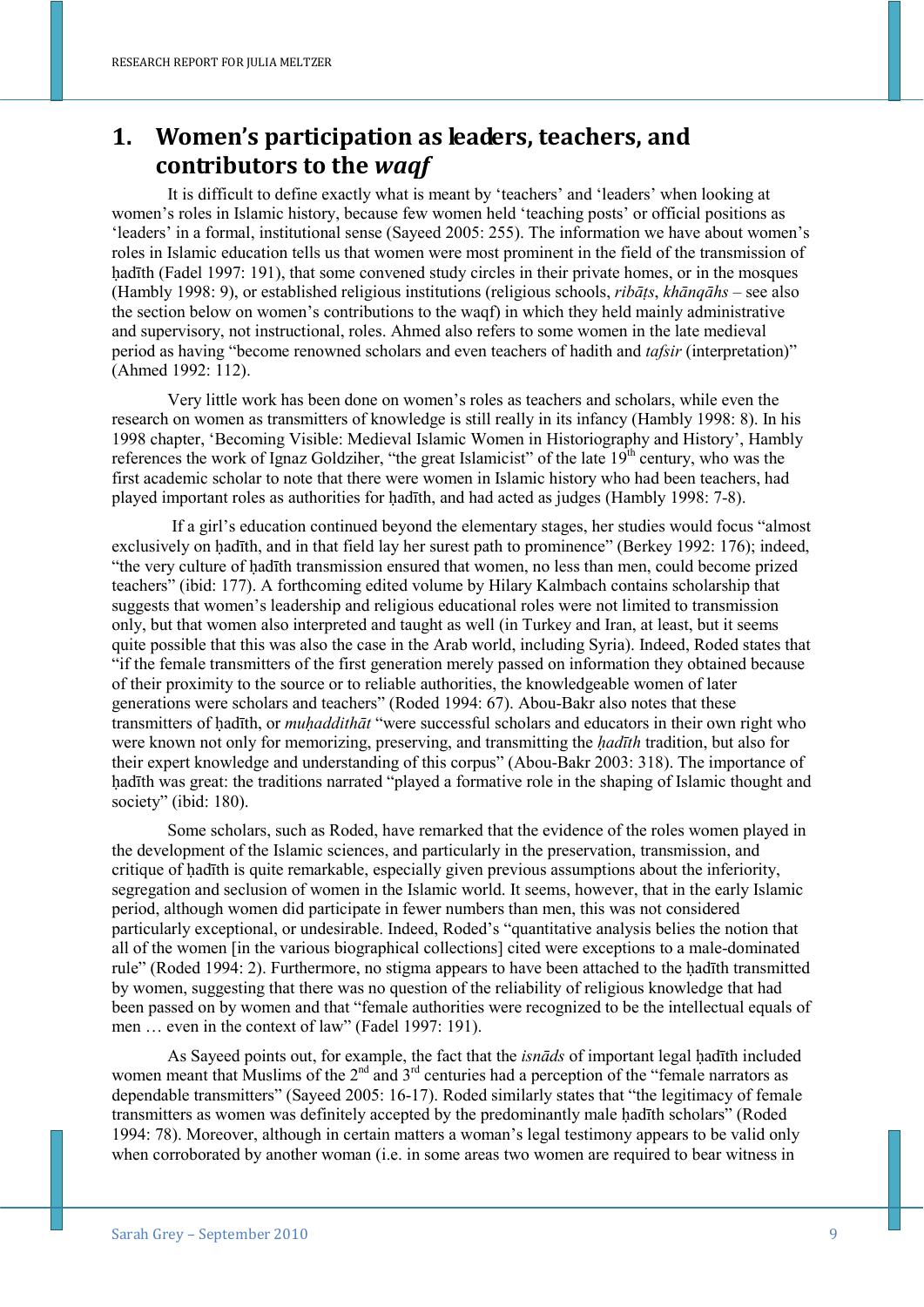court, where only one man would be required), $\lambda^2$  narrations of hadith by women were entirely accepted, to the extent that apparently none of the exegetes "even attempted to explain why the normative statements of women were granted the same moral and scientific weight as those made by men, while women's testimony was deemed to be less weighty than that of men" (Fadel 1997: 200)– suggesting that no such explanation was necessary. Fadel also writes that "a woman's opinion (fatwa) in law was just as valid and morally binding as the legal opinion of a man" (ibid. 189).

While there have been scholarly women engaged in the transmission of hadīth throughout Islamic history (Sayeed 2002: 72), their numbers have varied over time. Sayeed found that

> whereas there are many *ḥadīth* that are attributed to women of the Companion generation, there is a precipitous decline of women in the historical record from the mid-second to the mid-fourth centuries. In the second half of the fourth century, women re-emerge in the sources on *ḥadīth* learning and transmission. From this period until well into the Mamluk era, women acquire exemplary reputations as *ḥadīth*  scholars. (Sayeed 2005: iii)

Nadwi states that "the fourth century is the weakest for hadīth activity among women", and that during that century what activity there was was mainly in Baghdad (Nadwi 2007: 253). Then, when activity was revived in the  $5<sup>th</sup>$  century AH, Baghdad and Isfahan became more important centres for the study of hadīth than Cairo and Damascus (ibid. 257). Between the last of the Successors and the end of the 5<sup>th</sup> century "the sources do not record any major Syrian *muhadditha*". By the end of the 6<sup>th</sup> century, however, Damascus was becoming established as a major centre of hadīth study, indeed Nadwi reports that this revival was "on a scale without parallel anywhere in the Islamci world in any period of history". Damascus of the  $7<sup>th</sup>$ ,  $8<sup>th</sup>$ , and  $9<sup>th</sup>$  centuries is described as "the most important centre of hadīth scholarship for both men and women" (ibid. 267).

Regarding later centuries, Roded notes (as does Nadwi) that "from the tenth/sixteenth century on, the number and proportion of women [included in the biographical collections] dropped dramatically". She states that "why this is so is far from clear, but on the eve of modern times, prominent women were rarely included in biographical collections" (Roded 1994: 11). She suggests, however, that this may have been more a function of women being "systematically excluded from the biographical collections" than of there being a total lack of learned women (ibid: 135).

While the  $9<sup>th</sup>$  century cannot be assumed to be representative of other periods of Islamic history, especially given the above observations, nor this particular biographer's work representative of other biographers – not least because of his dedication of an entire volume to the biographies of learned women (Lutfi 1981: 105-106, n.8), many of whom he himself studied under – but it is interesting to note that:

> …of the 1,075 biographies of women in al-Sakhāwī's *al-Ḍaw' al* $l\bar{a}mi$  [women of the 9<sup>th</sup> century], 411 can definitely be said to have received some degree of religious education: to have memorized the Quran, studied with a particular scholar, or received an *ijāza*. The biographies of the remaining women are not detailed enough to allow definite judgments as to the extent of their intellectual training, but given al-Sakhāwī's interests, it seems probable that they, too, were educated: the eleven volumes devoted to men consist largely of details of the lives and careers of the educated elite. (Berkey 1992: 167)

The socio-economic status of the women referred to here, is mentioned according to each individual as far as information about it is recorded (which is not often, since compilers of biographical dictionaries did not seem very interested in such mundane matters). However, a note on the question of socio-economic status is important here too. Humphreys explains why this is a difficult question:

<sup>&</sup>lt;sup>2</sup> See section 5 of this report.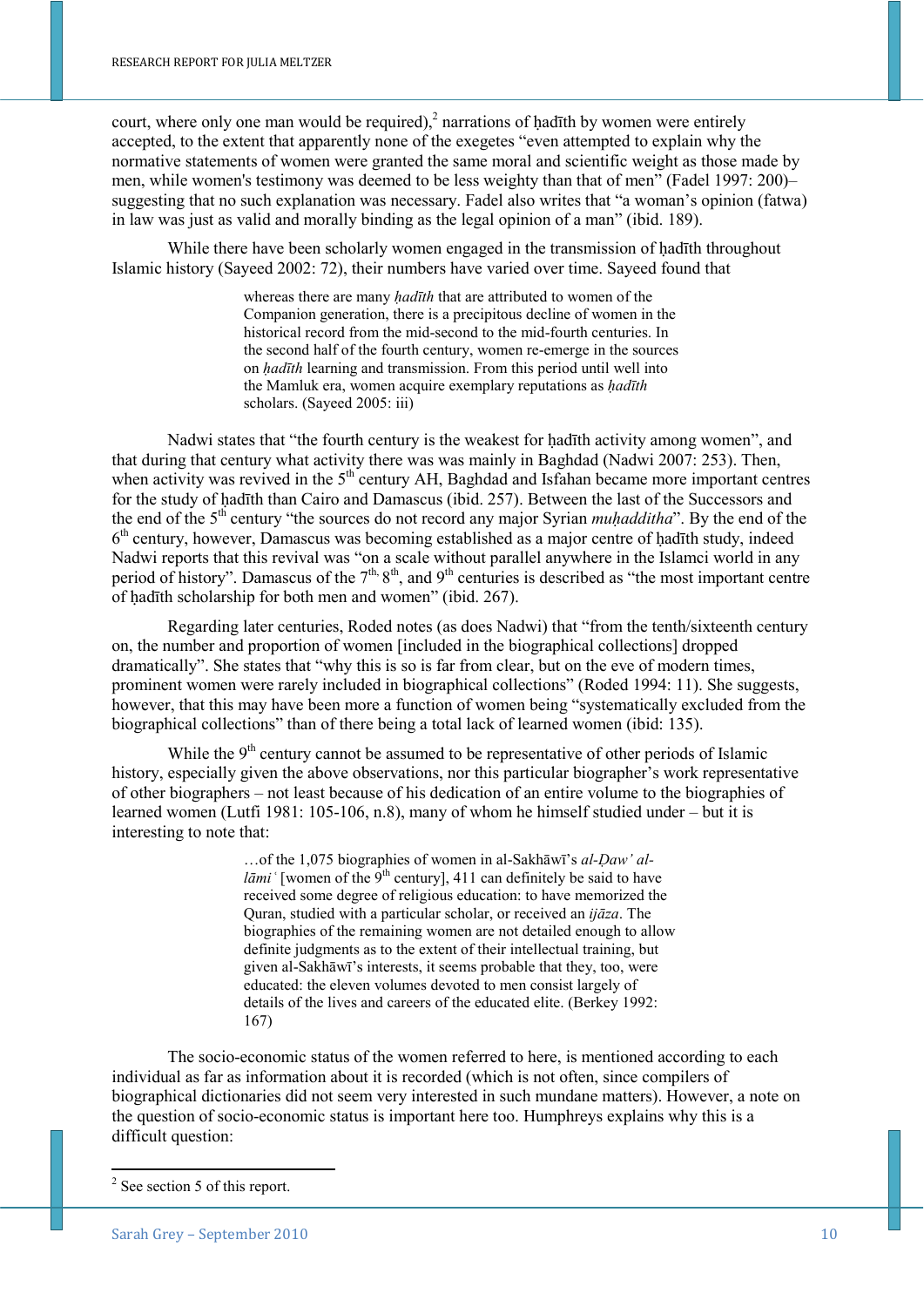The modern reader automatically wonders which economic classes or social strata are represented in the biographical collections. The answer is rather complex. The individuals included are by definition elite women in the sense that they are the most outstanding in qualities deemed important by the authors. Some are members of the governing elite, the economic upper class, or the most prestigious social stratum. Others, however, are of slave or other humble origin, live in poverty, and seem to be totally detached from political power. The reason for this confusion is twofold. First, in Islamic society a constant tension exists between an egalitarian ideal and the realities of social, political, and economic inequalities. Second, the social reality of the Islamic Middle East does not fit any of the prevalent Western theories of stratification. (Humphreys 1994: 7-8)

Leila Ahmed, discussing the late medieval period, notes that the majority of women engaged in "advanced levels of education were mostly of the *ʿulama* class – the class of educated men which supplied the state with jurists, theologians, and administrators (at the upper end of the middle class, its members also occasionally intermarried with the ruling elite)". This was not least because women of lesser status would not have had the means to devote themselves to study (especially given that women are not known to have held salaried positions in religious educational institutions, except on the rare occasion as instructors in *ribāṭs*) In addition, "whether women of this class received an education or not apparently depended on whether a member of the family took the time to teach them" (Ahmed 1992: 112). On the other hand, however, Berkey argues that Islamic education, had very wide "social horizons" (Berkey 1992: 181) – and indeed not all of the women mentioned in biographical collections were from the upper echelons of society.

In addition to being narrators of hadīth, some women have been mentioned in the biographical literature (about 20 from the  $4<sup>th</sup>/10<sup>th</sup>$  to the  $10<sup>th</sup>/16<sup>th</sup>$  century) as "preachers" who addressed men as well as women (Roded 1994: 105, 109) – signalling a more significant leadership role than the majority of learned women involved in transmitting hadīth whose leadership roles were more limited.

In general, however, "few women … studied more than the fundamentals of any subject besides hadīth, and in particular few became expert in jurisprudence" (Berkey 1992: 179-80). There were some who did, however, and a number of those who were recorded as legal experts are listed further at the end of this section.

Despite the fact that the evidence strongly supports the fact that women were perceived as intellectual equals, the roles the women played in religious educational institutions, including in those some of them founded themselves were – both in Cairo and Damascus, and probably in other cities – restricted to the administrative and supervisory: "women played virtually no role, as either professor or student, in the formal education offered in schools of higher education and supported by their endowments" (Berkey 1992: 165). Indeed, "women were systematically excluded from holding judicial posts that would position them to resolve disputes among men, or formal instructional positions that implied a personal, institutional, or metaphorical authority over young men" (ibid: 180), see also (Humphreys  $1994:35$ ).<sup>3</sup>

The examples listed below mostly show this. As demonstrated by the information on women's roles as students, teachers, transmitters of hadīth, and religious leaders above, however, we know that women did engage in religious learning and instruction, albeit less through the formal institutions of education than men. Berkey notes that "the ties between women and the world of formal academic institutions were complex and uneven", and that while women "could own, inherit, and dispose of property" and have roles in administering the school they endowed, "in matters relating more directly to instruction, however, institutions of learning accorded women a far more circumscribed role" (Berkey 1992: 162). For example, Berkey also notes that, in Cairo at least, though

 3 Omaima Abou-Bakr also notes that this is true, though "with the exception perhaps of *shaykhāt al-ribāṭ*, also institutes mostly founded and owned by women" (Abou-Bakr 2003: 321).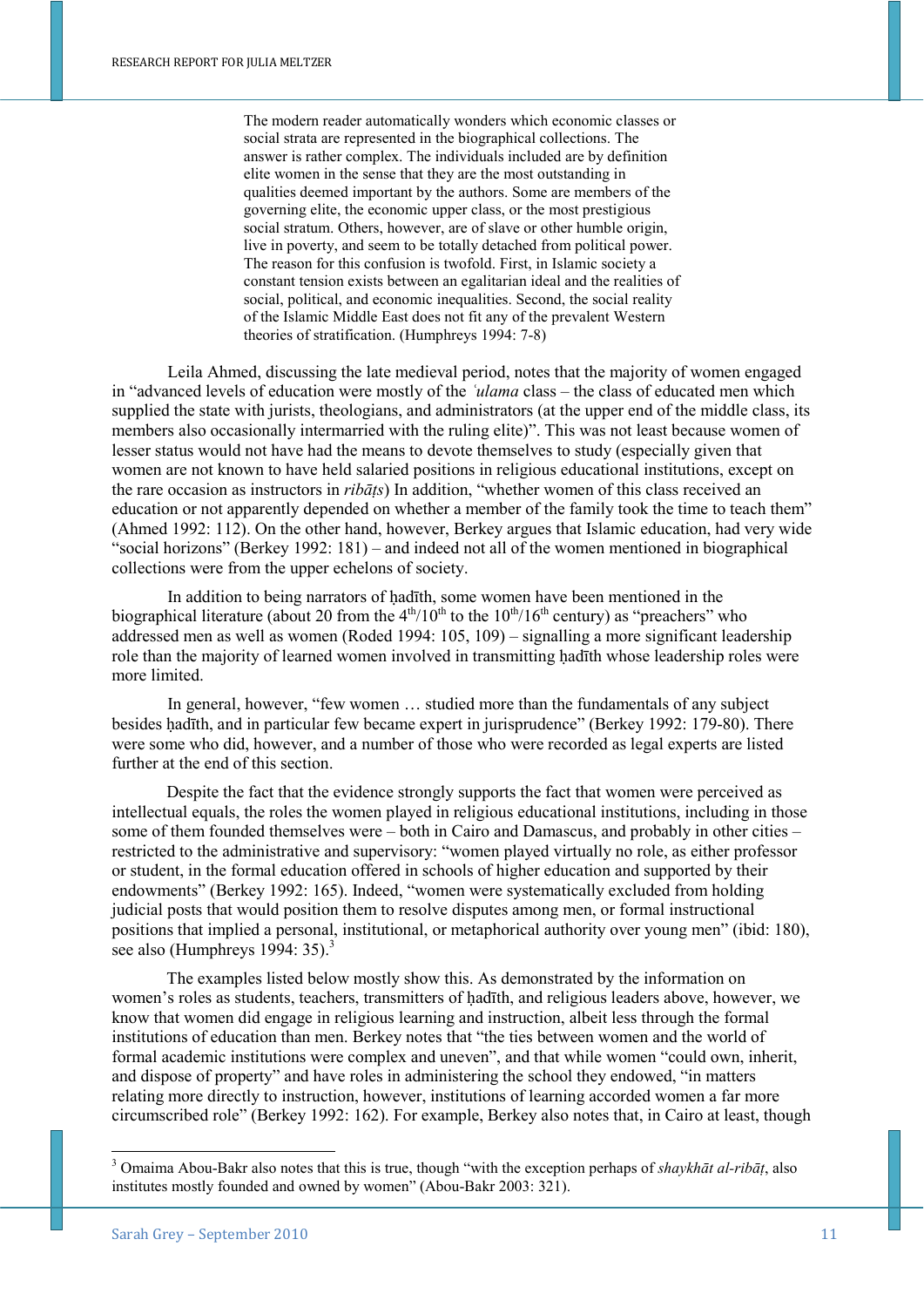"women were never appointed to professorships, several seem to have become shaykhas of the ṣūfīs established in several, albeit minor, mosques" (Berkey 1992: 175).

One major factor that inhibited their greater participation in these formal institutions seems to have been practical and social obstacles having to do with a desire to preserve the "sexual boundaries" and segregation perceived essential to the proper and pious study and practice of Islam (see (Berkey 1992: 166-167)). However, as testified by the evidence of women's learning and religious authority gained through intellectual excellence and knowledge of Islam (ḥadīth, Qur'ān, *fiqh*, and so on), women did access education. Berkey highlights the difficulty faced by the Islamic lawyers and scholars: "how was the knowledge required [by women and young girls] to be transmitted" to them<sup>4</sup> "without threatening the gender boundaries that cut across the medieval Islamic world", especially since Islamic education relied on "models that privileged direct personal contact" (Berkey 1992: 168, 172)?

The answer mostly was that Islamic education remained primarily informal until the Ottoman period, and women took lessons in informal *ḥalaqahs* in mosques, private homes and, also informally, in madrasas. Indeed, "the remarkable growth in the number of madrasas notwithstanding, the institution never established a monopoly on the inculcation of the Islamic sciences", and "the transmission of knowledge in the later Middle Ages continued to depend far more upon the relationship between teacher and student than it did upon any institutional framework" and often began with the first relationship, that of kinship (Berkey 1992: 169). Leila Ahmed's work has also shown that salaried positions in madrasas or other institutions "were evidently not open to women" – despite the fact that women could obtain certificates (Ahmed 1992: 114). The increasing institutionalisation and bureaucratisation, which peaked under the Ottomans, can be understood as a major factor in the decline of women's roles in Islamic education (Roded 1994: 85).

Despite the apparent enforcement of the seclusion of women, however, there is much evidence that religious women did meet and study with men – and teach them. Nadwi states that "the women were not restricted to learning from only other women" and that "it appears that they studied with whoever they had the opportunity to study with" (Nadwi 2007: 97). Many women did, especially at the beginning of their studies, study with family members, male and female, which avoided breaking the sexual boundaries observed in social practices, or with female scholars, but Islamic education did not take place exclusively in same-sex groups, (though, as demonstrated by the data available in al-Sakhāwī's biographical dictionary, more girls and women received their instruction from women than boys and men did) (Berkey 1992: 171-2). Ibn al-Ḥajj, for example, mentions how women and men would sit together in a room to hear narrations, for example – a practice he vehemently did not approve of (ibid.). Nadwi reports that some of the most prominent *muhaddithat* and female teachers in Damascus in the 7-9<sup>th</sup> centuries AH gave classes which were "attended by hundreds of both men and women" (Nadwi 2007: 267).

Besides face-to-face communication, much correspondence between scholars and *muḥaddithas* took the form of the exchange of letters (Abou-Bakr 2003: 321-323). This does not seem to have always been because meeting together would have been considered inappropriate, however, since such correspondence often took place because one or other of the scholars lived in a different city, for example.

One route to holding religious prestige, and often to greater independence, taken by some women in Islamic history, was within Ṣufism (Ahmed 1992: 98). As noted above, a few women in Damascus, and other cities, established *ribāṭs* – ṣūfī lodges – for women where they sometimes held roles as instructors.<sup>5</sup> As Kalmbach points out, "the nature of Sufi knowledge, and the ways in which it

<sup>&</sup>lt;sup>4</sup> Kalmbach astutely points out that one of the reasons why levels of women's religious authority remained relatively limited was that while a large proportion of women were educated in hadīth and the basics of other Islamic sciences, the main purpose of this education was "to spread Islamic practice, not to create female scholars" (Kalmbach 2008: 43).

<sup>&</sup>lt;sup>5</sup> Berkey writes that "an introduction into Islamic mysticism was by no means synonymous with education in the religious and legal sciences, but neither were the two worlds entirely separate, and as we have seen both the institutions and the personalities involved in each sphere tended to overlap" (Berkey 1992: 174-175).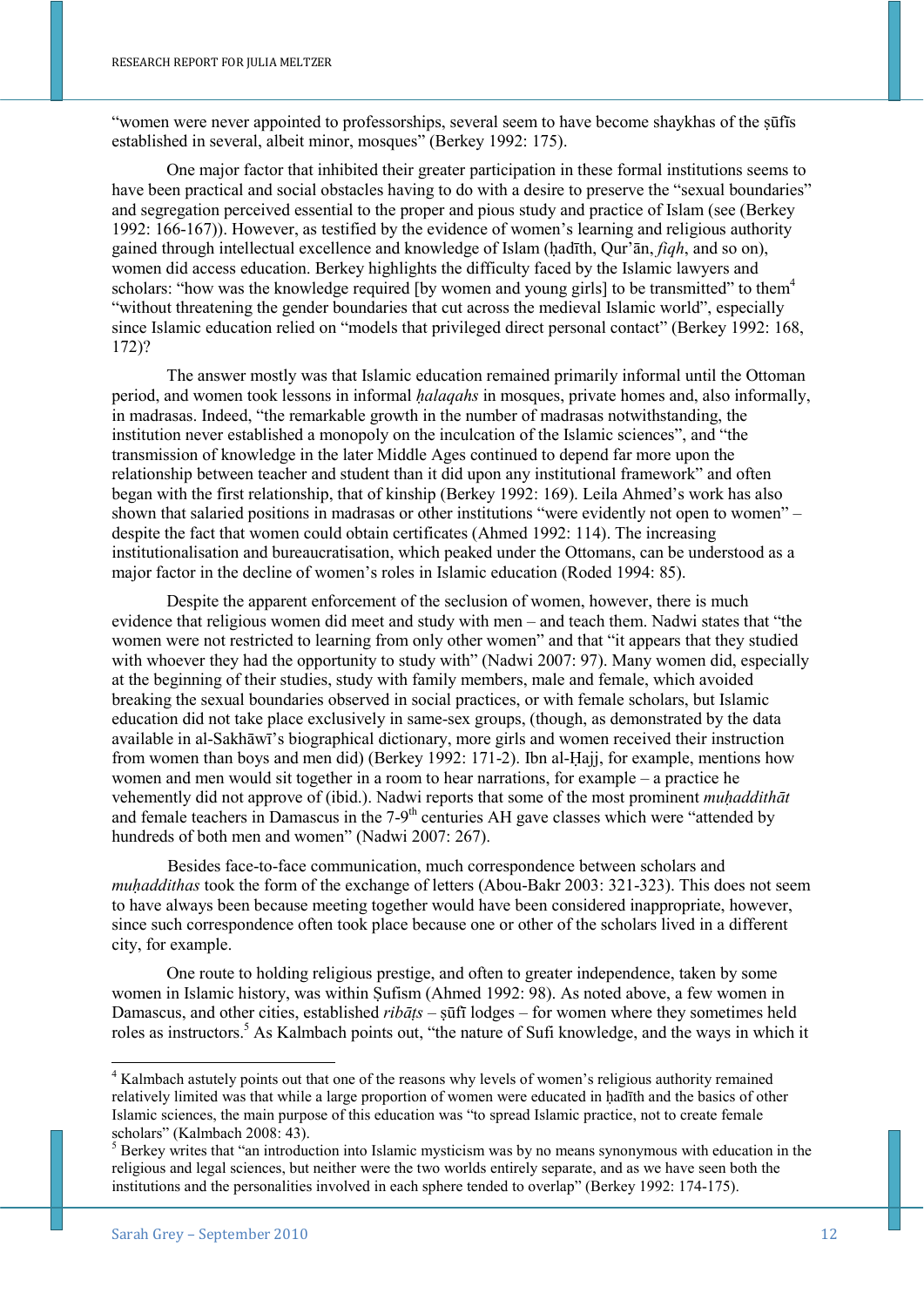could be obtained, differed significantly from the legal, text-based system of the ulema" (Kalmbach 2008: 43); this meant that would could access a level of religious authority outside of the religious educational institutions where official posts were not open to them.

Furthermore, there is evidence that suffi women were more able to take part in the religious life of their community, since they seem to have been freer to mingle with unrelated men, as Roded describes:

> In the stories about sūfī women, men who are not family members regularly visit women in their homes, approach them in various places, and discuss spiritual matters with them. Similarly, the women visit men's houses, sit in the company of men, and voice their inner feelings. Moreover, women participate in the meetings of ṣūfīs devoted to the remembrance of God (*majālis al-dhikr*) and convene similar mystic sessions in their homes that are attended by men. (Roded 1994: 100)

As noted in the introduction, while analysis of the phenomenon of women's participation in the religious life of Damascus and other cities in the region from a 'feminist' perspective – that is, understanding women's actions in this sphere as seeking to gain 'autonomy' or to subvert a maledominated structure of domination – it is interesting to look briefly at a few points concerning the derivation of social power and the influence a learned woman could gain.

Hallaq, a legal scholar writes that "moral, religious, epistemic and other types of socially based powers operated with equal efficiency [to power inferred from material, economic and political structures] but have received, in current scholarship, next to marginal attention" (Hallaq 2009: 184). The kind of 'power' held by women (and men) trained in the Islamic sciences, especially those not of a high socio-economic group can be classed as the former type. Hallaq (ibid. 186) notes that some Muslim women, for example those "who dedicated their lives as *shaykhāt* of Ṣūfī female *khānqāhs*" could find that their "worship, *dhikr*, and leading a pious and charity-dedicated way of life" "could bestow on them enough socio-religious prestige as to make them exemplary and influential leaders in their communities – and not just among the women (Roded 1994: 109).<sup>6</sup> The success of some women as transmitters of Prophetic tradition (that is, their reputation as narrators), Sayeed argues, could be determined by their "achievements of these women as ascetics" (Sayeed 2005: 111), see also (Roded 1994: 85). This has been termed "charismatic authority", which "has been (and is) much more readily available to women than scholarly or traditional authority" (Kalmbach 2008: 41). Female sūfī's, Kalmbach notes, "have long based their activities on a type of charisma, *Baraka*, that is based on a reputation of piety (including but not limited to piety obtained through formal learning) and (often) family connections" (ibid.).

Power, then, could be derived from the "epistemic field" (Hallaq 2009: 186), such that a woman's erudition may give her a form of social power, even disconnected from upper-class wealth.<sup>7</sup> Similarly, Roded states that "spiritual excellence", both "in the ṣūfī environment" and in "the transmission of learning" can convey a considerable amount of power (Roded 1994: 109). As discussed above, an indication of the potential power of a person with great religious knowledge is found in the exclusion of women from official positions in religious institutions, which has generally been interpreted by researchers as a social barrier to prevent women from having authority over men (Berkey 1992: 180-181).

A section from Roded's work is useful in summing up the preceding discussion:

The recognition of women as transmitters of knowledge and as scholars depended on their contact with men, the reliability accorded

 $6$  Sūfī women were noted as having "regularly mingled with men not only in the early Islamic period but at least as late as the ninth/fifteenth century" (Roded 1994: 138).

In addition, though financial benefits were not the aim of such women, their investment in learning "often intersected with financial and other material terrains that benefited women" – such as a good marriage, for example.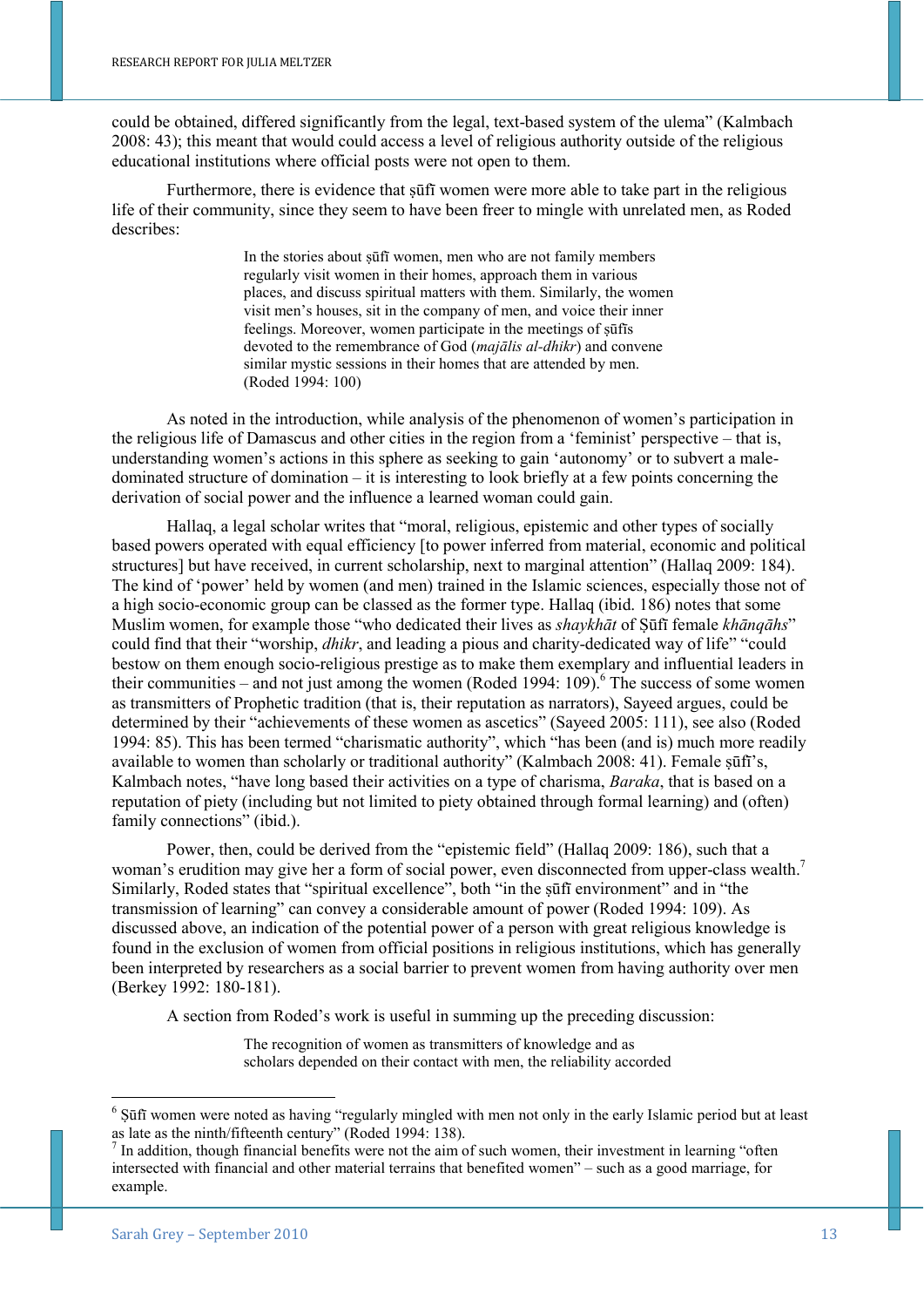their memory, and the need for the information they possessed. These three requirements were clearly inherent in the structure of Islam from its beginnings. But knowledge implied authority, and religious authority could easily spill over to social, political, and economic spheres. At the interface of religion and the state, women's authority seems to have been limited. Religious activities that focused on the individual rather than on society or the state – such as mysticism – provided women with another avenue by which to impress the biographers with their achievements. (Roded 1994: 84-85)

#### *Women of the Companion generation*

The most prominent women of Islamic history are women Companions of the Prophet (Roded 1994: 12), (Nadwi 2007: 249).<sup>8</sup> According to Roded's research, "nearly 1000 women Companions of the Prophet are recorded as transmitting pieces of information from or about the Prophet in the biographical collections devoted to the sahaba", and "the Sahihs of Bukhari and Muslim comprise traditions related by 11 percent female Companions" (Roded 1994: 65). In addition, "the legists and ḥadīth scholars seem to have weighed the reliability of traditions without regard to the gender of their first transmitters", and "the archetype of female transmitters is Aisha, the favored wife of the Prophet" (Roded 1994: 66, 78, respectively).

| Name                                                                    | Biographical information, details of activities, etc.                                                                                                                                                                                                                                                                                      |
|-------------------------------------------------------------------------|--------------------------------------------------------------------------------------------------------------------------------------------------------------------------------------------------------------------------------------------------------------------------------------------------------------------------------------------|
| 'Ā' isha bint Abī Bakr, the<br>youngest wife of the Prophet<br>Muhammad | Roded writes that "Aisha is the most prominent female transmitter<br>among the Companions" (Roded 1994: 29). Indeed, many traditions<br>have their roots in $\tilde{A}$ isha's narrations.                                                                                                                                                 |
|                                                                         | $\overline{A}$ 'isha taught in her own house, as well as in the houses of others<br>in Basrah (Nadwi 2007: 177). She narrated 2210 hadīths (ibid. 248).                                                                                                                                                                                    |
|                                                                         | See (Spellberg 1993) for an entire book devoted to Aisha.                                                                                                                                                                                                                                                                                  |
|                                                                         | [See also another entry for 'A' isha later]                                                                                                                                                                                                                                                                                                |
| Umm Salamah                                                             | She narrated 378 hadīths, and was a very important figure among<br>the Companions (Nadwi 2007: 248).                                                                                                                                                                                                                                       |
| Other wives of the Prophet<br>Muhammad                                  | Muhammad's other wives "were also consulted and were cited as<br>the sources of traditions, though none was as prominent and prolific<br>as 'Aisha" (Ahmed 1992: 60). Roded mentions that most of the<br>female transmitters of the generation after the Companions<br>transmitted them from wives of the Prophet (1994: 73).              |
| Zaynab bint Abī Salāmah (d.<br>73/74)                                   | She is credited with 21 hadīth, and is related to prominent female<br>Companions (Sayeed 2005: 115).                                                                                                                                                                                                                                       |
| Umm al-Dardā' Khayra bint<br>Abī Hadrād (d. 81)                         | She was a famous Ansari companion of<br>the Prophet. She died in Syria during the<br>caliphate of 'Uthman ibn 'Affan. Ibn<br>'Abd al-Barr described her as being<br>virtuous, intelligent, and possessing good<br>judgment, in addition to her having great<br>piety. A large group of successors<br>transmitted hadiths on her authority. |

Below is some information on just a few of the Companions of the Prophet, some of whom lived or spent time in Damascus:

1

 $8$  There is currently a whole academic debate regarding the way in which Muslims throughout Islamic history have regarded, and written about, the female Companions, particularly  $\hat{A}$  isha, and what they represent to Muslims now.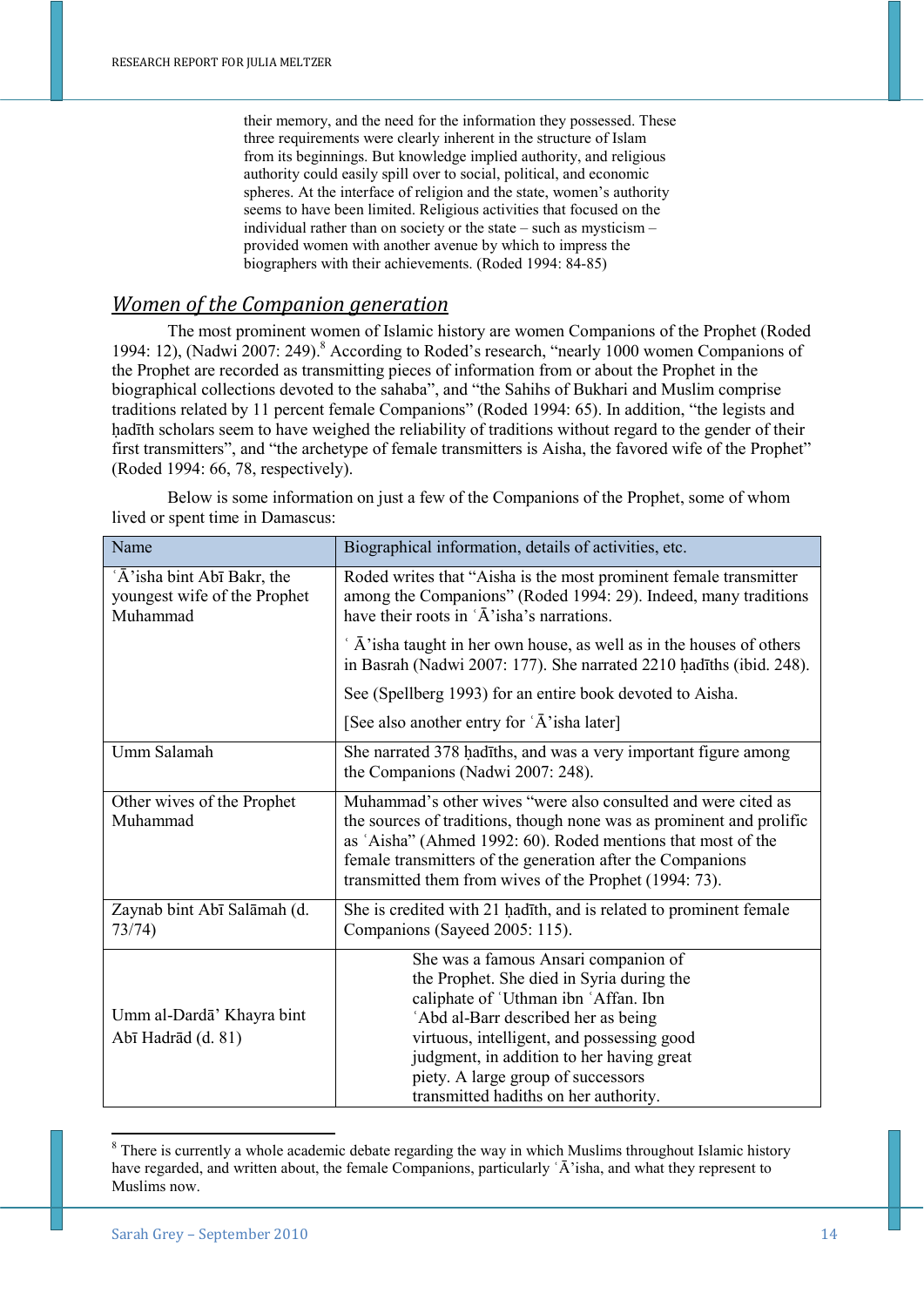|                                                                           | (Fadel 1997: 204, n.45)                                                                                                                                                                                                                                                                                                                                                                                                                                                                                                                                                                                                                |
|---------------------------------------------------------------------------|----------------------------------------------------------------------------------------------------------------------------------------------------------------------------------------------------------------------------------------------------------------------------------------------------------------------------------------------------------------------------------------------------------------------------------------------------------------------------------------------------------------------------------------------------------------------------------------------------------------------------------------|
|                                                                           | She was "one of the three most prominent and acclaimed women<br>transmitters of the early period", despite not being related to any of<br>the wives of the Prophet. She is credited with 23 hadīth. (Sayeed<br>2005:111)                                                                                                                                                                                                                                                                                                                                                                                                               |
|                                                                           | She is "well known for teaching in the mosques of Damascus and<br>Jerusalem. Her classes were attended by male and female jurists and<br>traditionists" and "even the caliph, 'Abd al-Malik ibn Marwān was<br>a regular participant" (Nadwi 2007: 179). She was praised "for her<br>juristic knowledge and intelligence and for her devotion to<br>worship". Ibn Kathīr said of her that "'She was a tābi 'iyya, devout,<br>scholar, and jurist. Men studied with her and learnt figh from her in<br>her teaching places on the north side of the [Umayyad] Mosque"<br>(ibid. 249). She also hadīth and figh in her house (ibid. 266). |
| Umm 'Atiyya Nusayba bint al-<br>Harith                                    | She was also an Ansari companion of the Prophet, and "several of<br>her hadiths have been included in the works of al-Bukhari and<br>Muslim" (Fadel 1997: 204, n.46).                                                                                                                                                                                                                                                                                                                                                                                                                                                                  |
| Safiyyah bint Shaybah (d. end<br>of $90s$ )                               | She is credited with 34 hadīth (Sayeed 2005: 115).                                                                                                                                                                                                                                                                                                                                                                                                                                                                                                                                                                                     |
| 'Amra b. 'Abd al-Rahman                                                   | She was "among the more prolific Successors", a niece of 'A'isha.                                                                                                                                                                                                                                                                                                                                                                                                                                                                                                                                                                      |
| (d.98)                                                                    | (Sayeed 2005: 111). She narrated a large number of hadīths, having<br>grown up in the house of $\hat{A}$ isha (Nadwi 2007: 248)                                                                                                                                                                                                                                                                                                                                                                                                                                                                                                        |
| Mu'ādhah bint 'Abd Allāh al-<br>'Adawiyyah (d. 100)                       | She was "one of the three most prominent and acclaimed women<br>transmitters of the early period", despite not being related to any of<br>the wives of the Prophet. She is credited with 14 hadīth (Sayeed<br>$2005:111$ ).                                                                                                                                                                                                                                                                                                                                                                                                            |
| 'Ā' ishah bint Talḥah (d.<br>ca.101)                                      | She was "among the more prolific Successors", a niece of 'Ā' isha.<br>She is credited with 13 hadīth (Sayeed 2005: 111).                                                                                                                                                                                                                                                                                                                                                                                                                                                                                                               |
| Hafsah bint Sīrīn (d. ca. 101)                                            | She was "one of the three most prominent and acclaimed women<br>transmitters of the early period", despite not being related to any of<br>the wives of the Prophet (Sayeed 2005: 111).                                                                                                                                                                                                                                                                                                                                                                                                                                                 |
| Salāma al-Fazāriyya                                                       | Transmitter of hadīth in Kufa (Hambly 1998: 8, based on<br>Goldziher's work).                                                                                                                                                                                                                                                                                                                                                                                                                                                                                                                                                          |
| 'Ābida al-Madaniyya, and her<br>granddaughter, 'Abda bint<br><b>Bishr</b> | These two women were also notable transmitters of Prophetic<br>traditions (Hambly 1998: 8, based on Goldziher's work).                                                                                                                                                                                                                                                                                                                                                                                                                                                                                                                 |
| Karīma bint Ahmad of Marv                                                 | She was "a source for Bukhārī's $\frac{S}{ah\bar{h}}$ " – a major collection of<br>hadīth.                                                                                                                                                                                                                                                                                                                                                                                                                                                                                                                                             |
|                                                                           | (Hambly 1998: 8, based on Goldziher's work)                                                                                                                                                                                                                                                                                                                                                                                                                                                                                                                                                                                            |

### *Women of the Successor Generation*

After the Companions, "the numbers and proportions of female transmitters drop dramatically in the second generation", such that in one compilation of biographies of trustworthy transmitters, 16.5 percent of them among the Companions are women, compared to only 1.9 percent among the Successors (Roded 1994: 66, 46 respectively).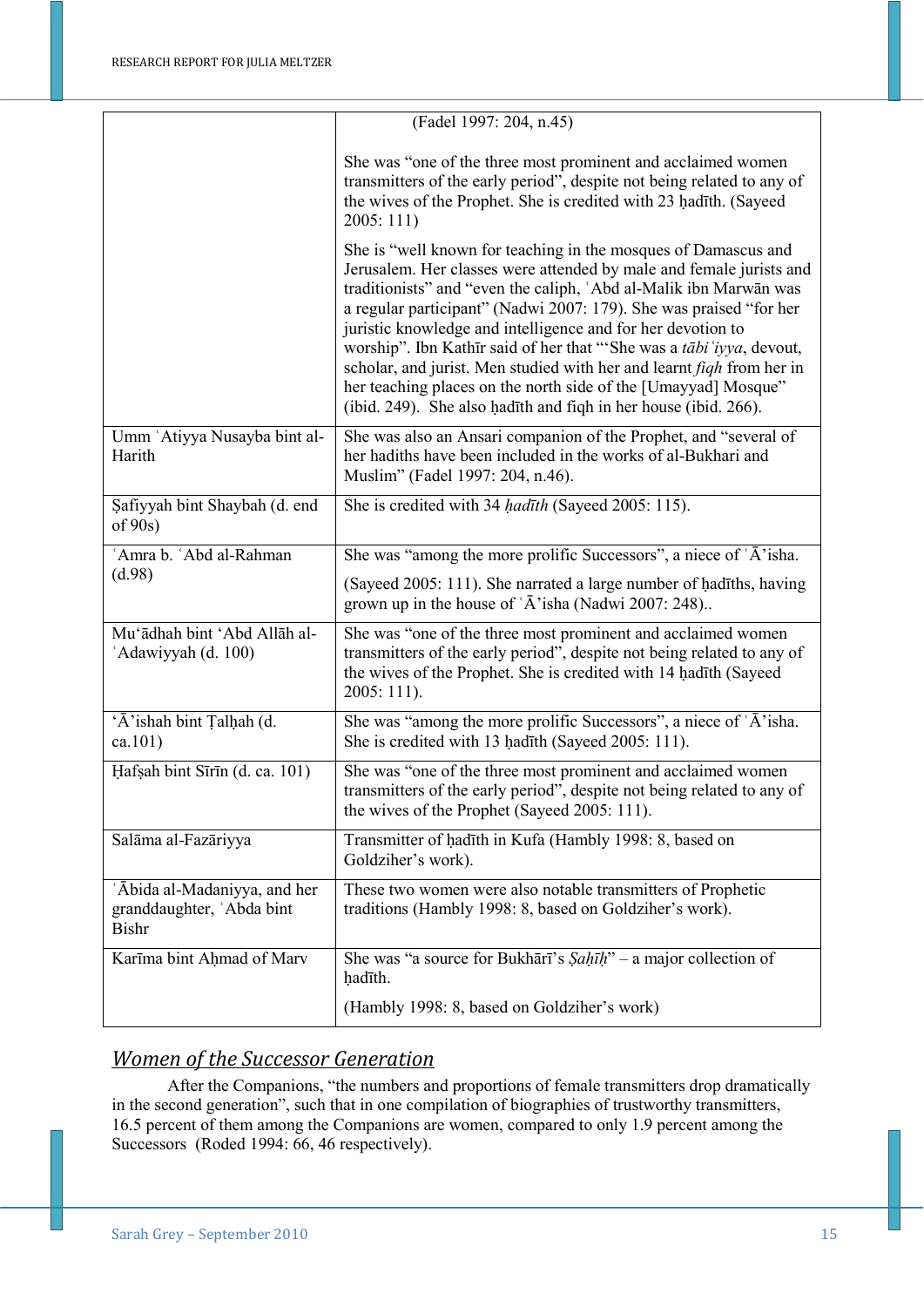Roded notes, though, that "although there were far fewer female Successors recorded than female Companions, the Successors include women who were regarded as religious models as well as others who were engaged in worldly endeavours" (Roded 1994: 12).

Also, Nadwi reminds us that we should "differentiate between receiving 'the knowledge' and transmitting it". Although in this period (3rd to 5th century AH) the number of female *transmitters* seems to drop dramatically, women continued to study hadīth (Nadwi 2007: 250). However, the major difference between the first and the second period is that in the second period there was more emphasis on "travelling between different teachers and different towns, and collecting the hadīth of every major centre of learning centre in the Islamic world". While some women did travel for knowledge, women's "hadīth were mostly acquired from their family and the scholars in the near locality" (Nadwi 2007: 252).

Some of the women mentioned in the next table are of the Successor generation – i.e. of the 1<sup>st</sup> or 2<sup>nd</sup> centuries of Islam.

#### *Women's roles as teachers and leaders in Damascus*

The table below gives information about learned women who held roles as transmitters of hadīth (*muhaddithāt*), teachers, and sūfī shaykhas:

| Name and dates                                                                                                                                                                                                            | Biographical information, details of activities                                                                                                                                                                                                                          |
|---------------------------------------------------------------------------------------------------------------------------------------------------------------------------------------------------------------------------|--------------------------------------------------------------------------------------------------------------------------------------------------------------------------------------------------------------------------------------------------------------------------|
| al-Awzā'ī (d. 157)                                                                                                                                                                                                        | She is one of the "second century scholars identified with exacting<br>standards in the study and critical evaluation of hadīth".<br>(Sayeed 2005: 207)                                                                                                                  |
| Āminah bint Muḥammad ibn al-<br>Hasan ibn TĀhir ibn al-Rār al-<br>Dimashqiyyah (d. 595)                                                                                                                                   | She studied hadīth with her grandfather. She later endowed a ribāt<br>in Damascus and taught hadīth (Nadwi 2007: 258).                                                                                                                                                   |
| Fāṭima bint Sa'd al-Khayr (d.<br>600)                                                                                                                                                                                     | She was a student of Fāṭima bint 'Abdillāh al-Jūzdāniyyah (d.<br>524), who lived in Isfahan and is "considered one of the most<br>outstanding figures in the whole history of hadīth". She then<br>"diffused hadīth in Damascus and then in Cairo" (Nadwi 2007:<br>258). |
| Umm al-Fityan Hantamah bint<br>al-Shaykh Abū l-Fath al-<br>Mufarrij ibn 'Alī ibn Maslamah<br>(d. ca. 630)                                                                                                                 | She held classes in her house for women to study Islamic texts and<br>hadīth. One of her students was Khātūn bint 'Abdillāh.<br>(Nadwi 2007: 78)                                                                                                                         |
| Zaynab bint Mekkī al-Ḥarrānī<br>(d. 688)                                                                                                                                                                                  | She taught at the Madrasah al-Mismāriyyah in Damascus.<br>(Nadwi 2007: 83)                                                                                                                                                                                               |
| Sitt al-Wuzarā bint 'Umar bin<br>al-Manja, from Damascus<br>$(1226 - 1316)$                                                                                                                                               | Sitt al-Wuzara' is an example of a <i>muhadditha</i> who travelled<br>across the region as a result of her reputation. She was originally<br>from Damascus, but was invited to go to Egypt to teach there<br>(Abou-Bakr 2003: 319).                                      |
| Fāṭimah bint 'Abd al-Malik ibn<br>Marwān                                                                                                                                                                                  | She was the wife of the caliph 'Umar ibn 'Abd al-'Azīz. She was<br>an active hadīth narrator in Damascus at the end of the first century<br>(Nadwi 2007: 267).                                                                                                           |
| Regarding the following 2 entries: Sayeed writes that both of these women "are<br>archetypes rather than anomalies in the world of Mamluk female education and<br><i>hadīth</i> transmission" (Sayeed 2002). <sup>9</sup> |                                                                                                                                                                                                                                                                          |

<sup>9</sup> A large amount of detailed information is included in Sayeed's 2002 article; it may be worth you reading (see note at the top of bibliography at the end of this report).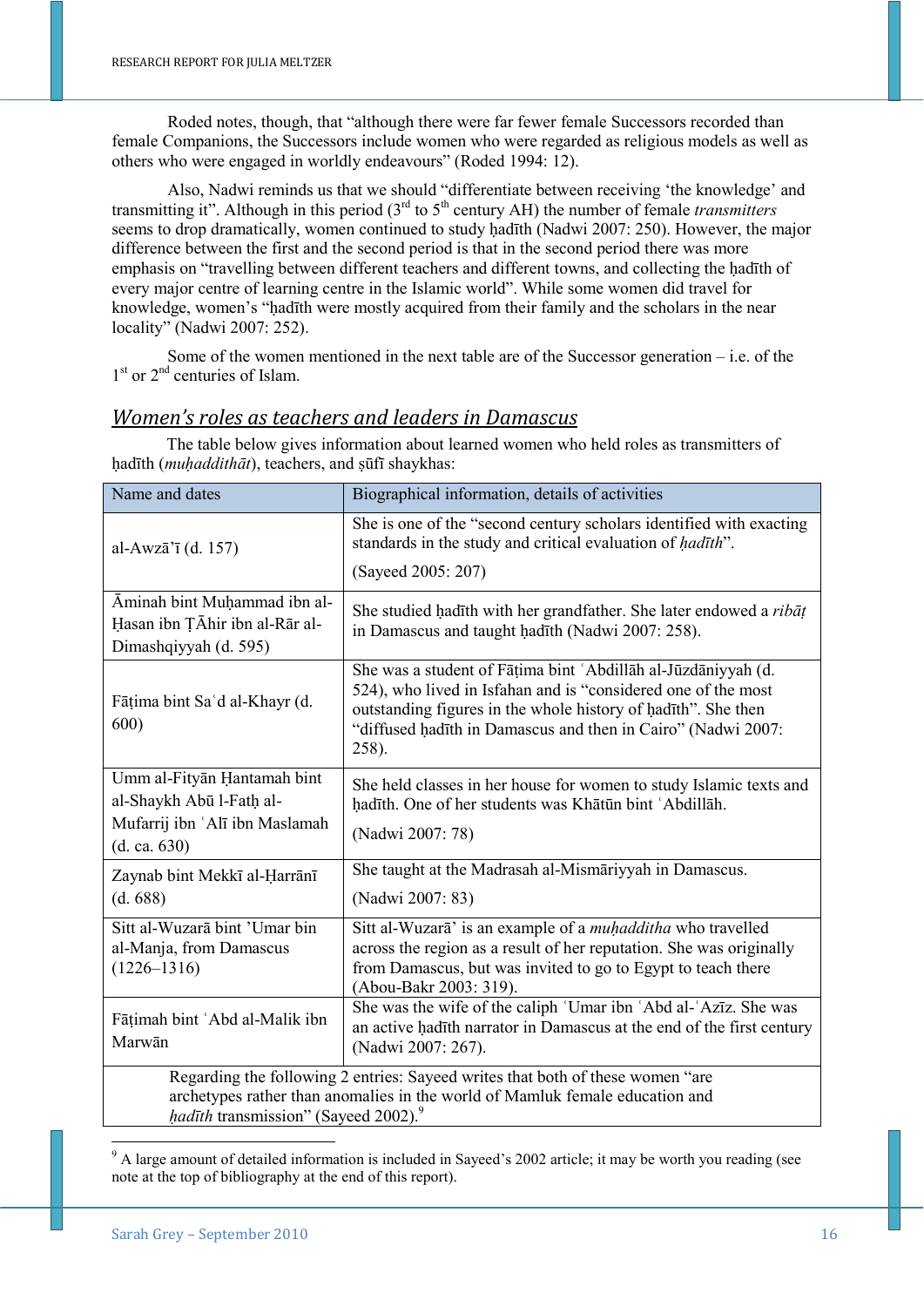| Zaynab bint al-Kamāl (646-<br>740/1248-1339)                                 | Zaynab bint al-Kamāl  elicits curiosity<br>for the numerous <i>ijāzah</i> s she accumulated.<br>Ibn Hajar al-'Asqalani reports that at the<br>time of her death, she possessed a camel<br>load of <i>ijāzahs</i> . Aside from this anecdote,<br>her biographers offer only a few details of<br>her educational career. Nevertheless, these<br>biographical sources can be combined with<br>records of archival evidence to produce a<br>more nuanced portrait of Zaynab's<br>activities. Zaynab's nisba, "al-<br>Maqdisiyyah," links her to a prominent<br>community of Hanbalis and evokes the<br>traditionalist milieu in which she flourished.<br>The Maqadisah were a prominent, scholarly<br>group of Hanbalī Palestinian emigrants,<br>fleeing from Crusaders, who had settled in<br>Damascus and its environs in the twelfth<br>century.81 Boosted by the patronage of the<br>Zangid sultan Nūr al-Dīn (r.541-69) and his<br>successors, the Ayyubids (569-647), the<br>Maqadisah are credited with the promotion<br>of traditionalist orthodoxy in the area of<br>Damascus. In particular, the Banū Qudāmah<br>clan of this community was at the forefront<br>of the effort to disseminate Hanbalism, the<br>epitome of traditionalism in the classical<br>period. They were particularly active in the<br>Damascene suburb of al-Sālihiyyah, the<br>residence of Zaynab bint al-Kamāl.(Sayeed<br>2005: 253-254)<br>Nadwi says of her that she "outdid men and women alike |
|------------------------------------------------------------------------------|------------------------------------------------------------------------------------------------------------------------------------------------------------------------------------------------------------------------------------------------------------------------------------------------------------------------------------------------------------------------------------------------------------------------------------------------------------------------------------------------------------------------------------------------------------------------------------------------------------------------------------------------------------------------------------------------------------------------------------------------------------------------------------------------------------------------------------------------------------------------------------------------------------------------------------------------------------------------------------------------------------------------------------------------------------------------------------------------------------------------------------------------------------------------------------------------------------------------------------------------------------------------------------------------------------------------------------------------------------------------------------------------------------------------------------------------------------------------------------|
|                                                                              | in the sheer abundance of her teaching of both major books and<br>small <i>ajzā</i> "' (Nadwi 2007: 267).                                                                                                                                                                                                                                                                                                                                                                                                                                                                                                                                                                                                                                                                                                                                                                                                                                                                                                                                                                                                                                                                                                                                                                                                                                                                                                                                                                          |
| 'Ā' isha, daughter of<br>Muhammad ibn 'Abd al-Hādī<br>(b. 1323, d. 1414/816) | In Damascus, at the age of 4 she was brought before Abū 'l-<br>'Abbās Ahmad al-Hajjār (a well-known muhaddith, d. 730 AH,<br>who was 103 at the time), from whom she heard two popular<br>collections of hadith, before going on to study other important<br>collections of traditions during her lifetime. 'A' isha "collected"<br>ijāzas from scholars in Aleppo, Hama, Nablus, and Hebron, and<br>became herself one from the <i>rahhala</i> ". Her fame spread, and she<br>was "eagerly sought out", partly because she was the last person<br>alive (in her old age) to have transmitted from al-Hajj $ar -$ and<br>therefore the only trusted authority on the works transmitted to her<br>through him. Al-Sakhawi also cites her as having been the teacher<br>of at least 35 women.<br>Ibn al-'Im $\bar{a}d$ (a 17 <sup>th</sup> -century historian) gave her the epithet<br>"muhadditha of Damascus".<br>(Berkey 1992: 177-178), see also (Abou-Bakr 2003: 320)) and<br>(Roded 1994: 74).<br>Nadwi mentions that she was "the one who narrated the whole<br>Sahīh al-Bukhārī with the highest isnād among men or women"                                                                                                                                                                                                                                                                                                                                                   |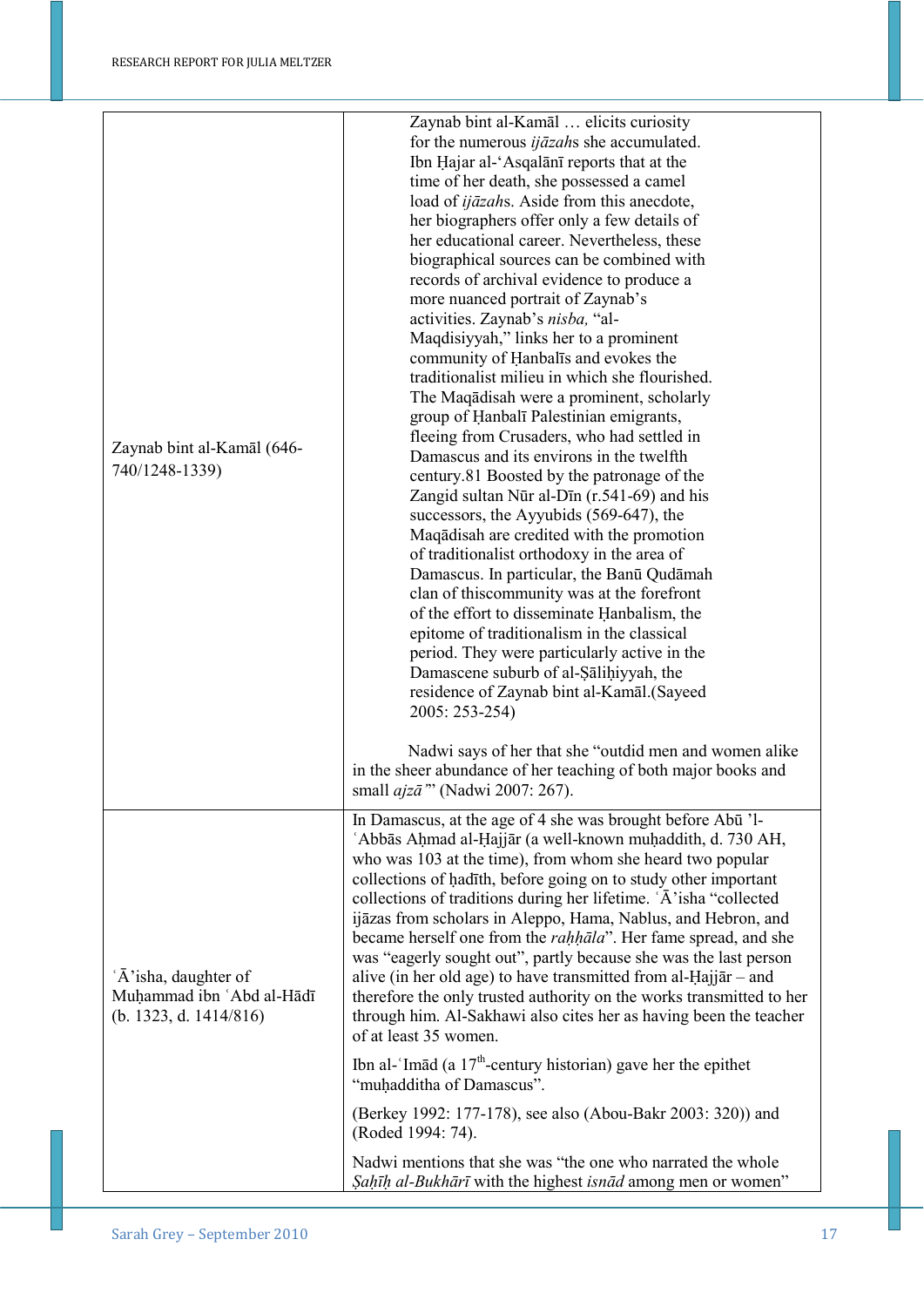|                                                                                    | (Nadwi 2007: 267).                                                                                                                                                                                   |
|------------------------------------------------------------------------------------|------------------------------------------------------------------------------------------------------------------------------------------------------------------------------------------------------|
|                                                                                    | See also (Sayeed 2002).                                                                                                                                                                              |
| Khadīja al-Dimashqiyya (d.<br>1400-1401, at the age of almost<br>90)               | Khadīja also held prestige, having been the last to transmit hadīth<br>on the authority of al-Qasim b. Muzaffar Ibn 'Asakir (a prominent<br>Syrian traditionist, d. 1323).                           |
|                                                                                    | (Berkey 1992: 179) <sup>10</sup>                                                                                                                                                                     |
| Sārah, daughter of Muḥammad<br>$bin 'Al\bar{\iota} bin Y\bar{\iota} suf (d. 1457)$ | Al-Sakhawi mentions her as being one of "the distinguished"<br>leaders among the women of her time in mind, religion, and<br>nobility of descent." From al-Sakhawi: 53, in (Abou-Bakr 2003:<br>318). |
| Sitt al-Qudāt bint Abī Bakr Ibn<br>Zurayq (d. 1459 or 1460)                        | Al-Sakhāwī mentions that he heard a recitation from her, in the<br>company of her granddaughter and her brothers in Damascus                                                                         |
|                                                                                    | (Berkey 1992: 171).                                                                                                                                                                                  |
| Khadījah bint Abī Bakr ibn                                                         | She studied in a ribat in Damascus in 610.                                                                                                                                                           |
| Salmān al-Wāʿiz al-Hamawī                                                          | (Nadwi 2007: 76)                                                                                                                                                                                     |
| Umm al-'Abbās Lubābah bint<br>Yahyā ibn Ahmad ibn 'Alī ibn<br>Yūsuf al-Kharrāz     | She was of the Successor generation. She related her hadīths to a<br>male travelling scholar from Baghdad, al-Khaṭīb al-Baghdadī, for<br>example (Nadwi 2007: 253).                                  |

 Below are some examples of the schools and mosques in Damascus in which women attended classes, studied with shaykhs and shaykhas, or taught: $11$ 

- Women studied in their homes and in the homes of their teachers, including in the homes of male teachers (Nadwi 2007: 77).
- Ribāṭ Qalanīsī. This was "perhaps the most important" ribāṭ; "hadīth classes were held regularly and well attended by both mena dn women" (Nadwi 2007: 76).
- "One of the famous mosques where women regularly attended hadīth classes was Jāmi' al-Muzaffarī in Sālihīyyah<sup>12</sup> in Qāsyūn. The building of the mosque started in 598" (Nadwi 2007: 77).
- "Another important mosque where women attended ḥadīth classes was the Jāmiʿ of Bayt al-Abbar". For example, Ruqayyah bint Dāwūd ibn 'Umar ibn Yūsūf ibn Yahyā al-Shāfi'ī studied there in a class of 22 students (ibid. 82).
- Women also attended ḥadīth classes in large numbers at al-Madrasah al-ʿUmariyyah, which was founded by Shaykh Abū 'Umar al-Maqdisī in 557 in the Sālihīyya area of Damascus (ibid.).
- Dār al-Ḥadīth al-Ashrafiyyah where women attended classes in large numbers. This was "perhaps the most important centre in Damascus for learning hadīth" in the  $6<sup>th</sup>$  century (ibid. 83).

<sup>&</sup>lt;sup>10</sup> Berkey also notes that both Khadīja and 'Ā'isha had "*mashyakhas*" ("lists of those on whose authority they transmitted hadīth") composed for them, which he reports indicates that "women studied traditions not only as a pious activity, but so as to participate actively in the transmission of this important field of Muslim intellectual endeavor" (Berkey 1992: 179).

<sup>&</sup>lt;sup>11</sup> Nadwi reports that in the early period of Islam ḥadīth classes might be held in shops whose owners were scholars of hadīth/interested in hadīth, or in gardens and orchards, also (Nadwi 2007: 76).

<sup>&</sup>lt;sup>12</sup> This area was a major centre for Islamic education.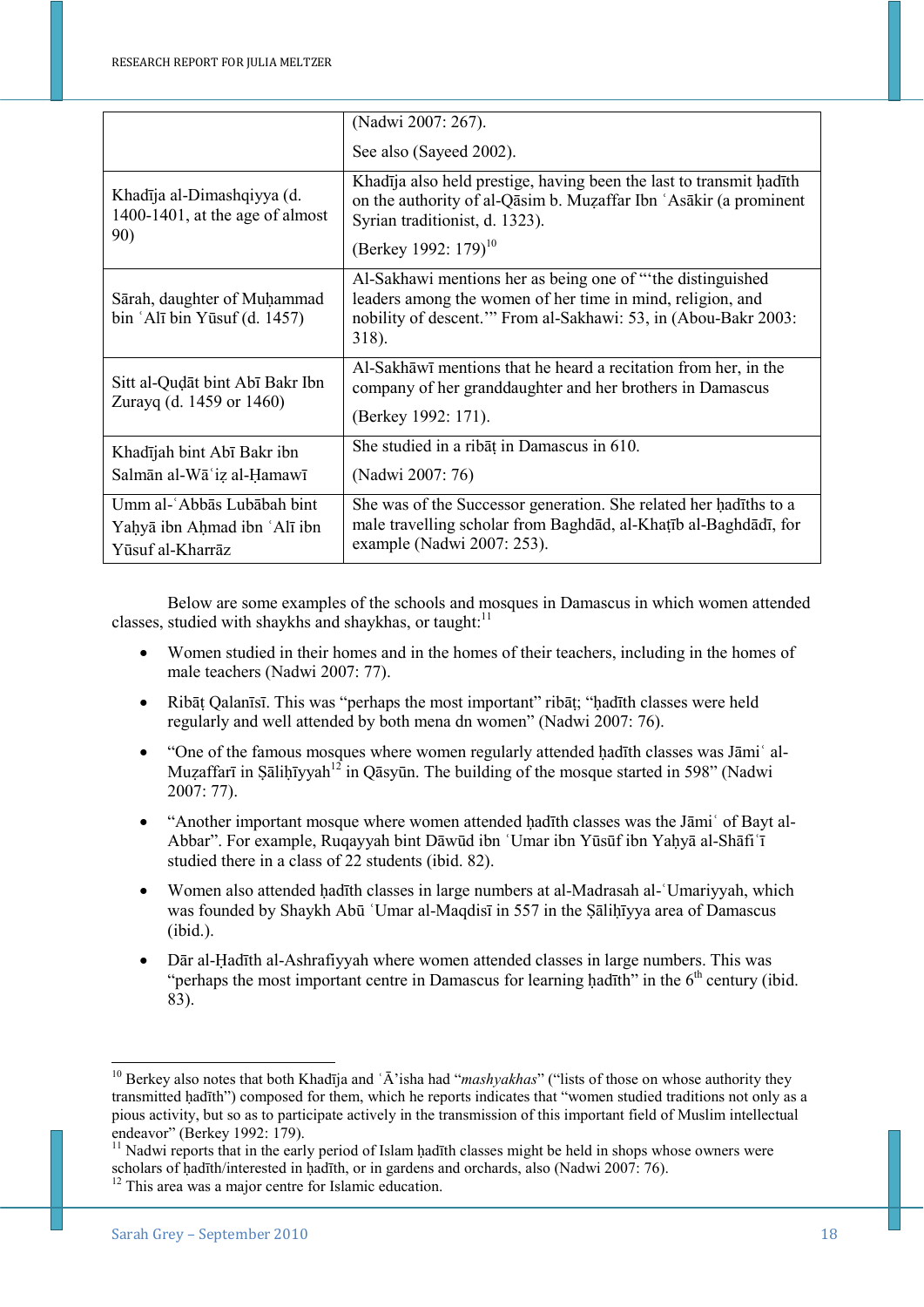- Dār al-Ḥadīth al-Nūriyyah, where the shaykhah Umm Muḥammad Āminah bint al-Imām al-Zāhid Taqī al-Dīn Abī Isḥāq Ibrāhīm ʿAlī ibn Aḥmad ibn Faḍl al-Wāsṭiyyah studied in 724 (ibid.).
- Al-Madrasah al-Mismāriyyah (ibid.).
- Dār al-Ḥadīth al-Ḍiyāʿiyyah (ibid. 84).
- Classes were also held in the Umayyad Mosque, in *ribāṭs* and in gardens (ibid. 267).

The table below gives some information on a number of women from the region, not specifically Damascus:

| Name                                                | Biographical information, details of activities                                                                                                                                                                                                                                                     |
|-----------------------------------------------------|-----------------------------------------------------------------------------------------------------------------------------------------------------------------------------------------------------------------------------------------------------------------------------------------------------|
| Karima d. Ahmad al-<br>Marwaziyya                   | She lived to be 100 and died in Mecca in the middle of the $5th/11th$<br>century. She "was the foremost authority on the text of Bukhari<br>because of the excellence of her source. She never married and was<br>accompanied by her father on her travels" (Roded 1994: 67).                       |
| Shuhda d. Abu Nasr Ahmad al-<br>Ibari (d. 574/1178) | She "was ranked among the best scholars of the age" and she<br>"taught Bukhari and other works she received from the highest<br>authorities to large numbers of students" (Roded 1994: 67).                                                                                                         |
| Shams, Mother of the Poor                           | She taught hadīth, and Ibn al-'Arabi (1165-1240) studied under her<br>(Ahmed 1992: 99).                                                                                                                                                                                                             |
| Nunah Fāṭima bint al-<br>Muthanna                   | She taught hadīth, and Ibn al-'Arabi (1165-1240) studied under her<br>(Ahmed 1992: 99).                                                                                                                                                                                                             |
| Hajar (b. 1388)                                     | "Al-Sakhawi says she was among the foremost hadith scholars of<br>her time, and students crowded to hear her" - though al-Sakhawi<br>did not study her with her, because she did not wear the veil when<br>she taught (other male scholars did, however) (Ahmed 1992: 113).                         |
| Bay Khatun (d. 1391)                                | She taught hadīth in Egypt and Syria, and her "teachers included<br>distinguished male as well as female scholars" (Ahmed 1992: 114).                                                                                                                                                               |
| Umm Zaynab Fāțima bint al-<br>'Abbās (d. 1394)      | She headed a <i>ribat</i> , which had been established in 1285 by Princess<br>Tadhkaray. "A woman of great learning, she influenced, inspired,<br>and benefited many women in Cairo and Damascus" (Ahmed 1992:<br>110).                                                                             |
| Rābi'a al-'Adawīyya (d. 801)                        | Born in Basra, she was a suff saint and ascetic.                                                                                                                                                                                                                                                    |
|                                                     | She is an extremely well-known figure, and Kalmbach asserts that<br>"the ability of women to assert religious authority on the strength of<br>baraka dates back at least to the (often romanticised) life of Rabi'a<br>al-'Adawiyya, an eighth-century Syrian mystic" (Kalmbach 2008:<br>$41-42$ ). |
|                                                     | Ahmad says that the narratives about her "exemplify distinctly<br>countercultural elements with respect to ideas about gender". "As a<br>mystic, Rabi'a's major contribution was her emphasis on the<br>centrality of the love of God to mystical experience" (Ahmed 1992:<br>96-98).               |
| Umm Hanī (d. 1466)                                  | "Al-Sakhawi reports that she knew hadīth and fiqh and was one of<br>the distinguished scholars of her day" (Ahmed 1992: 113).                                                                                                                                                                       |
| Bayram                                              | Al-Sakhawi reports that "her father studied the Quran and mingled                                                                                                                                                                                                                                   |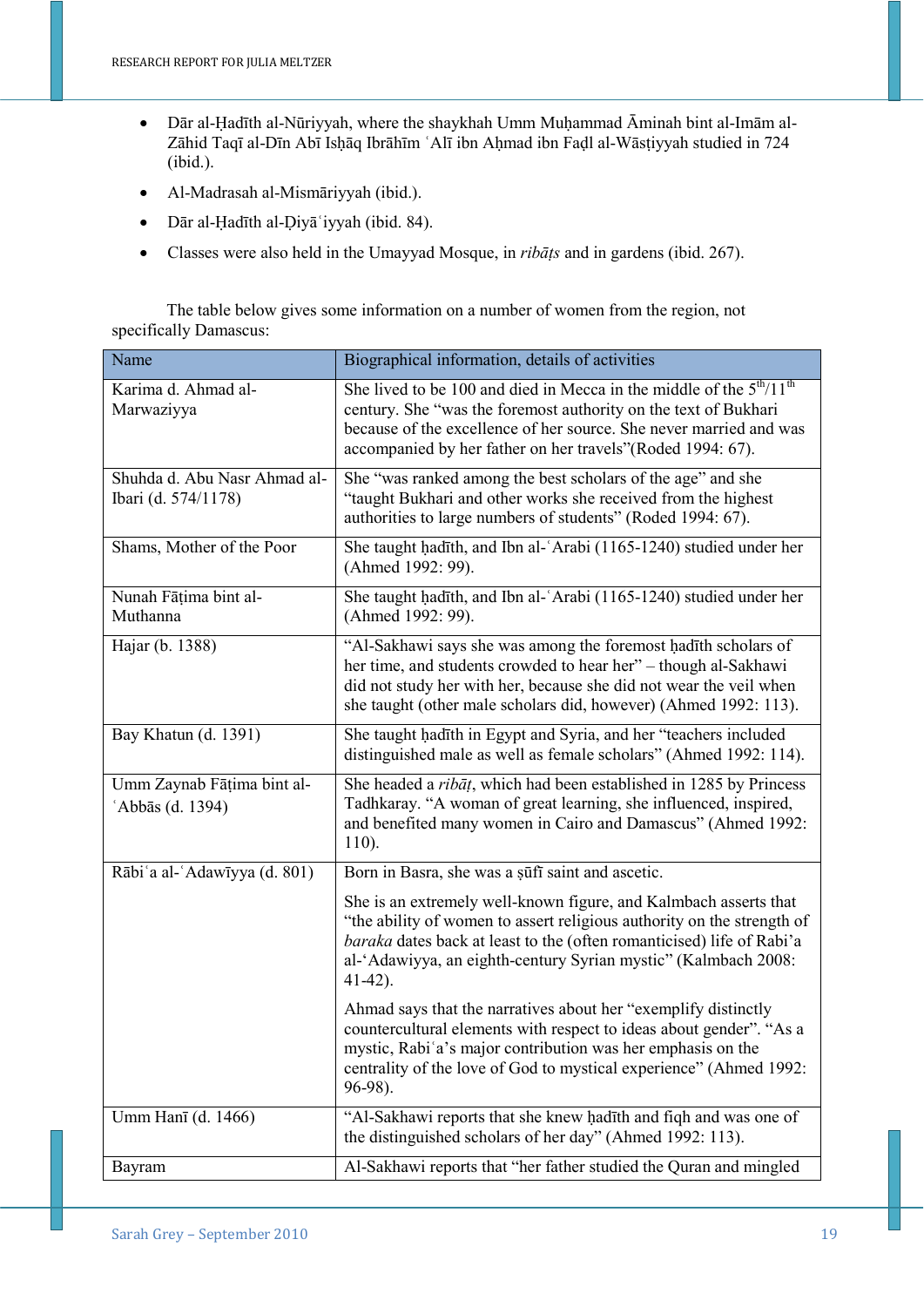| with the learned and that she grew up sharing in this", and that "her<br>father also took her to Jerusalem; she "recited to the sheikhs there,<br>and taught women of what she had studied"" (apparently before |
|-----------------------------------------------------------------------------------------------------------------------------------------------------------------------------------------------------------------|
| marrying, when "her life changed") (Ahmed 1992: 113).                                                                                                                                                           |

The question of whether women could act as judges was decided upon differently by different scholars and judges at different times.<sup>13</sup> Roded found that "outstanding women among the Companions and Successors did in fact make judgments, but [she] found no woman who served as a qadi" (Roded 1994: 80).<sup>14</sup> Fadel records, however, that "there was complete agreement among Sunni jurists that women could be muftis" (Fadel 1997: 200).

I came across records of a small number of women who were legal experts in some way, including a few in Damascus. The table below gives some information on some of them:

| Name                                                               | Biographical information, details of activities                                                                                                                                                                                                                                                                                                                                                                                                                                                                                                                                                                                                                                                                |
|--------------------------------------------------------------------|----------------------------------------------------------------------------------------------------------------------------------------------------------------------------------------------------------------------------------------------------------------------------------------------------------------------------------------------------------------------------------------------------------------------------------------------------------------------------------------------------------------------------------------------------------------------------------------------------------------------------------------------------------------------------------------------------------------|
| 'Ā' isha bint Abī Bakr,<br>youngest wife of the Prophet<br>Mohamed | She made independent judgments in legal matters (Roded 1994: 81)<br>- she was "consulted on his [Muhammad's] <i>sunna</i> and gave<br>decision on sacred laws and customs" (Ahmed 1992: 60).                                                                                                                                                                                                                                                                                                                                                                                                                                                                                                                   |
|                                                                    | She was not only an important transmitter of<br>religious doctrine, she was also recognized as<br>an independent legal authority by both her<br>contemporaries and succeeding generations of<br>Muslim religious scholars. She practiced this<br>freedom as an interpreter of the law to issue<br>legal opinions on controversial legal matters.<br>Often, later jurists would bolster their<br>positions with her opinions. The fact that<br>'Ā' isha was a wife of the Prophet gave her<br>privileged status as a transmitter of religious<br>doctrine. It was her own qualities as an<br>individual, however, that afforded her the<br>authority to interpret law (Fadel 1997: 190-<br>191, emphasis added) |
| 'Amra d. 'Abd al-Rahman<br>Hafsa d. Sirin                          | These women were also described as having made independent<br>judgements in legal matters.                                                                                                                                                                                                                                                                                                                                                                                                                                                                                                                                                                                                                     |
| and other women of the $2nd$<br>and $3rd$ generations              | 'Amra in particular is mentioned as an ' <i>alima</i> and a respected<br>authority. Moreover, Roded says, "the legitimacy of her authority on<br>such matters [criminal, for example] seems to conflict with the view<br>of traditional Muslim legists, who precluded women from giving<br>evidence in matters of retaliation and punishment" (Roded 1994: 81,<br>and 48-49).                                                                                                                                                                                                                                                                                                                                  |
| Umm Isa d. Ibrahim (d.<br>328/939)                                 | She "rendered legal judgments" in Baghdad (Roded 1994: 81).                                                                                                                                                                                                                                                                                                                                                                                                                                                                                                                                                                                                                                                    |
| Amat al-Wahid (d. 377/987)                                         | She was "the daughter of the judge Abu 'Abdallah al-Husayn al-<br>Muhamili" and "studied with her father and other teachers". "After<br>committing the Quran to memory, she devoted herself to the study                                                                                                                                                                                                                                                                                                                                                                                                                                                                                                       |

<sup>&</sup>lt;sup>13</sup> Fadel, for example, writes that "the Hanafi legal school allowed women to serve as judges for all cases admitting female testimony. Al-Tabari (d. 923), meanwhile, permitted women to be judges in all areas of the law, arguing that if their fatwas were legitimate in all areas of the law, then a fortiori their rulings as judges must also be valid" (Fadel 1997: 196).

1

<sup>&</sup>lt;sup>14</sup> Furthermore, she later notes that in later centuries "the fact that women of the first and second Islamic generations had made independent legal judgments was either forgotten or ignored" (Roded 1994: 84).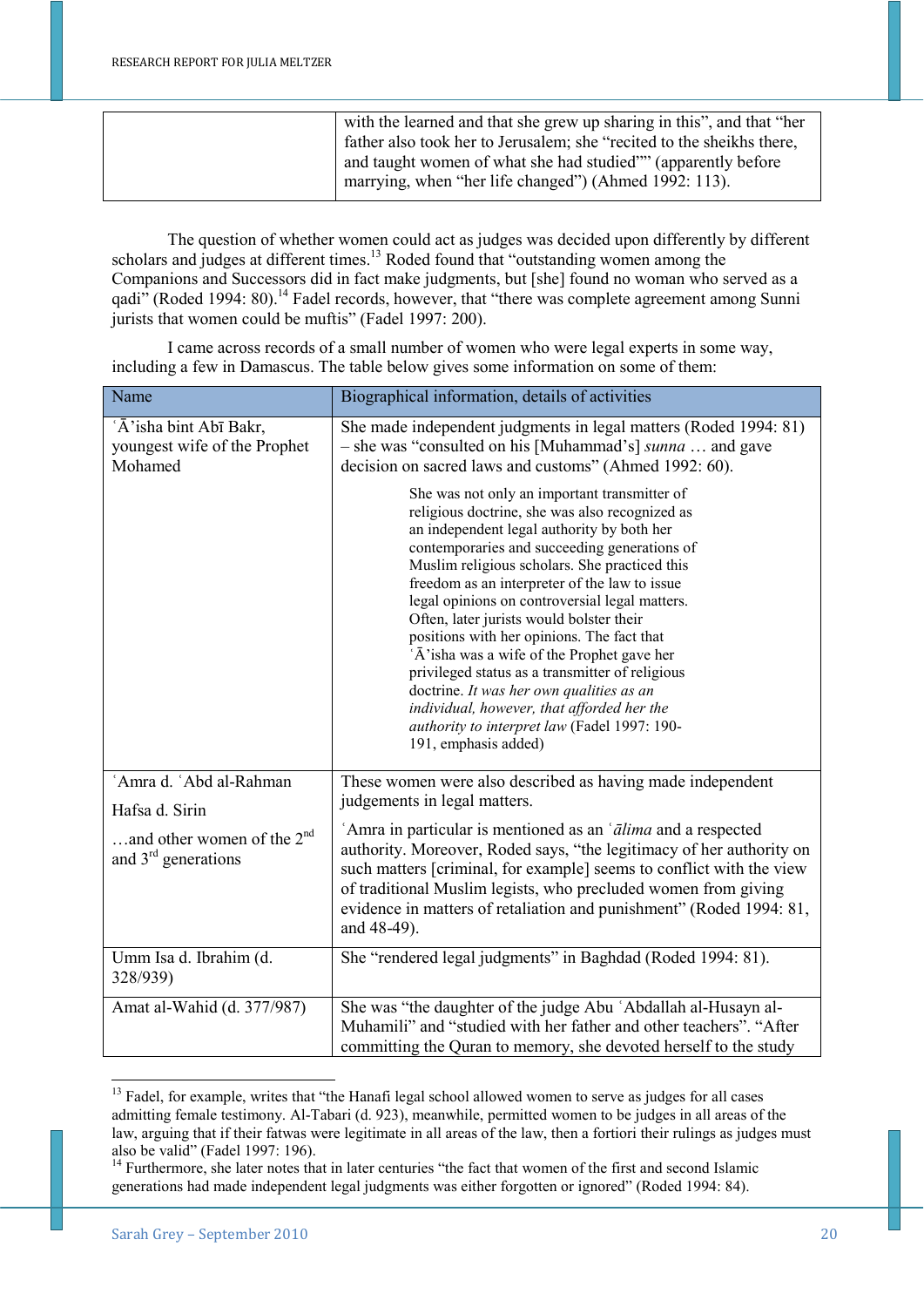|                                                    | of jurisprudence according to the shaft 'i school and the complex<br>rules of inheritance and the calculation of heirs' portions. She issued<br>legal decisions along with a male jurisconsult" (Roded 1994: 81).                                                                                                                                                                                                                                                                                     |
|----------------------------------------------------|-------------------------------------------------------------------------------------------------------------------------------------------------------------------------------------------------------------------------------------------------------------------------------------------------------------------------------------------------------------------------------------------------------------------------------------------------------------------------------------------------------|
| Fatima of Samarqand                                | She lived in Aleppo in the $6th/12th$ century, and, according to Roded<br>(Roded 1994: 81), her biography illustrates "the power a woman<br>with legal knowledge obtained". For example, "she married her<br>father's student, who was noted for his treatise on legal innovations"<br>but "nevertheless, the biographer tells us that Fatima's proficiency in<br>law was such that when her husband prepared legal opinions, she<br>would correct his errors, and he deferred to her judgment."      |
| Umm al-Baqa' Khadija d. al-<br>Hasan (d. 641/1243) | She was from Damascus, and "was an ascetic who devoted herself to<br>law" (Roded 1994: 81).                                                                                                                                                                                                                                                                                                                                                                                                           |
| Umm Zaynab Fatima d.<br>'Abbas (d. 714/1314)       | She came from Baghdad and "was a mystic poet and preacher who<br>thoroughly understood Islamic law" and "preached to women in<br>Damascus and Cairo and devoted herself to the study of law". Roded<br>says that her "prominence appears to have resulted primarily from<br>her preaching activities, and her proficiency in law was emphasized<br>to distinguish her from popular preachers, who were considered<br>ignorant and were accused of leading the Muslims astray" (Roded<br>1994: 81-82). |
| Aisha al-Ba'uniyya d. Yusuf<br>(d. 922/1516)       | A Damascene sūfī shaykha, she was the "author of several books<br>dealing with mysticism" and "was brought to Cairo where she was<br>authorized to give legal opinions and to teach".                                                                                                                                                                                                                                                                                                                 |
|                                                    | Roded's research shows that "the biographers do not comment on<br>this exceptional phenomenon of a woman who was granted the right<br>to give legal opinions but dwell on her writings, pious sayings, and<br>contacts with men of power" (Roded 1994: 83).                                                                                                                                                                                                                                           |
| Khadija d. Muhammad al-<br>Bayluni (d. 930/1523)   | She was a hanafi legal scholar from Aleppo (Roded 1994: 83).                                                                                                                                                                                                                                                                                                                                                                                                                                          |
| Zubayda d. As'ad (d.<br>1194/1780)                 | This woman represents the latest evidence of woman with legal<br>knowledge. She was the daughter and sister of chief jurisconsults of<br>the Ottoman Empire, as well as being a poet, who wrote in Perian<br>and Turkish, and whose verses "gained celebrity among the ruling<br>classes and the people". The Syrian biographer al-Muradi noted that<br>she "read the Quran, Islamic jurisprudence, language and literature".<br>(Roded 1994: 83-84)                                                  |

## *Women's roles as contributors to the waqf15 in Damascus*

Humbly writes that

one area of women's activity which has recently attracted attention is the promotion and funding of building construction of all kinds, as well as the commemoration of individual women with mausolea. Both contradict the notion of the invisibility of women with indubitably evidence that women were lavish patrons of architecture, and therefore agents in the spatial organization of urban centers, along with the implication that some women were sufficiently esteemed to warrant commemoration after their deaths. (Hambly 1998: 18)

<sup>&</sup>lt;sup>15</sup> See definition in glossary at the beginning of this report.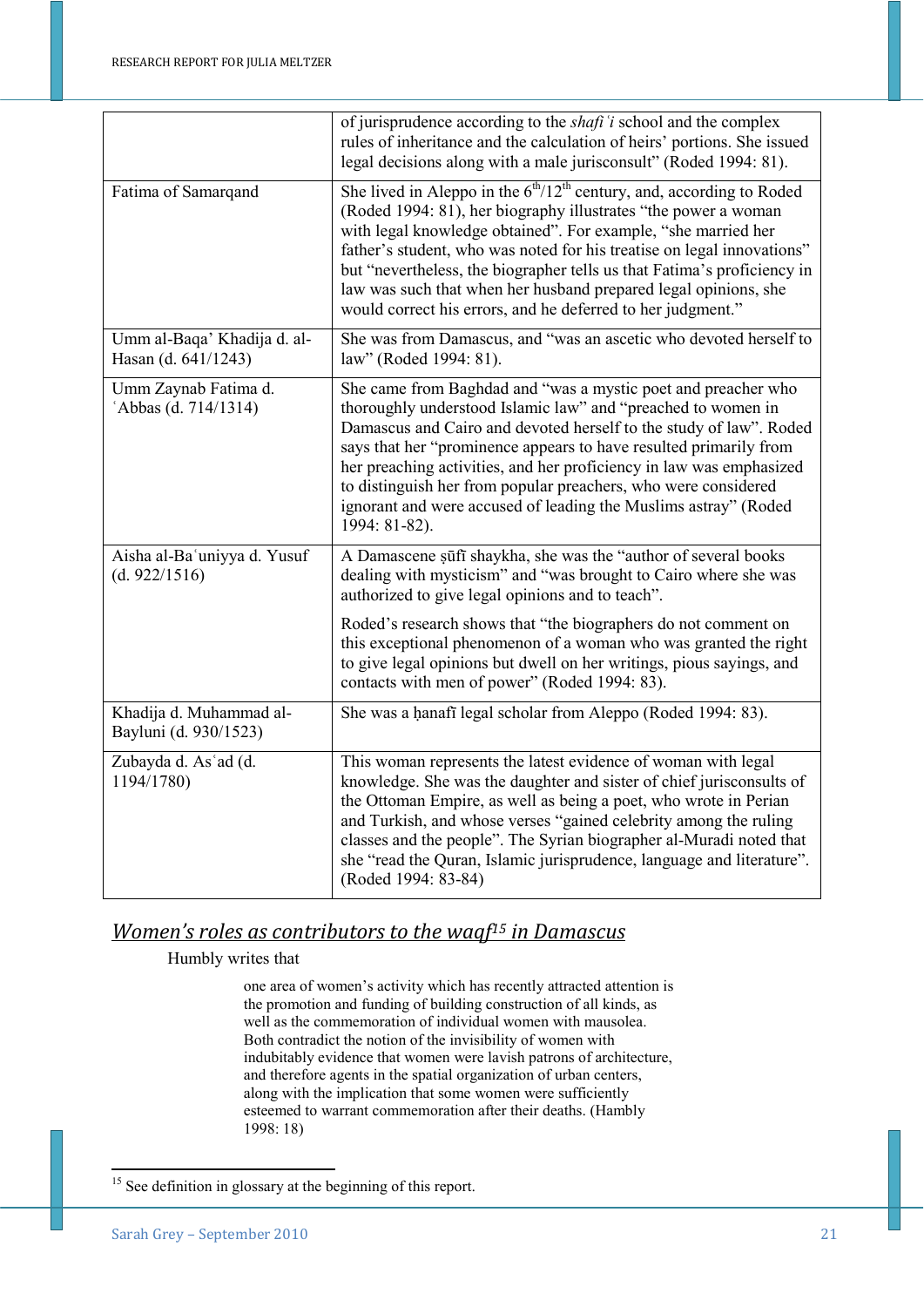The system of dedicating property and funds to *waqf* constituted "one of the most powerful economies in Muslim lands, … which, by the dawn of colonialism, constituted 40-60 percent of all real property" (Hallaq 2009: 194). While few of the largest endowments were founded by women, "many of the founders of medium-size and smaller *waqfs* were women" (ibid.).

Roded's research has shown that from the  $16<sup>th</sup>$  to the  $20<sup>th</sup>$  century "the percentage of women among founders of waqf endowments ranges from 17 percent to 50 percent, with a tentative mean of about 35 percent" (Roded 1994: 136). Another figure for endowments founded by women is that "by the eighteenth century, women constituted 40-50 percent of *waqf* founders in Aleppo, and according to one estimate, about 25 percent of those of Cairo in the same period … In some cities, a significant number, and at times more than half, of endowments established by women were public, dedicated to religious and educational purposes or to caring for and feeding the poor" (as opposed to family *waqfs* primarily for the benefit of the founder's family and descendents) (Hallaq 2009: 194).

Most of the material on women's contributions to the *waqf* included in this report comes from an article by Humphreys ('Women as Patrons of Religious Architecture in Ayyubid Damascus'), in which he notes that "it was Damascus, during the eighty-five years between Saladin's entry into the city in 1174 and the Mongol occupation of 1260, which witnessed the most intense and sustained patronage of religious architecture by women" (Humphreys 1994: 35).

During this time, women particularly supported madrasas and ṣūfī hospices, which, Humphreys states, "were the key religious institutions" of the  $12<sup>th</sup>$  and  $13<sup>th</sup>$  centuries (Humphreys 1994: 35).<sup>16</sup> This, he points out, means that "women had a significant voice in defining the character of Islam in Ayyubid Damascus" (Humphreys 1994: 36). Of the 26 institutions Humphreys studied, 15 were madrasas, which, he points out, shows "remarkable" commitment "to this central educational institution of Sunni Islam" (Humphreys 1994:  $37$ ).<sup>17</sup> The other institutions sponsored by women were: 6 khanqahs and ribats; and 5 monumental tombs (*turbas*). Overall, despite some small differences (such as their concentration on madrasas and ṣūfī hospices) Humphreys finds that "the institutions favored by women do not differ in any obvious way from those sponsored by men" (Humphreys 1994: 37).<sup>18</sup>

Who were these women? Humphreys points out that "we have to recognize that not all women could claim such a voice" and that "only a very small number were in a position to do so" – indeed, only 'elite' women could be patrons of such projects. He found that: a majority (13 out of the 21 women in his study) were members of the Ayyubid house (either by birth or by marriage); 4 women were daughters of *amīrs* – connected to the "powerful military caste of the Ayyubid confederation"<sup>19</sup>; 1 was a servant in an Ayyubid princely household; 1 was the daughter of a courtier at an Ayyubid princely household; 2 were the daughters of ʿ*ulamā* (Humphreys 1994: 36). Humphreys points to the significance of the contributions of these women, saying that without their activities "the ruling family would have had rather a modest impact on the religious infrastructure of Damascus" (Humphreys 1994: 36).<sup>20</sup> His study also considers why so few women from military and scholarly families endowed religious and charitable institutions and buildings during this period.

 $16$  Humphreys found that 14% of persons who "who underwrote the building of religious and charitable institutions" were women (21 out of 147), but women made up 40% of patrons of madrasas and ṣūfī hospices. Another type of building concentrated on by women was mausoleums (Humphreys 1994: 36).

<sup>&</sup>lt;sup>17</sup> Further, Humphreys remarks that this means that "it hardly seems possible to imagine that they felt excluded or alienated from the "official" Islam of their era" – though we should remember that we are talking about a very small number of women from certain backgrounds.

 $18$  Later, he says, however, that "we must not oversimplify"; "women's patronage in Ayyubid Damascus was not quite the same as men's" (Humphreys 1994: 48).

What is interesting about these 4 women is that their names are not known through their fathers, brothers or husbands. Rather, the names of the latter are only known due to the activities of the daughters (Humphreys  $1994 \cdot 36$ 

<sup>&</sup>lt;sup>20</sup> While the other women, of lesser status, "were in no position to endow educational complexes on a grand scale," their "foundations left a clearly visible mark on the city's religious topography" – they left 9 of the 26 institutions included in Humphreys' study (Humphreys 1994: 37).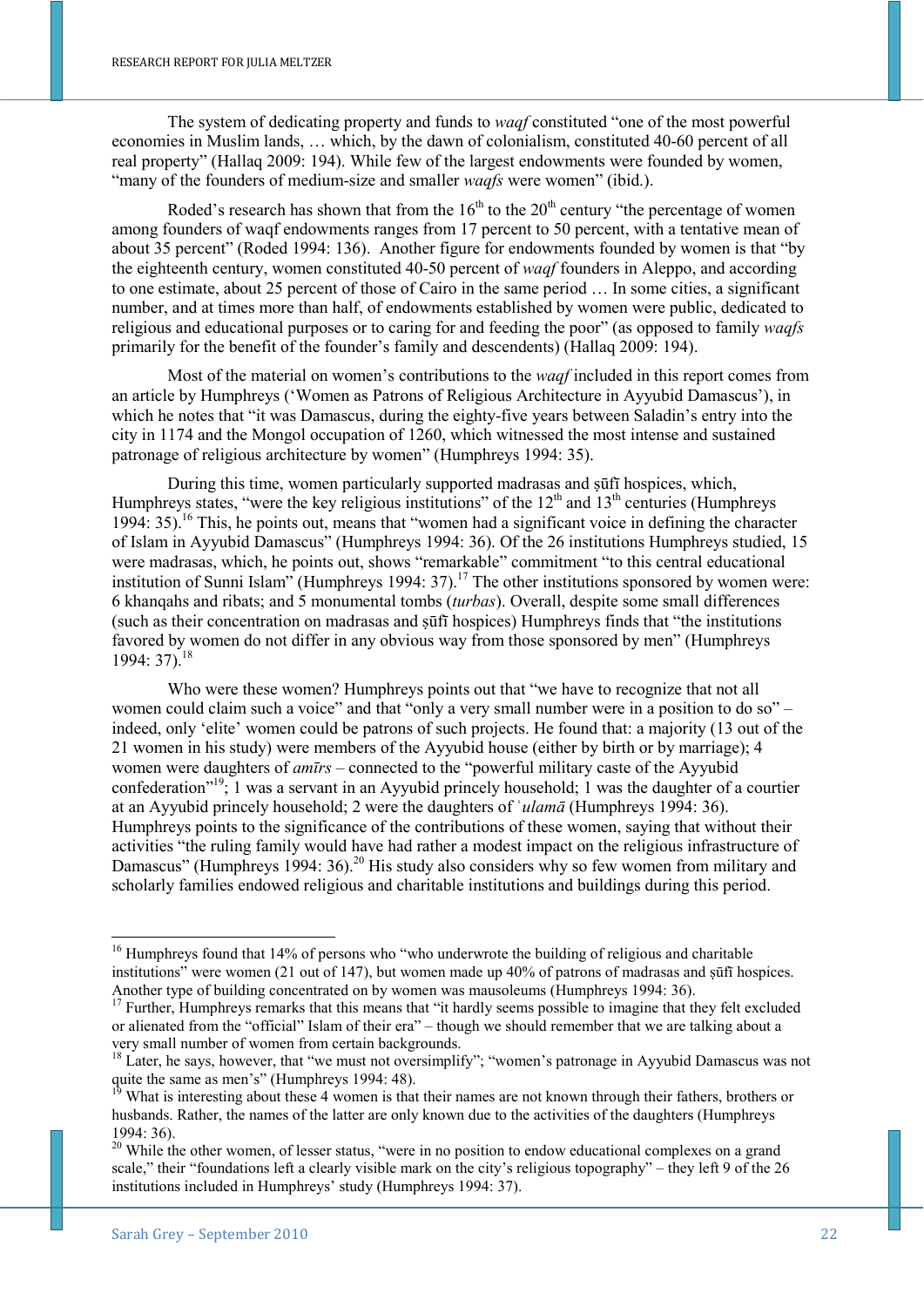However, for our purpose, the important point here is that the women who *did* engage in such activities were predominantly from the ruling family.<sup>21</sup>

As stated above, the *waqf* economy was one of the most powerful economies in the Islamic world. This fact makes it imperative to question the purely 'religious' or 'pious' nature of a person's desire to establish a *waqf*: this is not to say that religious institutions perhaps established for more pragmatic, mundane reasons did not benefit many people, including the poor and students of Islam, but it must influence our understanding of the establishment of such fund and institutions, particularly by women. As an example of a more mundane justification for the establishment of *waqfs*, there was a theory that "the juridical instrument of *waqf* was used to deprive females of their entitlements to inheritance". This no longer stands, "for it appears, to the contrary, that the *waqf* was more often used as a means to avoid the laws of inheritance to accomplish the opposite effect: not only to allocate bigger shares for female heirs than what they would have inherited by Quranic rules, but also to create a sort of matrilineal system of property devolution" (Hallaq 2009: 194-195), but it does highlight reasons other than piety for the growth of the *waqf* economy. Both Petry and Humphreys' work (on the *waqf* in Mamluk Cairo and Ayyubid Damascus, respectively) seeks to explain the establishment of large numbers of religious institutions as *waqfs*. Both scholars find that particular circumstances of the time often lead people who could afford to do so to establish *waqfs* as a way to ensure that property remained in the possession of their descendents, or to evade taxes, and so on.

In his analysis of *waqf* endowments, however, Petry also states that "we must not discount desire to contribute, and thereby to seek God's favor" as a major component in a person's endowment of *waqf* (Petry 1983: 193).

Humphreys' work suggests that the tradition of women's patronage of religious architecture and institutions of learning dates from 1110-11, when Safwat al-Mulk ordered the construction of a mausoleum in Damascus, and, by inference, that there seems to be no evidence of women having any such role prior to that date. Many of the names in the table below are drawn from his research, in which he looks at 21 women who endowed a total of 26 institutions between them, and therefore come from the period 1174 – 1260, which he describes as a period in which there were "an exceptionally high number of women patrons in this one medium-sized city during a single century" (Humphreys 1994: 48).

The data provided by Humphreys' study gives us information for the period from the beginning of the  $6<sup>th</sup>$  century to the mid-7<sup>th</sup> century of Islam. Regarding later centuries, in Berkey's chapter on women and education in medieval Cairo he mentions that "according to a sixteenthcentury history of Damascene madrasas, the Syrian capital boasted even more" religious schools and other institutions endowed by women than Cairo (Berkey 1992: 164).

| Name                                                                   | Endowment, biographical details, etc.                                                                                                                                    |
|------------------------------------------------------------------------|--------------------------------------------------------------------------------------------------------------------------------------------------------------------------|
| Safwat al-Mulk                                                         | Qubbat al-Tawāwīs (mausoleum), Damascus                                                                                                                                  |
|                                                                        | Seljuk era (1110-11) (Humphreys 1994: 35).                                                                                                                               |
| Khutlu-Khayr bint Ibrāhīm b.<br>'Abdullah (from the House of<br>Ayyub) | She endowed a madrasa in the name of one of her sons, Farrūkshāh;<br>"a not atypical act of piety." An earlier scholar, Sauvaget, had the<br>following to say about it:  |
|                                                                        | The madrasa cited by our sources is [thus]<br>no specialized building, expressly<br>constructed for purposes of instruction, but<br>only an institution sheltered by the |

<sup>&</sup>lt;sup>21</sup> "With the Ayyubids *as with other dynasties*, only women from the ruling family, or closely connected with it, possessed the wealth, status, and prestige to attempt a major role on the public stage." (Humphreys 1994: 49, emphasis added.)

1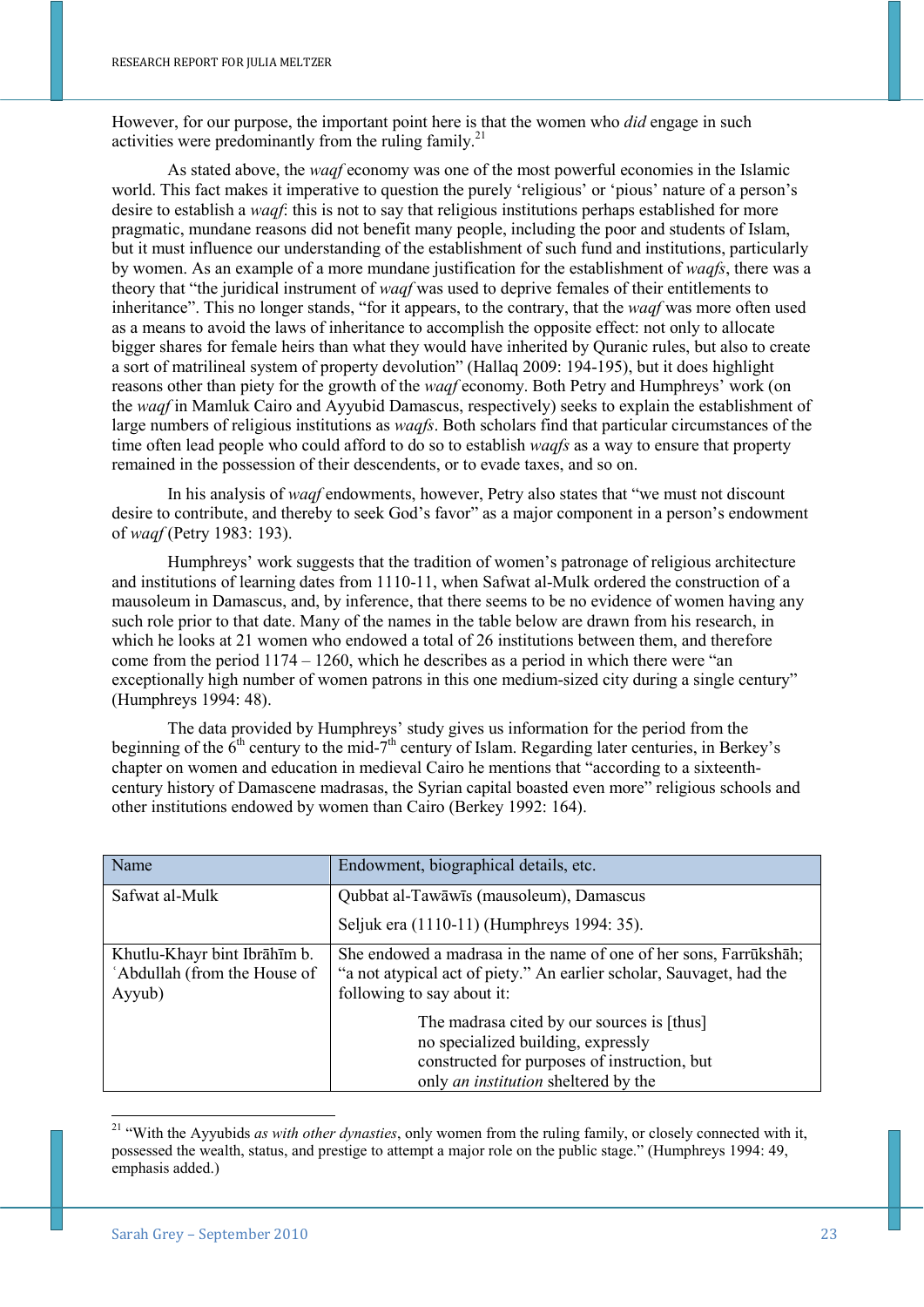|                                                                             | founder's tomb. What constitutes it is<br>essentially a waqf whose revenues served<br>to pay a professor, around whom a few<br>students grouped themselves in a corner of<br>the funerary chamber.                                                                                                                                                                                                                                                                                |
|-----------------------------------------------------------------------------|-----------------------------------------------------------------------------------------------------------------------------------------------------------------------------------------------------------------------------------------------------------------------------------------------------------------------------------------------------------------------------------------------------------------------------------------------------------------------------------|
|                                                                             | Wife of Salāḥ al-Dīn's eldest brother Shāhanshāh b. Ayyub (d. 1148<br>AD). She was also, at some stage, wife of a commander-in-chief,<br>Mubārak b. 'Abdullah. She had several sons from both marriages.<br>Besides this, very little is known about her (Humphreys 1994: 42).                                                                                                                                                                                                    |
| Dayfa Khātūn                                                                | Madrasat al-Firdaws                                                                                                                                                                                                                                                                                                                                                                                                                                                               |
|                                                                             | According to Humphreys, this was "beyond dispute the most<br>impressive madrasa built by any Ayyubid ruler in Syria" and "the<br>single madrasa in Aleppo during the Zangid-Ayyubid era to be<br>founded by a woman (out of more than fifty madrasas in the city<br>dating from those 133 years") (Humphreys 1994: 35).                                                                                                                                                           |
| 'Ismat al-Dīn Khātūn bint<br>Mu'in al-Din Ömör (from the<br>House of Ayyub) | This woman played a significant role as a patron of religious<br>architecture and "left a distinct mark on the city's religious<br>architecture". She had 4 institutions constructed: a Hanafī madrasa; a<br>khāngāh; a mausoleum for her father; and her own mausoleum.                                                                                                                                                                                                          |
|                                                                             | The madrasa may have begun operating in 537 AH/1177-78, but the<br>dates are unclear. It is possible that the madrasa was in fact endowed<br>by her brother, or that he acted on her behalf ("as her agent").<br>Humphreys concludes his study of her patronage of religious<br>architecture with the following: "Here, as so often, an apparently<br>simple act of patronage must have been in reality a complex family<br>affair, the nature of which is now beyond our grasp." |
|                                                                             | 'Ismat al-Dīn was daughter of the dictator Mu'in al-Dīn Önör (d.<br>1149), then married to Nūr al-Dīn in Aleppo in 1147, and later<br>married to Salāḥ al-Dīn in 1174. She was therefore a politically<br>prominent woman (Humphreys 1994: 42-43).                                                                                                                                                                                                                                |
| Fāṭima bint Sunqur al-<br>Tughtakini (d. 606 AH/1210<br>AD)                 | Small, humble turba (mausoleum) with a <i>masjid</i> (including a<br>mihrab) inside at the southern boundary of al-Sāḥilīyya (as<br>mentioned by the 16 <sup>th</sup> century chronicler, Ibn Tulun). Her father was<br>buried inside.                                                                                                                                                                                                                                            |
|                                                                             | Again, there is little known about this woman except that her father<br>was a soldier and possibly an <i>amīr</i> .                                                                                                                                                                                                                                                                                                                                                               |
| Sitt al-'Iraq bint al-Shuja'                                                | Mausoleum (turba) for her son, in al-Sāḥilīyya (616 AH)                                                                                                                                                                                                                                                                                                                                                                                                                           |
| (from a military family)                                                    | Very little is known about this woman, except that her father was an<br>amīr, probably in the service of Salāḥ al-Dīn. Her name was<br>mentioned by the 16 <sup>th</sup> century chronicler, Ibn Tulun (Humphreys<br>1994: 38).                                                                                                                                                                                                                                                   |
| 'Ā' isha, the widow of Ibn al-                                              | Madrasa Dammāghiyya (in 638 AH)                                                                                                                                                                                                                                                                                                                                                                                                                                                   |
| Dammāgh al-'Ādilī (from the<br>court of an Ayyubid<br>household)            | This madrasa was endowed for both Shafi'i and Hanafi professors<br>(including eminent figures: chief $q\bar{q}d\bar{l}$ of Damascus, Shams al-Din<br>al-Khuwayi, who was Shāfi'ī, and Iftikhar al-Din al-Kashghari, who<br>was Hanafī).                                                                                                                                                                                                                                           |
|                                                                             | The madrasa had been the house of her husband, which, on his death,<br>appears to have been passed on to her, along with his wealth. She                                                                                                                                                                                                                                                                                                                                          |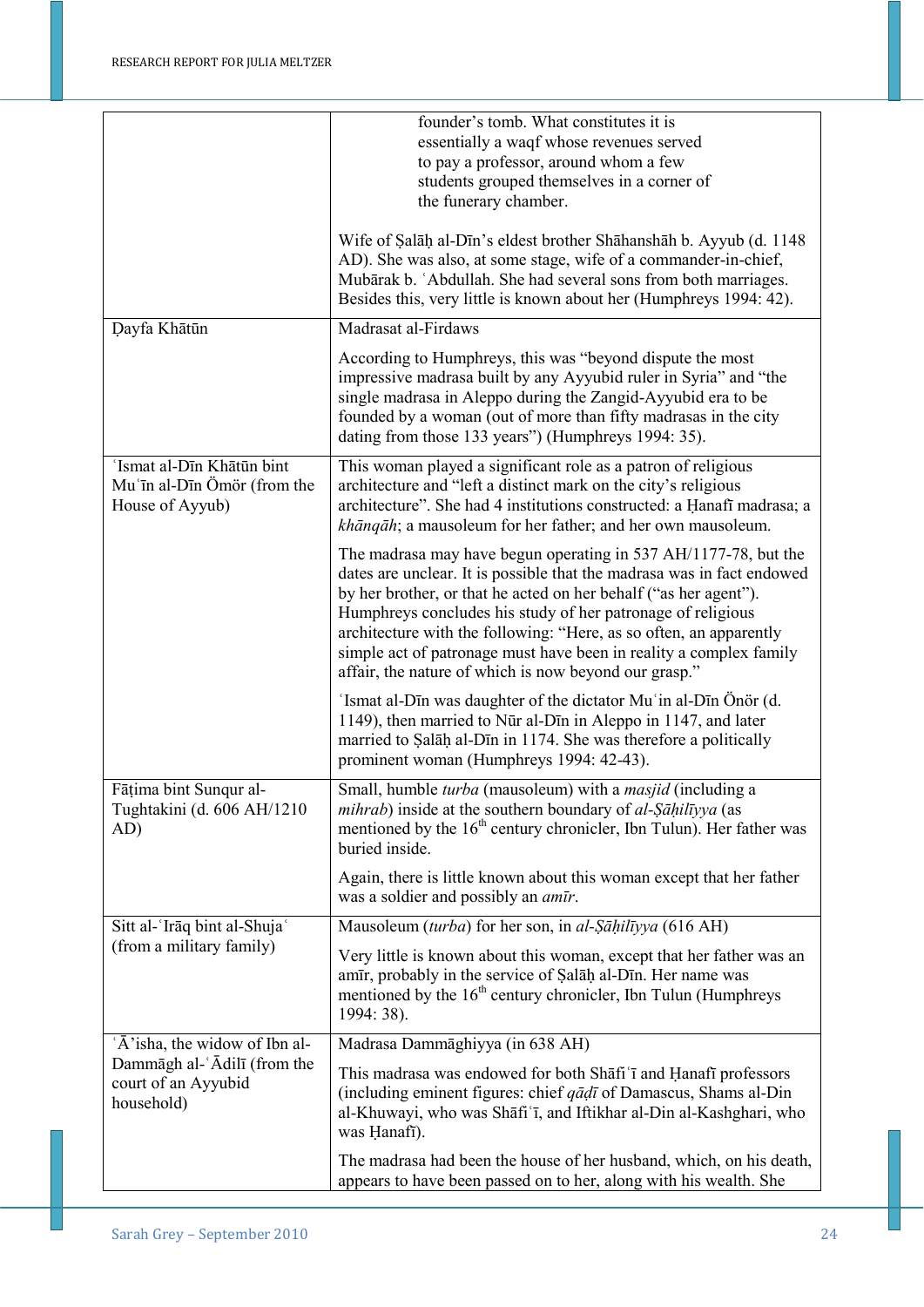|                                                                                                         | converted the house and endowed it with waqfs. She also placed a<br>"sandal of the Prophet" in the madrasa (Humphreys 1994: 38).                                                                                                                                                                                                                                                                                                                                                      |
|---------------------------------------------------------------------------------------------------------|---------------------------------------------------------------------------------------------------------------------------------------------------------------------------------------------------------------------------------------------------------------------------------------------------------------------------------------------------------------------------------------------------------------------------------------------------------------------------------------|
| 'Adhra' Khātūn bint Nūr al-<br>Dawla Shāhanshāh (from the<br>House of Ayyub)                            | Founded 2 institutions: the Madrasa 'Adhrawiyya, for both Shafi'i's<br>and Hanafis, and a <i>ribat</i> (just inside Bab al-Nasr, south of the Citadel<br>and adjacent to Sūq al-Hamīdīyya).                                                                                                                                                                                                                                                                                           |
|                                                                                                         | 'Adhra' was one of Salāḥ al-Dīn's nieces. Her mother was probably<br>Khutlu-Khayr (mentioned above), who, upon 'Adhra' Khātūn's<br>death (apparently in 593 AH – one source suggests she founded it as<br>waqf herself in 580 AH, but this seems less likely), placed the<br>latter's house in <i>waqf</i> as a madrasa for the Shafi'is and Hanafis.<br>'Adhra' was interred in the madrasa named after her.                                                                         |
|                                                                                                         | Fakhr al-Dīn ibn 'Asākir began teaching at the madrasa in 593 AH<br>(Humphreys 1994: 45-46).                                                                                                                                                                                                                                                                                                                                                                                          |
| Fāṭima bint al-Amīr Gökçe                                                                               | Madrasa Qassā in, founded in 593 AH/1196-97 AD (there is also<br>another building, a khangah, Khangah Qassa'iyya, the founder of<br>which is unclear).                                                                                                                                                                                                                                                                                                                                |
|                                                                                                         | Even less is certain about this woman's life and background (her<br>name is not even certain, and 'Fatima' may in fact be two women -<br>the sources are unclear, made especially so by the existence of the<br>second building). In any case, the two religious institutions were in a<br>lower-class, Muslim-dominated, district in the south of the city (not<br>where the major Islamic foundations were, between the Citadel and<br>the Umayyad Mosque) (Humphreys 1994: 39-40). |
| Sitt al-Shām Zumurrud<br>Khātūn bint Najm al-Dīn al-<br>Ayyūb (from the House of<br>Ayyub) (d. 1220 AD) | Khāngāh; funerary madrasa (Shamiyya extra-muros); madrasa<br>(Shamiyya intra-muros)                                                                                                                                                                                                                                                                                                                                                                                                   |
|                                                                                                         | A khānqāh, in al-Şālihīyya: date uncertain, but it was perhaps built<br>in 1191, in the year of her son Husam al-Din's death – and was<br>known as Husāmīyya after him, having been built in his memory.                                                                                                                                                                                                                                                                              |
|                                                                                                         | The funerary madrasa:                                                                                                                                                                                                                                                                                                                                                                                                                                                                 |
|                                                                                                         | one of the largest and most<br>imposing madrasas, one of the<br>most generously endowed,<br>and possessing among the<br>greatest numbers of scholars<br>of law ( <i>fuquhā'</i> ). (Ibn<br>Shaddad, quoted in<br>Humphreys, 1994: 47)                                                                                                                                                                                                                                                 |
|                                                                                                         | The madrasa was located close to the Citadel. It was also known as<br>'Husāmīyya,' after her son. The madrasa seems to have originally<br>been established in memory of her brother, Turanshah, but also then<br>contained the tomb of her husband, and her son (and later Sitt al-<br>Shām herself).                                                                                                                                                                                 |
|                                                                                                         | Second madrasa: in the "prestigious religious residential district"<br>near the Nūr al-Dīn hospital. This madrasa was housed in the<br>building she had lived in during her lifetime; before she died (in<br>1220 AD), she instructed that it should be established as a madrasa,<br>but only when the lineage of her son, Husam al-Din, should die out.                                                                                                                              |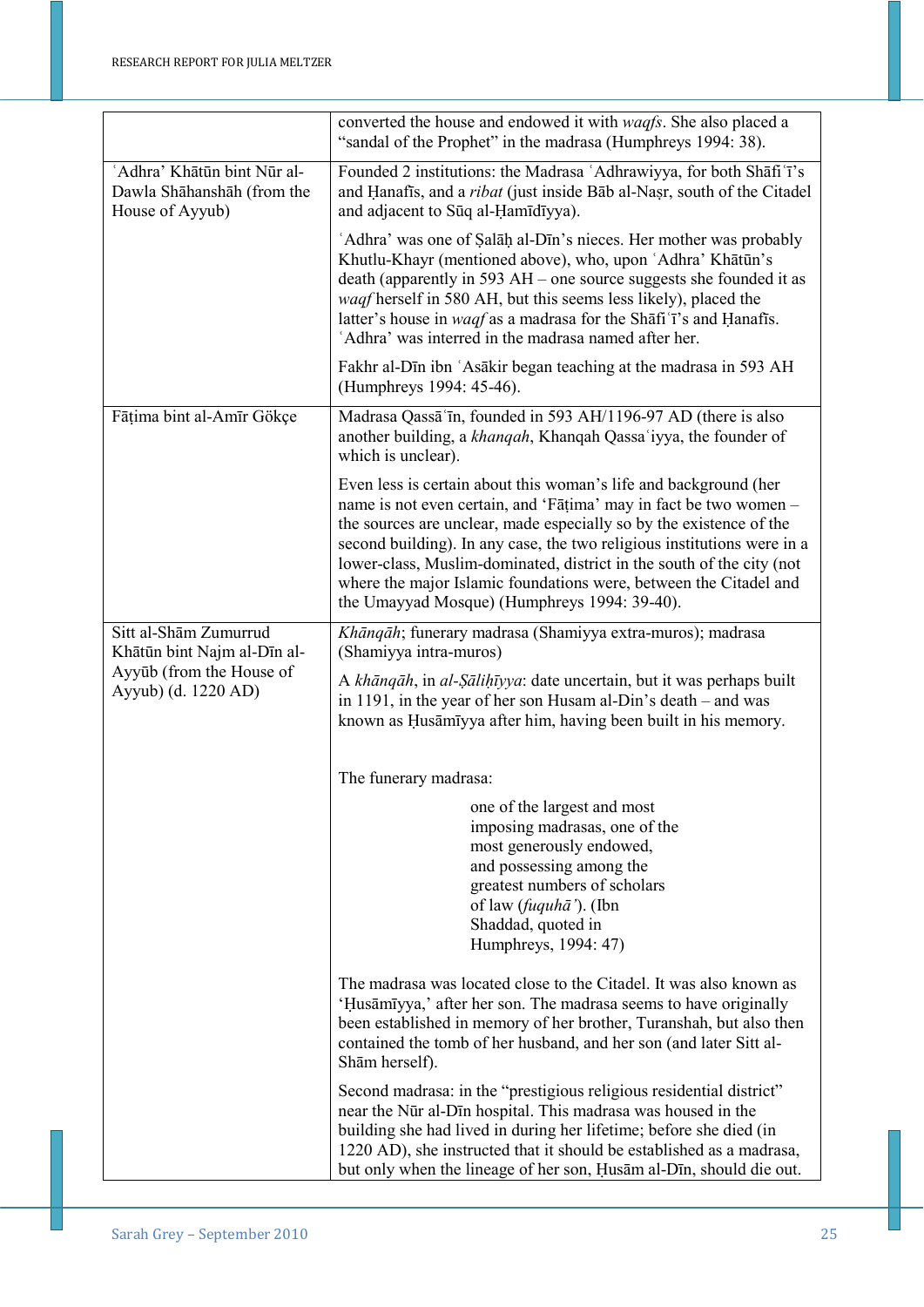|                                                        | This happened 12 years later, in 1231 AD. In the meantime, then, the<br>house was to benefit her granddaughter, and her children, and so on<br>- but her granddaughter died leaving no children, hence, as Sitt al-<br>Shām had instructed, but had most likely not expected to happen so<br>soon, her house became a madrasa, supported by the income from<br>the <i>waqf</i> , as soon as 1231 AD. <sup>22</sup>                                                                                                                                                                   |
|--------------------------------------------------------|--------------------------------------------------------------------------------------------------------------------------------------------------------------------------------------------------------------------------------------------------------------------------------------------------------------------------------------------------------------------------------------------------------------------------------------------------------------------------------------------------------------------------------------------------------------------------------------|
|                                                        | She was a second sister of Salah al-Din (probably older than Rabi <sup>'</sup> a<br>Khātūn). The identity of her husband remains "a complete mystery",<br>and, as noted above, even her son's name – in whose memory the<br>first monument she had constructed was – remains ambiguous. It<br>appears he may have been a fairly important officer in Salah al-<br>$D\bar{u}$ 's armies.                                                                                                                                                                                              |
|                                                        | However, despite this lack of biographical detail, her impact on $13th$<br>century Damascus is worthy of note: Humphreys states that "she is<br>the only Ayyubid princess to receive a genuine biographical notice,<br>one that  tells us something about her own achievements" besides<br>just her genealogical ties to the royal family. Her activities may in<br>part be accounted for by her long (35-year) widowhood which<br>"allowed her a degree of independence she could not easily have<br>enjoyed under a husband's jealous eye".                                        |
|                                                        | Abu Shama wrote of her in 616 AH (quoted in (Humphreys 1994:<br>$47)$ :                                                                                                                                                                                                                                                                                                                                                                                                                                                                                                              |
|                                                        | She was the first in rank among the<br>princesses (sayyidat al-khawātīn),<br>intelligent, deeply pious, and greatly<br>devoted to prayer, good works, and alms.<br>Every year thousands of dinars were<br>expended in her residence $\lceil d\bar{a}r \rceil$ on the<br>manufacture of potions, narcotic<br>electuaries, and medicinal plants, and she<br>would distribute these to the people. Her<br>gate was a refuge of seekers and a<br>sanctuary for those who mourn. She<br>provided a generous endowment for the<br>two madrasas, and she received an<br>impressive funeral. |
|                                                        | (Humphreys 1994: 47-48), see also (Chamberlain 1994)                                                                                                                                                                                                                                                                                                                                                                                                                                                                                                                                 |
| Sāfīyya al-Qal'īyya (from an<br>'ulamā family) (d. 633 | Ribat, near Madrasa Zahiriyya, in the area between the Citadel and<br>the Umayyad Mosque.                                                                                                                                                                                                                                                                                                                                                                                                                                                                                            |
| AH/1235-36 AD)                                         | "She was the shaykha of this establishment, which indicates that it<br>had been founded for women and that she herself had adopted a life<br>of ascetic piety."                                                                                                                                                                                                                                                                                                                                                                                                                      |
|                                                        | She was the daughter of the Hanafi chief $q\bar{q}d\bar{l}$ 'Abdallah b. 'Ata'<br>(Humphreys 1994: 40).                                                                                                                                                                                                                                                                                                                                                                                                                                                                              |

<sup>1</sup> <sup>22</sup> Humphreys notes: "We have here then a classic waqf *ahli*, a family trust, with a generable charitable purpose as ultimate beneficiary … Sitt al-Sham's vast wealth, deep piety, and political influence could not prevent the final frustration of her simplest personal hopes…" (Humphreys 1994: 48).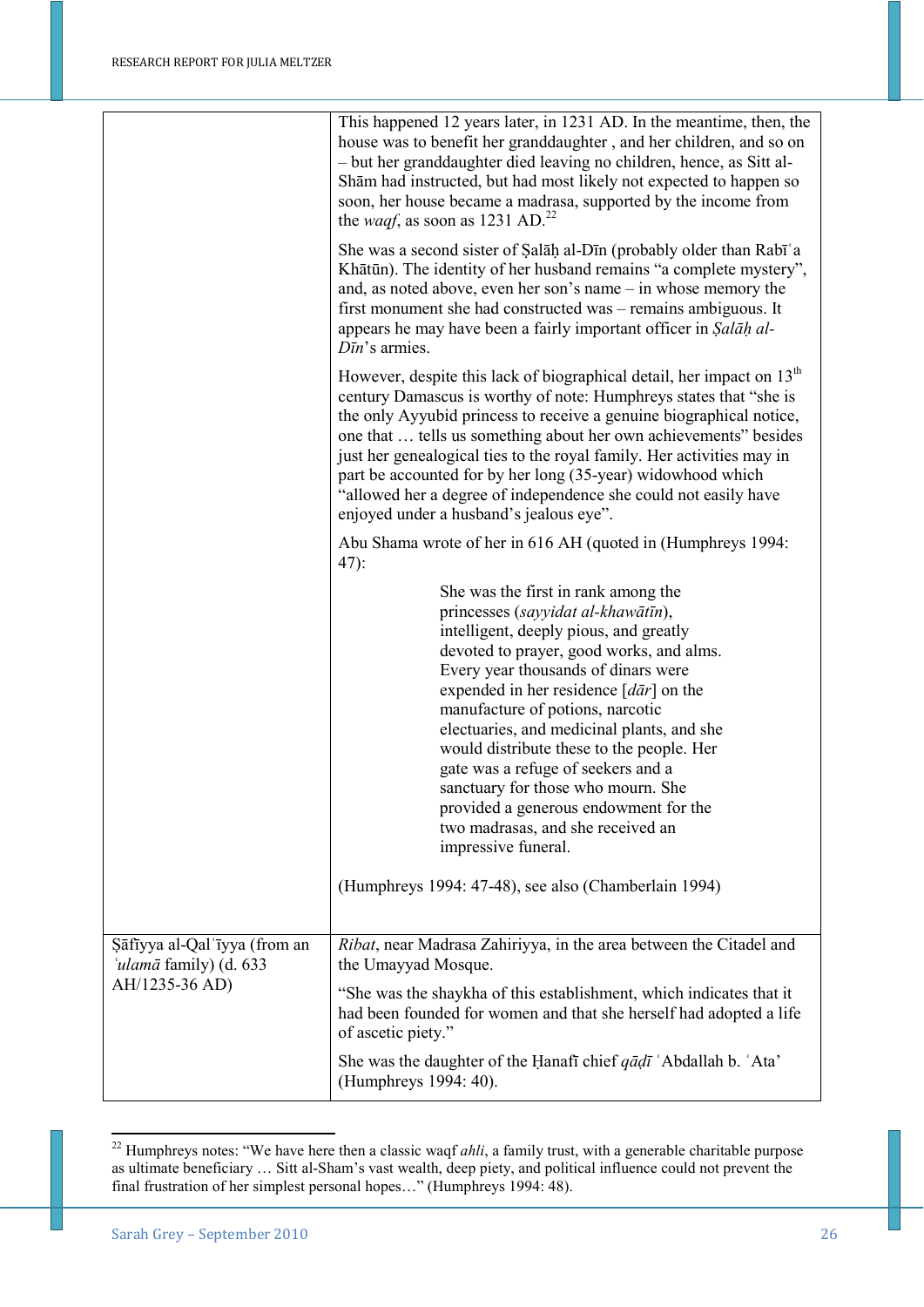| Fāṭima Khātūn bint al-Salar                                                                                                                       | Endowed: Madrasa Mayturiyya, on the eastern slope of Mount<br>Qassyūn (629 AH/1231-32 AD). This was a madrasa for Hanafis.<br>The first professor was the well-known Hamid al-Din al-Samarqandi<br>$(d. 1237-38)^{23}$                                                                                                                                                                                                                                                                                                                                                                                                                                                               |
|---------------------------------------------------------------------------------------------------------------------------------------------------|--------------------------------------------------------------------------------------------------------------------------------------------------------------------------------------------------------------------------------------------------------------------------------------------------------------------------------------------------------------------------------------------------------------------------------------------------------------------------------------------------------------------------------------------------------------------------------------------------------------------------------------------------------------------------------------|
|                                                                                                                                                   | Again, this woman's background is somewhat unclear. However, she<br>was probably "one of the last known descendents of the Seljuqid<br>military aristocracy under whose aegis the architectural renaissance<br>of Damascus had commenced a century earlier" (Humphreys 1994:<br>39).                                                                                                                                                                                                                                                                                                                                                                                                 |
| Terken Khātūn bint 'Izz al-<br>Dīn Maș'ūd (from the House<br>of Ayyub, by marriage)                                                               | This woman only spent about 13 years in Damascus (between her<br>husband's (al-Ashraf Mūsā) conquest of the city in 1229 AD and her<br>death in 1242), but in that time she left 2 monuments: a <i>ribat</i> (Ribat<br>bint 'Izz al-Dīn al-Mas 'ūd, exact location unknown) and a funerary<br>madrasa for the Shafi'is in al-Salihuyya. Humphreys records that "the<br>madrasa and tomb chamber were apparently already constructed but<br>were not formally endowed until her death. This would imply that<br>she, in common with many donors, planned to draw on the incomes<br>of the properties to be endowed until she actually passed from the<br>scene" (Humphreys 1994: 43). |
| Arghun al-Hāfizzīyya<br>(formerly a servant in an<br>Ayyubid princely household -<br>in the service of al-Hafiz at<br>Qal'at Ja'bar) (d. 1245 AD) | Funerary <i>masjid</i> (where she was interred) in a garden in the suburb<br>of al-Sāḥilīyya; she also ("as a further act of piety") made her house<br>in Damascus a <i>waqf</i> for her slaves.                                                                                                                                                                                                                                                                                                                                                                                                                                                                                     |
|                                                                                                                                                   | This case "demonstrates how a woman of obscure origin, beginning<br>as the household servant of a minor prince, could rise to considerable<br>wealth and property, and thereby could contribute to the distinctive<br>religious topography of Damascus." Unfortunately it is not clear how<br>she accumulated her wealth (Humphreys 1994: 38).                                                                                                                                                                                                                                                                                                                                       |
| Rabī'a Khātūn bint Najm al-<br>Dīn al-Ayyūb (from the                                                                                             | Madrasat al-Sāḥiba for the Hanbalī's (1231 AD – see above, Amat<br>al-Latif, for whose father the madrasa was specifically founded).                                                                                                                                                                                                                                                                                                                                                                                                                                                                                                                                                 |
| House of Ayyub) (probably d.<br>643 AH/1246 AD)                                                                                                   | The madrasa is probably still standing (Humphreys visited it in<br>1973, when it was being used as a girls' school).                                                                                                                                                                                                                                                                                                                                                                                                                                                                                                                                                                 |
|                                                                                                                                                   | Her choice to endow the madrasa for the Hanbalis is interesting as it<br>is the only royal foundation for this school in this period: perhaps<br>because of Amat al-Latif's personal influence, though Rabi <sup>'</sup> a<br>Khātūn's husband was also a supporter of the Hanbalīs.                                                                                                                                                                                                                                                                                                                                                                                                 |
|                                                                                                                                                   | Rabī'a Khātūn was the sister of Salāḥ al-Dīn. She spent more than 40<br>years away from Damascus, until just before her second husband<br>(Muzaffar al-Dīn Gökböri) died in 1233.                                                                                                                                                                                                                                                                                                                                                                                                                                                                                                    |
|                                                                                                                                                   | (Humphreys 1994: 46), see also (Chamberlain 1994: 53) and<br>(Sayeed 2002: 74).                                                                                                                                                                                                                                                                                                                                                                                                                                                                                                                                                                                                      |
| 'Azīzat al-Dīn Akhshu<br>Khātūn (from the House of<br>$Ayyub - of the family of al-$<br>Mu'azzam 'Īsā, the longest-                               | Maridiniyya madrasa, endowed in favour of the Hanafis. This was<br>part of a "cluster of princely foundations" for the Hanafi madhhab, 6<br>of which were located in al-Sāhilīyya.                                                                                                                                                                                                                                                                                                                                                                                                                                                                                                   |
| ruling and perhaps the most<br>influential of the Ayyubid                                                                                         | The dates are unclear, but it may have been founded in 601 AH/1213<br>AD, though it was not formally constituted as waqf until 624                                                                                                                                                                                                                                                                                                                                                                                                                                                                                                                                                   |

 $23$  Humphreys notes that this madrasa is interesting in itself, but is more interesting as "part of a broader religiopolitical movement of the time the establishment of the ḥanafī madhhab as a major element in Damascene society" (Humphreys 1994: 39).

1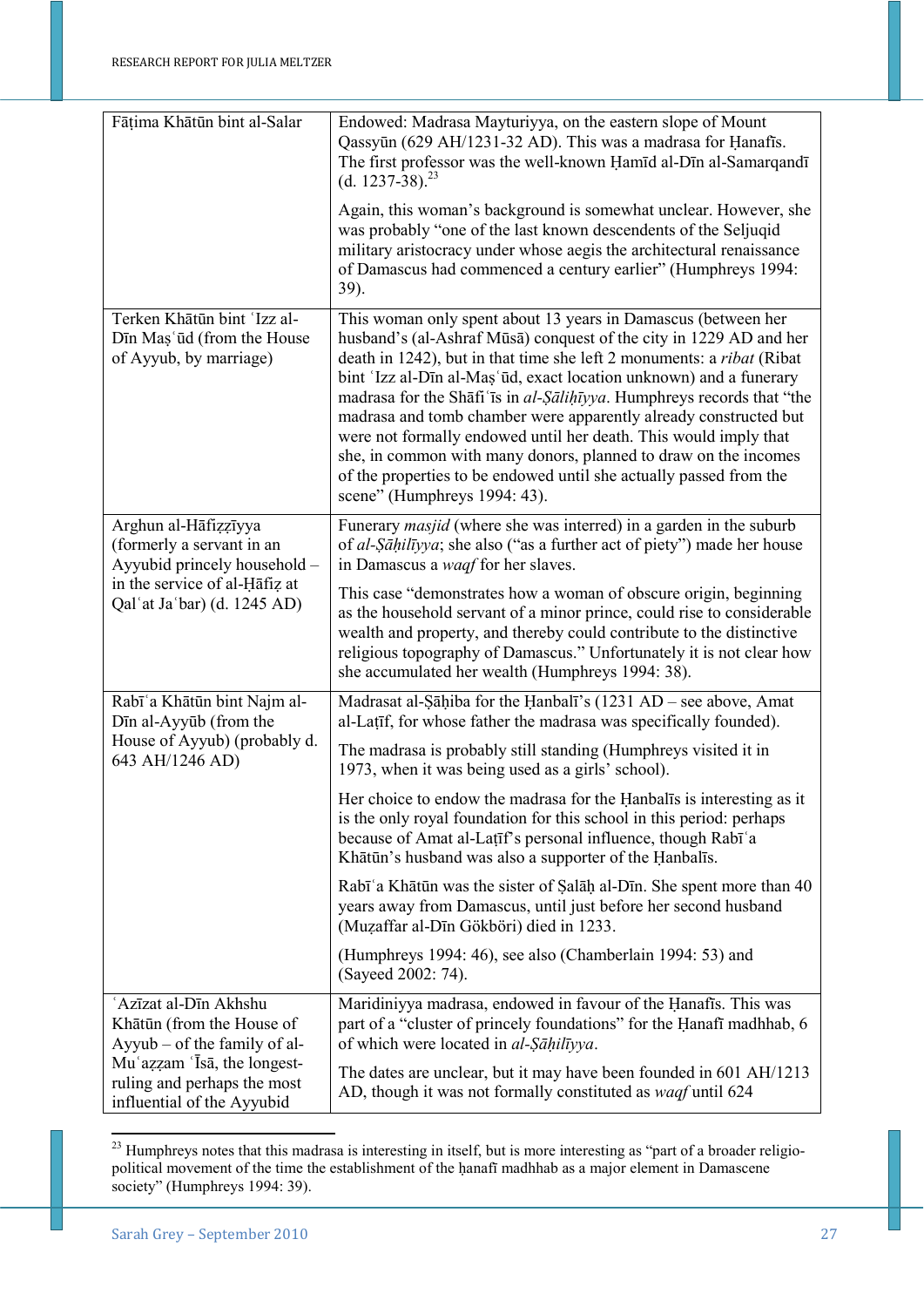| princes of Damascus, who                                     | AH/1227 AD.                                                                       |
|--------------------------------------------------------------|-----------------------------------------------------------------------------------|
| was invested with the city in                                | Interestingly, Humphreys reports that:                                            |
| 1198 and ruled there until<br>1227, under the close tutelage | Although the Maridiniyya includes a                                               |
| of first his father and then the                             | funerary cupola, Akhshu is not buried                                             |
| suzerainty of his elder                                      | there. After her husband's death, she went                                        |
| brother)                                                     | on the hajj to Mecca and then continued to                                        |
|                                                              | reside there. After the funds she had                                             |
|                                                              | brought with her were exhausted, she took                                         |
|                                                              | up the humble profession of water carrier,                                        |
|                                                              | refusing to accept any income from her                                            |
|                                                              | <i>awqāf</i> in Damascus, since those monies                                      |
|                                                              | had been dedicated to God's purposes.                                             |
|                                                              | Akhshu Khatun's career as a widow                                                 |
|                                                              | makes us want to know a great deal more                                           |
|                                                              | about her than we do. Had she always                                              |
|                                                              | been given to such stern piety and self-                                          |
|                                                              | denial, or was she driven to it by the                                            |
|                                                              | political crisis following al-Mu'azzam's                                          |
|                                                              | [her husband] death?  But in the end we                                           |
|                                                              | do not know; her actions must be left to                                          |
|                                                              | speak for themselves. (Humphreys 1994: 43-                                        |
|                                                              | 44)                                                                               |
| Amat al-Latīf bint Nașīh al-                                 | A Hanbalī shaykha, she prompted Rabī'a Khātūn (sister of Salāḥ al-                |
| Dīn al-Ḥanbalī (from an                                      | Dīn) to build the Madrasat al-Sāḥiba in al-Sāliḥīyya (1231 AD)                    |
| 'ulamā family)                                               | expressly for the former's father.                                                |
|                                                              |                                                                                   |
|                                                              | She left 600 000 dirhams, plus substantial <i>milk</i> and <i>waqf</i> properties |
|                                                              | when she died (it is not known when). This money was used to                      |
|                                                              | endow her Madrasat al-'Ālima (Hanbalī madrasa and <i>dār al-hadīth</i> )          |
|                                                              | in al-Sālihīyya                                                                   |
|                                                              | Daughter of noted Hanbalī scholar, Nașīh al-Dīn 'Abd al-Rahmān                    |
|                                                              | (who claimed descent from the Companion Sa'd b. 'Ubada, and who                   |
|                                                              | had come to Damascus during the reign of the first Seljuqid ruler                 |
|                                                              | Tutush in the late $11th$ century).                                               |
|                                                              | Amat al-Latif was also the "close companion and spiritual advisor"                |
|                                                              | of the sister of Salāḥ al-Dīn, Rabī ʿa Khātūn (d. 1246 – see below),              |
|                                                              | for many years, and until the death of the latter (Humphreys 1994:                |
|                                                              | $40-41$ ). <sup>24</sup>                                                          |
|                                                              |                                                                                   |
| The three daughters of al-                                   | The daughters of al-Kāmil Muḥammad, who, two months before he                     |
| Kāmil Muḥammad (from the                                     | died (22 Rajab 635 AH/10 March 1238), had taken Damascus from                     |
| House of Ayyub)                                              | his borther and rival al-Salih Isma II, purchased land just north east            |
|                                                              | of the Umayyad Mosque and erected a mausoleum (with a door                        |
|                                                              | leading into the north arcade of the mosque).                                     |
|                                                              | This was a "conventional expression of piety", and it was not odd                 |
|                                                              | that the dead man's daughters erected this mausoleum, since this was              |
|                                                              | relatively normal practice among Ayyubid women (Humphreys                         |
|                                                              | 1994: 41-42).                                                                     |
|                                                              |                                                                                   |
|                                                              |                                                                                   |

 $24$  Humphreys notes that "the case of Amat al-Latif weaves together themes of piety, high politics, and the social status and influence that a few old learned families might achieve" (Humphreys 1994: 41).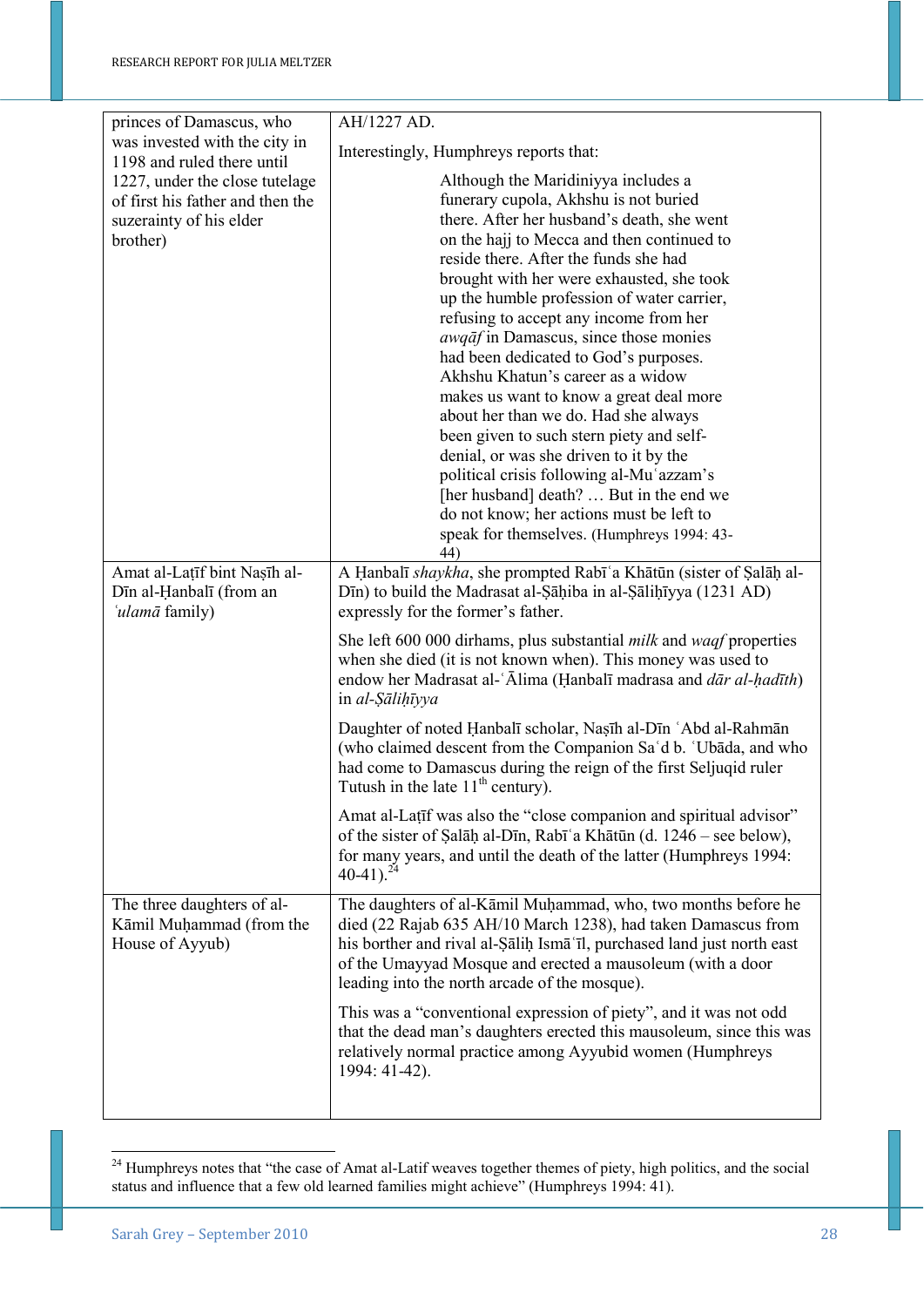| The mother of al-Salih Isma Il<br>(from the House of Ayyub)                                                  | Madrasa Șāliņīvya (near the hospital of Nūr al-Dīn). This madrasa<br>was comprehensive: it provided instruction in Shafi'i figh, hadith,<br>and Qur'anic recitation ( $iqr\bar{a}$ ). The date of establishment is<br>unknown, but it must have been completed by Shawwal 638<br>AH/April 1241 AD (when its first professor of <i>figh</i> died).                                                                                                                                                                            |
|--------------------------------------------------------------------------------------------------------------|------------------------------------------------------------------------------------------------------------------------------------------------------------------------------------------------------------------------------------------------------------------------------------------------------------------------------------------------------------------------------------------------------------------------------------------------------------------------------------------------------------------------------|
|                                                                                                              | There is little information about the woman who founded this<br>madrasa – we do not even know her name. But, Humphreys points<br>out, "in spite of her anonymity, she had means and motive to<br>construct and endow a major religious-educational complex, one<br>which was clearly intended to rival the most important foundations<br>of the previous century".                                                                                                                                                           |
|                                                                                                              | She was buried there, as were three of her grandchildren. Her son<br>might also have been had he not been captured and killed by<br>Mamluk forces (Humphreys 1994: 42).                                                                                                                                                                                                                                                                                                                                                      |
| Khadīja Khātūn bint al-Malik<br>al-Mu'azzam 'Isa (from the<br>House of Ayyub, by birth)<br>(probably d. 650) | She founded a funerary madrasa for the Hanafis in al-Salihiyya (the<br>last of the 'al-Mu'azzam cluster' of madrasas). This madrasa seems<br>to have been quite well endowed. She was the daughter of al-<br>Mu'azzam (Humphreys 1994: 44).                                                                                                                                                                                                                                                                                  |
| 'Ismat al-Dīn Zahra' Khātūn                                                                                  | 'Ādilīyya Sughra madrasa - formally endowed in 656 AH/1258 AD.                                                                                                                                                                                                                                                                                                                                                                                                                                                               |
| bint al-Malik al-'Adil (from<br>the House of Ayyub)                                                          | The madrasa was later transferred to the ownership of Lady Baba<br>Khātūn (the daughter of her father's paternal uncle), and she                                                                                                                                                                                                                                                                                                                                                                                             |
|                                                                                                              | formally stipulated that the<br>madrasa should have a professor<br>( <i>mudarris</i> ), an assistant ( <i>mu 'id</i> ),<br>an imam, a muezzin, a gatekeeper,<br>a supervisor ( <i>qayyim</i> ), and twenty<br>faqihs. And she placed in waqf the<br>aforementioned properties (jihāt),<br>including a part to meet the needs<br>and expenses of the madrasa, and<br>another part for the benefit of<br>[Zahra' Khatun's] relatives and<br>freedmen." (Nu'aymī, Dāris, 1:<br>368, quoted in Humphreys, 1994:<br>45)           |
|                                                                                                              | Humphreys records that "the waqf was to provide for the five"<br>prayers and for Qur'an reciters, while the edifice was to be a hospice<br>for Zahra' Khatun's eunuchs and freedmen".                                                                                                                                                                                                                                                                                                                                        |
|                                                                                                              | It is unclear exactly why the madrasa was 'transferred' to Baba<br>Khātūn, or what exactly this meant. Humphreys suggests it may have<br>been because Zahra' Khātūn may have become "mentally<br>incompetent or otherwise unable to act in her own name." In any<br>case, he concludes, "even if this hypothetical reconstruction is off<br>the mark, the history of the 'Adiliyya Sughra points to the very<br>complex operations embodied in the simple term "patronage"."<br>Zahra' Khātūn was the daugher of al-'Ādil I. |
|                                                                                                              | (Humphreys 1994: 44-45)                                                                                                                                                                                                                                                                                                                                                                                                                                                                                                      |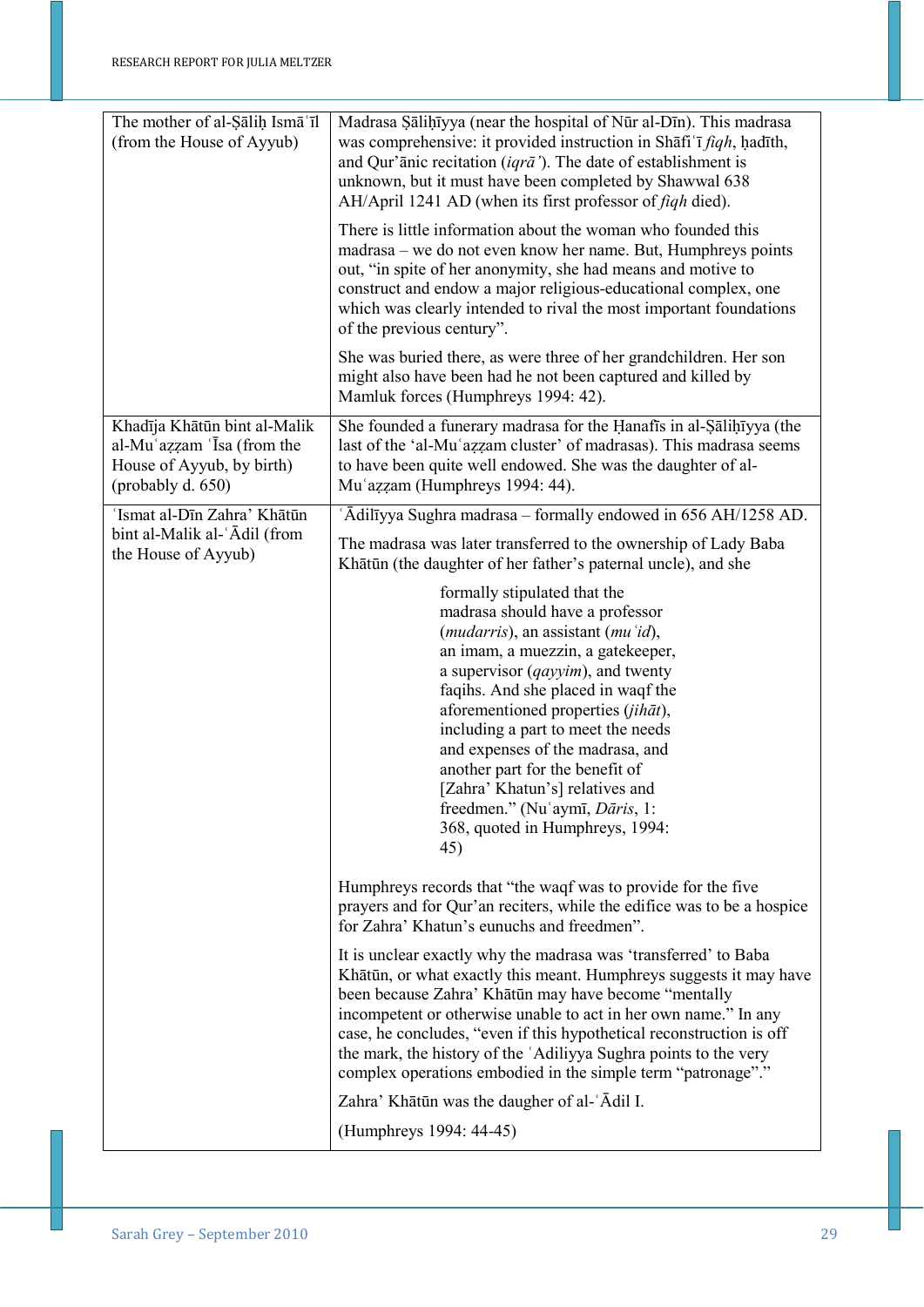Below are a few examples from Cairo.

| Name                                                                                                    | Endowment, biographical details, etc.                                                                                                                                                                                                                                                                                                                                                                                                                                                                                                                                                                                                                                                                                                                                                                                                                                                                                                                                                                                |
|---------------------------------------------------------------------------------------------------------|----------------------------------------------------------------------------------------------------------------------------------------------------------------------------------------------------------------------------------------------------------------------------------------------------------------------------------------------------------------------------------------------------------------------------------------------------------------------------------------------------------------------------------------------------------------------------------------------------------------------------------------------------------------------------------------------------------------------------------------------------------------------------------------------------------------------------------------------------------------------------------------------------------------------------------------------------------------------------------------------------------------------|
| Barakāt, the mother of Sultan<br>al-Ashraf Sha'bān                                                      | Madrasa, established 1369-70, sponsored classes in Shafi'i and<br>Hanafi law (Berkey 1992: 163-4).                                                                                                                                                                                                                                                                                                                                                                                                                                                                                                                                                                                                                                                                                                                                                                                                                                                                                                                   |
| A daughter of Sultan al-Zāhir<br><b>Baybars</b>                                                         | Established the ribāț al-Baghdādīyya. Berkey (Berkey 1992: 174)<br>writes that "the shaykha who supervised this institution routinely<br>preached to the female residents and instructed them in the science<br>of Islamic jurisprudence, "until such time as they should remarry or<br>return to their husbands" [citing al-Maqrīzī]. Among the women<br>who taught and administered this ribat were some of the most<br>accomplished female scholars of the period. Prominent among them<br>was Fāima bint 'Abbās al-Baghdādīyya (d. 1314-15), who<br>apparently gave her name (or took it from) the institution.<br>According to her biographer, she was well versed in jurisprudence,<br>to an extent that impressed even the strict Hanbalī scholar Ibn<br>Taymiyya. At an institution such as the ribat al-Baghdadīyya, the<br>instruction of women may have actually helped to protect and<br>reaffirm those sexual boundaries that a divorced or widowed<br>woman might threaten by her independent status". |
|                                                                                                         | In addition, Berkey notes that Fāṭima al-Baghdādīyya was<br>"somewhat unusual in her acknowledged expertise in Islamic<br>jurisprudence".                                                                                                                                                                                                                                                                                                                                                                                                                                                                                                                                                                                                                                                                                                                                                                                                                                                                            |
| Zaynab, wife of Sultān Ināl<br>(who reigned $1453-61$ )                                                 | Also established a ribāț for widows (Berkey 1992: 173).                                                                                                                                                                                                                                                                                                                                                                                                                                                                                                                                                                                                                                                                                                                                                                                                                                                                                                                                                              |
| Khadīja (d. 1474), daughter of<br>Amir Hajj al-Baysarī                                                  | Established a <i>ribat</i> for widows (Berkey 1992: 173).                                                                                                                                                                                                                                                                                                                                                                                                                                                                                                                                                                                                                                                                                                                                                                                                                                                                                                                                                            |
| Fāțima bint Qānibāy al-'Umarī<br>al-Nāṣirī, wife of the Mamluk<br>soldier Taghrī Birdī al-<br>Mu'adhdhī | Madrasa, established late 15 <sup>th</sup> century (Berkey 1992: 164).                                                                                                                                                                                                                                                                                                                                                                                                                                                                                                                                                                                                                                                                                                                                                                                                                                                                                                                                               |
| Khawand Tatar al-Hijāziyya                                                                              | Madrasa, in the Bab al-'Id quarter (Petry 1983: 199).                                                                                                                                                                                                                                                                                                                                                                                                                                                                                                                                                                                                                                                                                                                                                                                                                                                                                                                                                                |
| Umm al-Sulțān                                                                                           | Madrasa, in the Darb al-Aḥmar-Bāb al-Wazīr district (Petry 1983:<br>199).                                                                                                                                                                                                                                                                                                                                                                                                                                                                                                                                                                                                                                                                                                                                                                                                                                                                                                                                            |
| Zawjat Inal                                                                                             | Ribāt (hospice), in the Khurunfish section (Petry 1983: 199-200).                                                                                                                                                                                                                                                                                                                                                                                                                                                                                                                                                                                                                                                                                                                                                                                                                                                                                                                                                    |
| Khawand Tughāy                                                                                          | Monastery (khāngāh), near the mausoleum of Qāytbāy in the Desert<br>Cemetery (Sahrā) (Petry 1983: 200).                                                                                                                                                                                                                                                                                                                                                                                                                                                                                                                                                                                                                                                                                                                                                                                                                                                                                                              |
| Fāṭima Umm Khawand                                                                                      | Hospice ( $z \bar{a} w \bar{v}$ ), in the Khurunfish quarter (Petry 1983: 200).                                                                                                                                                                                                                                                                                                                                                                                                                                                                                                                                                                                                                                                                                                                                                                                                                                                                                                                                      |

It should also be noted that when the founder of an endowment died or relinquished their supervisory or administrative roles, the endowment could be passed into the hands of their descendants, who could – and often did – include women (Berkey 1992: 165).

 Some of the women who provided the funds for the building and establishment of madrasas and other religious institutions also built *qubbas* in the same grounds for their own burial (as noted in some of the details of endowments above), "since the souls of women, as well as men, might benefit from the *baraka* (blessing) associated with religious learning" (Berkey 1992: 163).

It might be interesting to explore with Huda what she thinks such women – the women detailed above and other women in other periods of Damascus's Islamic history – contributed to the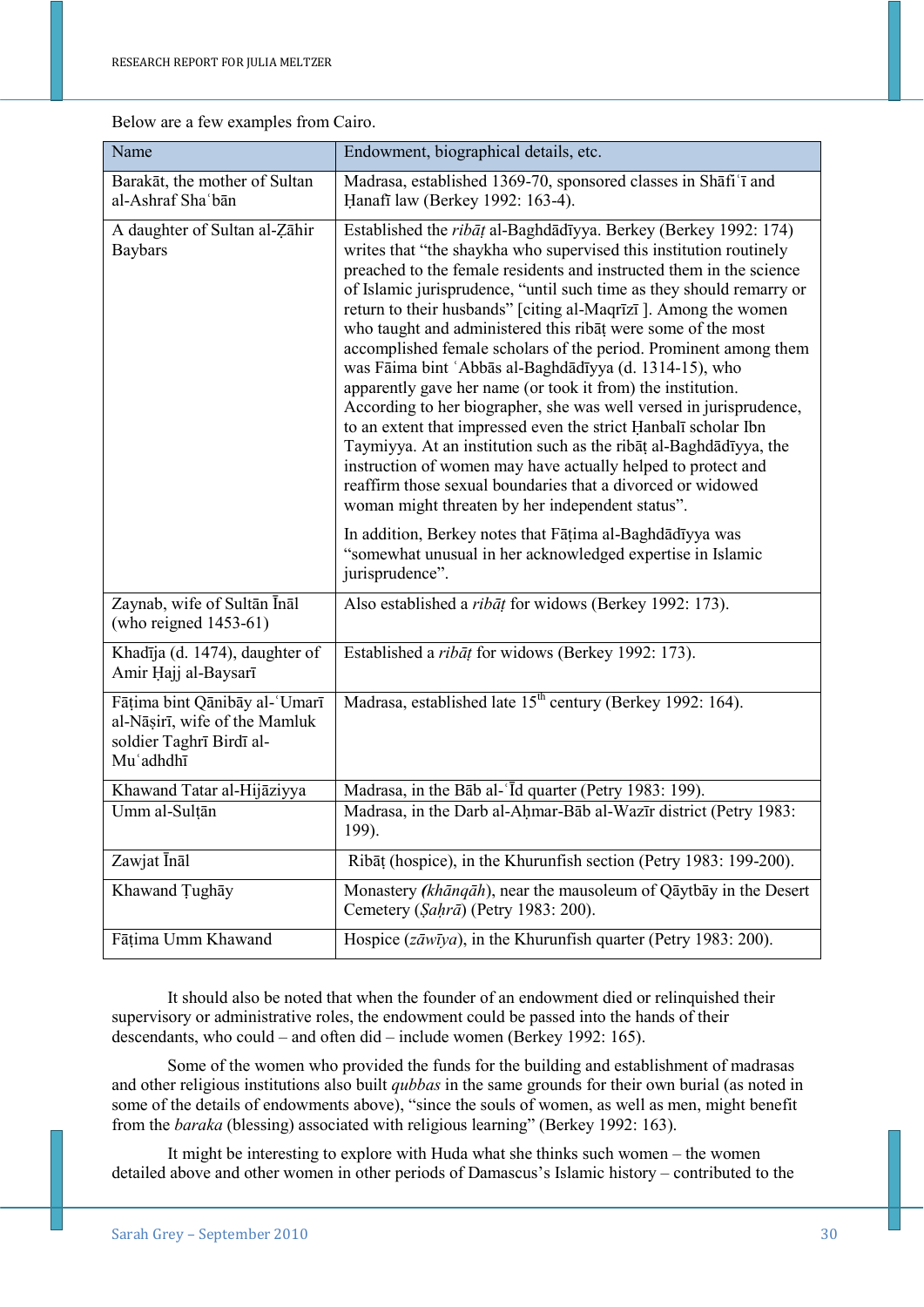religious life of the city, and to other people, perhaps women in particular. Do such endowments of religious institutions (madrasas, mausoleums, ṣūfī hospices/*ribats*, etc.) hold particular significance for her, having been established and endowed by women?

[See above section on women as leaders and teachers for information about the roles they played in the institutions they founded and in Islamic education in general.]

## **2. When and why this level of participation changed**

Hilary Kalmbach, in her 2008 article abstract, succinctly summarises the main characteristic of the changes seen in female religious authority in modern times: "while charismatic forms of authority have been accessible to women for centuries, twentieth-century [and late nineteenth century] changes have made it possible for women to achieve scholarly authority as well" (Kalmbach 2008: 37), since "prominent institutions have opened their doors to women" (ibid. 40). These institutions have included al-Azhar in Egypt and the University of Damascus (ibid. 440). However, as she points out, while women *have* gained some access to the formal scholarly institutions of Islamic education over the course of the last century, from which, as religious authorities, they have benefited, their authority remains "based more on reputation, teaching experience and personal style rather than on formal religious training" (Kalmbach 2008: 44). As a result of the changes over the last century, as Karen Bauer states, though some women have always engaged in religious instruction in some capacity, the number of women doing so seems to have increased quite dramatically in recent times.<sup>25</sup>

Major changes have come about through mass education and the subsequently changing relationship of ordinary Muslims to the written word, to the Our'an and hadīth, as well as through a shift in the state-religious authority relationship – both functions of the development of the modern nation state. The question is one of "who is entitled to Islamic religious authority", and, overall, "the path to obtaining scholarly authority has changed during the twentieth century" through shifts in the answer to that question (Kalmbach 2008: 40), such that women have benefited in terms of their ability to access and gain religious authority, albeit in ways much different to their historical precedents (to whom today's female religious leaders refer to, but differ from in important ways – ibid. 46).

Earlier in this report we saw that women's roles as *muḥaddithāt*, teachers and legal experts changed for various reasons at different junctures of Damascus's history. The changes that have taken place since the beginning of the twentieth century have certainly been significant, but it seems particularly salient to remind ourselves to reflect on the social changes over the centuries that seem to have allowed reports of some of the women mentioned above – particularly the female Companions of the Prophet – to be neglected (by both many Muslims and academics), and the extent of their activities and recognition of their intellectual equality to be somewhat forgotten. As Karen Bauer pointed out to me, it is very sad that the role of women in Islam seems to have become so limited to teaching other women, and that such a strictly gendered space is being created.<sup>26</sup> As noted by some of the scholars referred to in this report, while women never have held the same prestigious positions as men in religious institutions, even in the early Islamic period, the level of authority women did have certainly contradicts stereotypical images of Muslim women as silent and oppressed.

In any case, here we are primarily interested in the changes in female religious authority in the  $20<sup>th</sup>$  century and being witnessed now, early in the  $21<sup>st</sup>$ . Several key points should be made:

The central point from which this discussion stems is that in the late  $19<sup>th</sup>$  and early  $20<sup>th</sup>$ centuries, in Hilary Kalmbach's words, "reform efforts reduced the social, legal and educational influence of the ulema and paved the way for individuals without a clerical

 $^{25}$  Karen Bauer, Institute of Ismaili Studies – personal communication, 26-27/8/2010

<sup>26</sup> Karen Bauer, Institute of Ismaili Studies – personal communication, 26-27/8/2010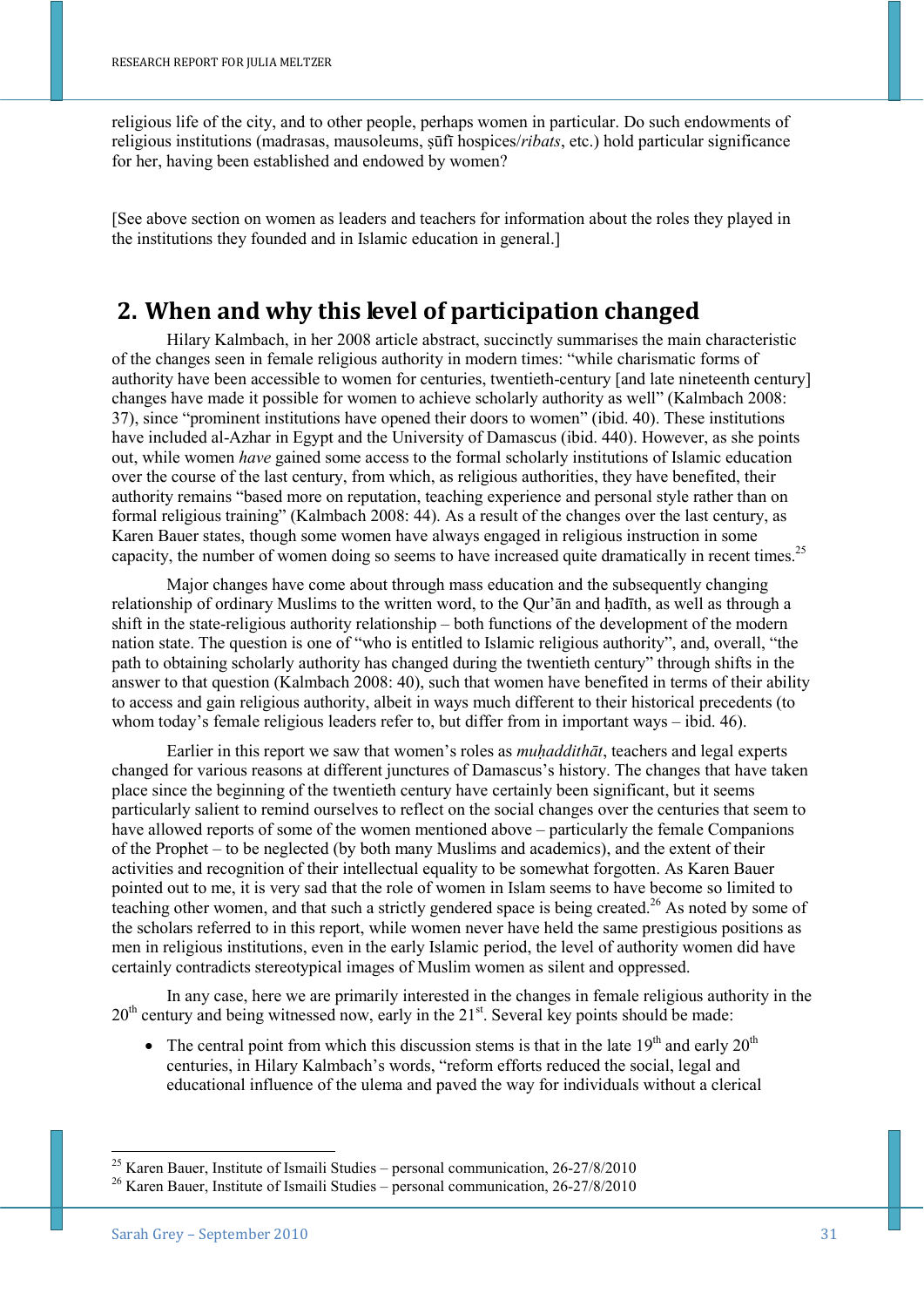education to teach and preach Islam" (Kalmbach 2008: 43).<sup>27</sup> This was a product of the introduction of mass education, which gave ordinary Muslims the tools with which to read and interpret the texts of Islam for themselves, as well as of emphasis on the need for cultural and religious revival and reform, and a renewed emphasis on *ijtihād*, which opened the door for Muslims to engage in *tafsīr* and for the creation of an even greater plurality of meanings of 'being Muslim'. This also applied to women more and more, with their increasing integration into the public sphere of life and their growing access to education.

- This trend was accentuated by the modern nation state's attempts to appropriate religious discourse (for example in Egypt by bringing the ulema and religious institutions into the fold of the state and controlling the curricula taught in religious schools), and by the way in which the "indigenous modernisers" came to deem the ulema's "knowledge of centuries of legal rulings" "irrelevant" (Kalmbach 2008: 43). In this way, it became more possible for Muslims with secular training to approach the core texts of Islam – bypassing 1400 years' worth of interpretation and legal rulings – and define their faith for themselves. $^{28}$
- In this way, as has begun to be explored in extremely interesting ways in anthropology in recent years,<sup>29</sup> "many modern Muslims ... base their claims to authority on personal piety and devotion, as well as an informally-taught ability to read, understand and interpret source texts" (ibid. 44) – rather than on formal training. Indeed, Kalmbach notes that "charismatic authority remains the key to female success as religious leaders", since "most women have only recently gained entrance to formal religious learning" (Kalmbach 2008: 42).<sup>30</sup> In a sense 'charismatic authority' has perhaps become even more important to female religious authorities. Having met both Huda al-Habash and Asmaa' Kaftarou (another important 'reformist' female Islamic authority) in Damascus, it seems that the charisma they exude is a central part of who they are and what they are do, not least because now their personality must fill not only the space of a hall in a mosque or a room in a house, but also the different forms of media they use to communicate their messages and try to exercise their religious authority. Although Asmaa' Kaftarou, at least, has a diploma in Sharʿia law from the University of Damascus, this does not seem to be her main claim to Islamic authority.
- As many scholars have observed, the societies of the Middle East have been seen to have become more 'religious', particularly since the 1970s – one oft-quoted sign of which is that many more women appear to be wearing *ḥijāb*. One way of looking at the increased religiosity and more obvious display of piety, especially among women, is to argue that "pious roles are an avenue for regular women to have real empowerment".<sup>31</sup> This returns us to the question of how we understand women's activities as religious authorities.
- Kalmbach notes that "the authority exercised by al-Habash and other female activists is limited because the conservative norms that govern mainstream religious society are inherently structured against the participation of women as equals to men" (Kalmbach 2008: 49). However, "female religious authority can be seen as performative" and "by demonstrating their potential to openly oppose the system, women can maximise their standing within it" (ibid. 37). Therefore, Kalmbach argues, "because al-Habash wholeheartedly embraces the norms that constrain her activities and does not seek to radically change the status quo, potential critics do not notice her most controversial action: teaching

1

 $^{27}$  Indeed, as she later points out, many of the well-known figures of Islam in the  $20<sup>th</sup>$  century had secular training in other professions (Kalmbach 2008: 44).

<sup>&</sup>lt;sup>28</sup> See also Patrick Gaffney (1994), *The Prophet's Pulpit: Islamic Preaching in contemporary Egypt*. Ahmed writes that: Now that women in unprecedented and ever-growing numbers are coming to form part of the intellectual community in Muslim countries – they are already reclaiming the rights, not enjoyed for centuries, to attend mosque – perhaps those early struggles around the meaning of Islam will be explored in new ways and the process of the creation of Islamic law and the core discourse brought fully into question (Ahmed 1992: 101).

<sup>&</sup>lt;sup>29</sup> See recent work by Saba Mahmood, Lara Deeb, Charles Hirschkind, Patrick Gaffney, etc.

<sup>&</sup>lt;sup>30</sup> See also section 3 of this report.

<sup>31</sup> Karen Bauer, Institute of Ismaili Studies – personal communication, 26-27/8/2010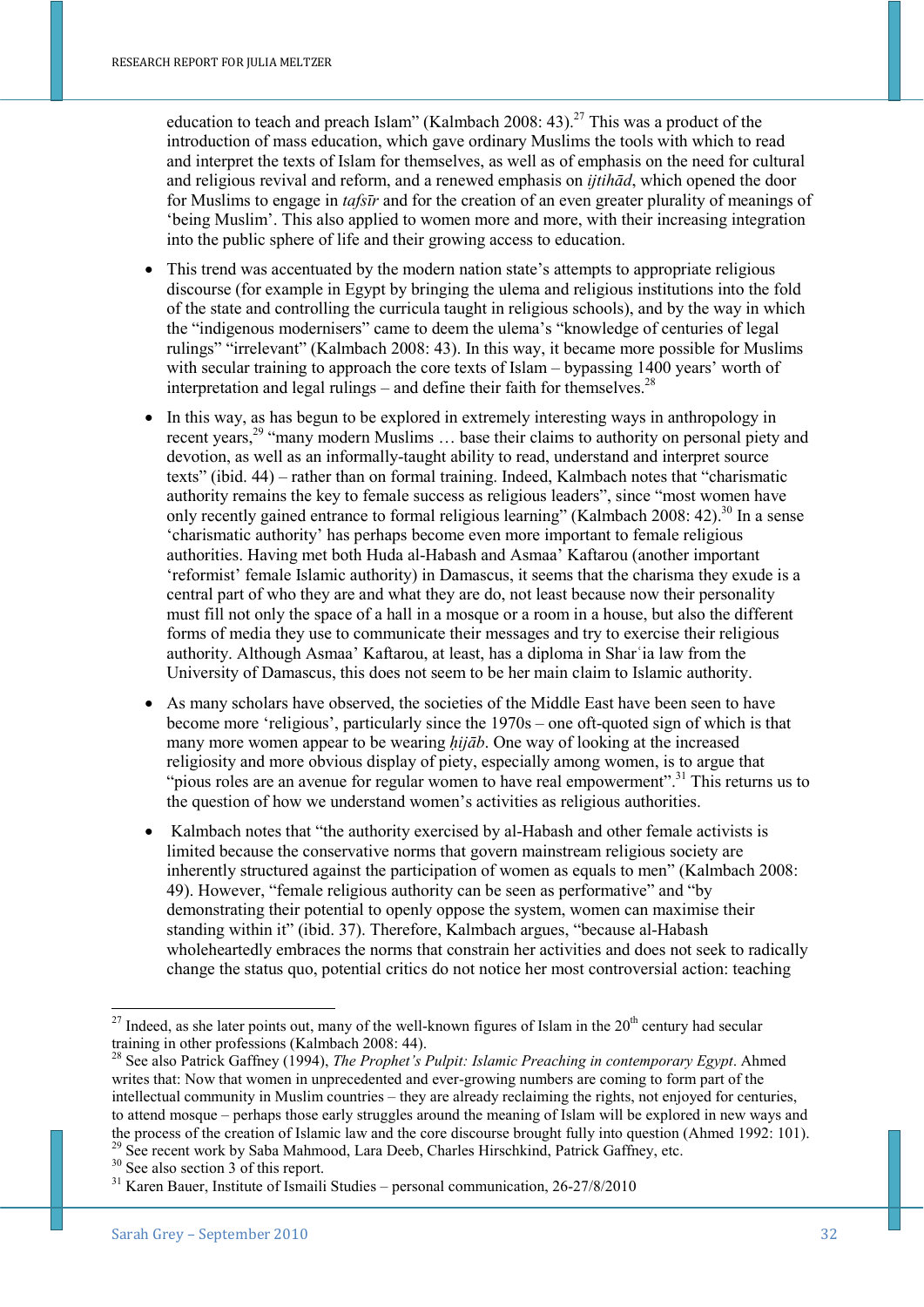women in a mosque" (ibid. 53). In this way, female religious authorities 'empowered' by the changes in social and religious authority are finding new ways, within a system inherently structured against the equal participation of women as religious leaders, to maximise their authority and (ibid. 52). It is within this context, perhaps, that we can understand the modern highly segregated nature of the mosque and religious space in general, in which women seem much more secluded than they were in the early Islamic period – as demonstrated by some of the evidence presented above.

• Most recently, the story of the entry of the *Qubaysiyāt* into the mosques of Damascus is a highly significant development. In 2006, the Syrian government gave this women's Islamic movement permission to teach women in mosques where previously they had been confined to teaching in private homes, giving 'female religious authority' in Syria a new characteristic. This matter may provide an interesting subject for discussion with Huda and Enas.

## **3. Looking at the Qur'ān**

A section from Karen Bauer's introduction to her article entitled 'The Male is Not Like the Female: The Question of Gender Equality in the Qur'ān' serves well as a preface to this section:

> One of the problems in understanding whether the Qur'ān treats men and women equally is that, although most scholars today argue for one ultimate position ('equality' or 'inequality'), it seems that the Qur'ān itself does not promote a single model: at times, women and men are treated equally, and at times they are not. More than half of the verses in the Qur'ān that refer to women come in the context of stories about prophets and significant events … In terms of their equality with men and personal empowerment, these women's stories diverge greatly … Other verses of the Qur'ān contain commands, or normative material from which laws can be derived. Like the verses that speak of specific women, Qur'ānic injunctions do not offer an exclusively egalitarian or hierarchical model. (Bauer 2009: 638)

Bauer's further explanation of three rough categories of scholars, grouped according to how they interpret certain verses of the Qur'ān, is also helpful as a reminder of the complex nature of asking questions to do with verses being used to back up either Islam's 'progressive' or 'regressive' elements:

> The traditionalists say the Qur'ān promotes certain marital hierarchies, but treats men and women as the same in human value; for this group, proper egalitarianism exists only in that realm, while certain hierarchies in this world are natural and just.

> The reformists agree that the Qur'ān promotes some hierarchies, but for them hierarchies are unjust and, therefore, the text of the Qur'ān itself is problematic.

The idealists reinterpret certain phrases in the Qur'ān to minimize differences between the sexes, but ultimately acknowledge that differences exist; for them, such differences are not unequal or unjust. (Bauer 2009: 639)

Some parts of the Qur'ān that are often singled out which speak about women in both 'progressive' and 'regressive' elements might be listed as below. It is essential to note, however, that all of these verses have been variously interpreted at different stages of history – some verses once thought emblematic of what some have understood as an inherent inequality between men and women proscribed in the Qur'ān, for example, being reinterpreted in the modern period. In particular, this has become a phenomenon among 'Islamic feminists' and others looking to demonstrate that Islam treats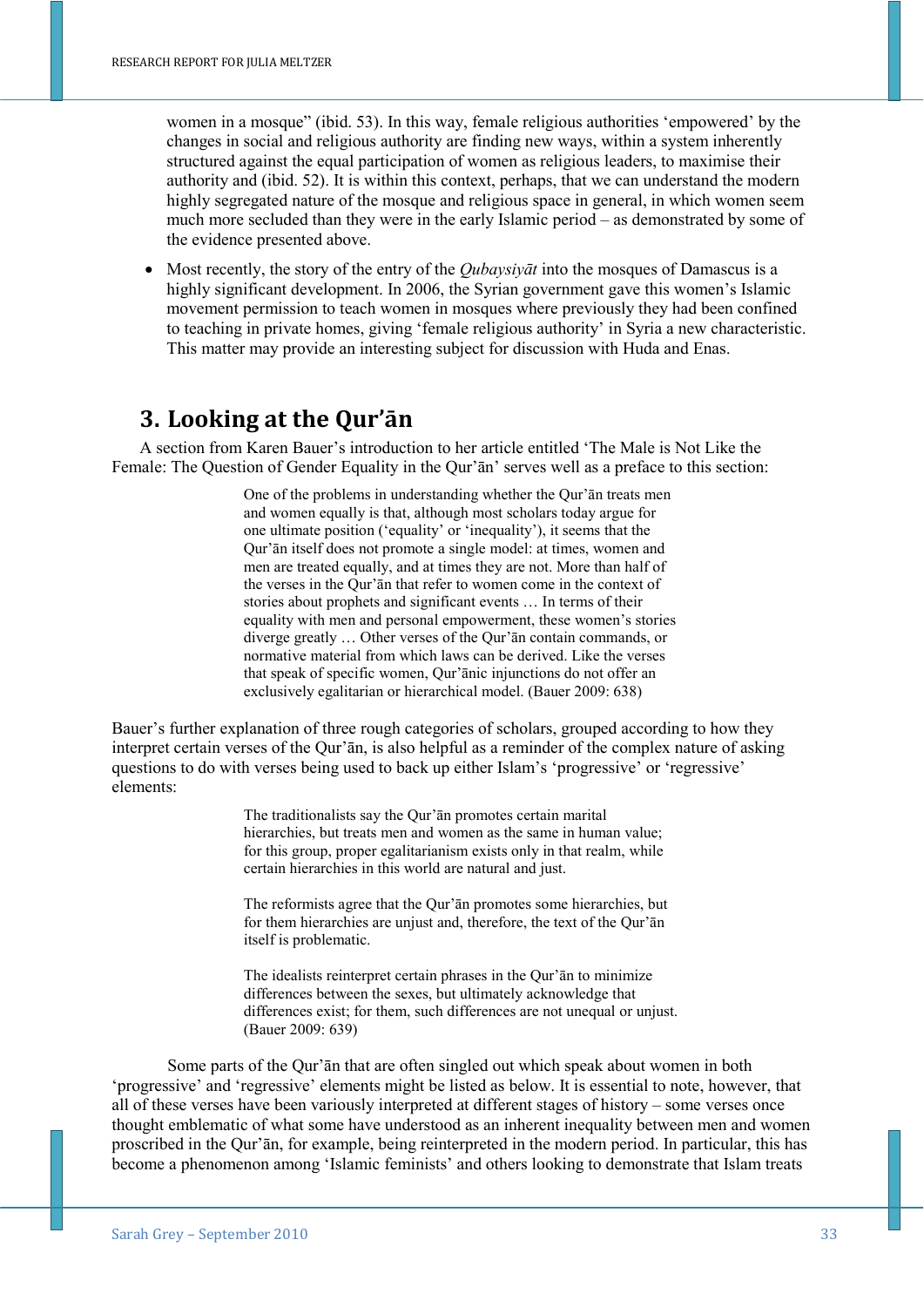men and women equally (see, for example, Bauer's discussion of this phenomenon, (Bauer 2009: 644) – and see below discussion of verses **Q 30:21** and **Q 4:1**, as examples).

It is also important to note here that many hadīth are often used to support or undermine women's rights – narratives of the behaviour of some of the Prophet's wives and Companions are often used to provide examples of equality in Islam.

#### *Qur'ānic verses that are often singled out to support women's rights*

- **Q 2:187** 'Lawful for you on the night of the fast is that you go into your wives; they are a raiment for you and you are a raiment for them' (translation from (Bauer 2009)), which some use to highlight the asymmetry of the marital relationship. It also indicates the reciprocity which is also a part of the relationship and can therefore be used to highlight equality, however – which it often is (especially in terms of highlighting the fact that women also have sexual desire).
- **Q 3:42** Mary was 'chosen above the World's women', she is "a strongly empowered figure", "a model of self-reliance" (Bauer 2009: 638)
- **Q 3:193** "And their Lord answers them: "I waste not the labor of any that labors among you, be you male or female – the one of you is as the other" (translation from (Petry 1983: 195)).
- **Q 4:36** "Do not covet that whereby God in bounty has preferred one of you above another. To the men a share from what they have earned, and to the women a share from what they have earned. And ask God of His bounty; God knows everything" (translation from (Petry 1983: 195)).
- **Q 4:127** declares "that it is impossible to do justice among a plurality of wives" (Hallaq 2009: 528). This verse is used to advocate that polygyny is not permissible.
- **Q 17:31** this verse condemns the pre-Islamic practice of female infanticide
- **Q 33:35** "Men and women who have surrendered [i.e., to God], believing men and believing women, obedient men and obedient women, truthful men and truthful women, enduring men and enduring women, humble men and humble women, men and women who give in charity, men who fast and women who fast, men and women who guard their private parts, men and women who remember God oft – for them God has prepared forgiveness and a mighty wage" (translation from (Berkey 1999: 101). This verse was revealed in response to Aisha's demand to know why it seemed that Qur'ānic language apparently only addressed men. The Prophet also explained that the ordinary language of the Qur'ān (i.e. which did not explicitly address 'men and women') was not intended to speak only to men, but included women also. This verse obviously has important implications for many aspects of equality between men and women.
- **Q 4:1** To do with the human being having been created from one 'soul' (*nafsin wāḥida*), as a pair, with no reference to one sex having been 'created from' the other (see Adam and Eve story below) – indicating the idea that man and woman are originally and inherently the same.

#### *Qur'ānic verses that are often singled out to limit women's rights*

- **Q 2:282** "O believers, when you contract a debt one upon another for a stated term, write it down.... And call in to witness two witnesses, men; or, if they be not men, then one man and two women, such witnesses as you approve of, lest one of the two [women] err, then the other will remind her" (Fadel 1997: 187) ("Muslim modernists have taken 'Abduh's lead in interpreting this verse as being the result of a temporal division of labor between the sexes" –  $\text{ibid:}$ )<sup>32</sup>

 $32$  It is interesting to compare different interpretations of this verse, and opinions on the matter in comparison with the acceptance of women's authority in transmitting hadīth, though the two are considered quite different: "Muslim jurists used the terms *shahāda* (testimony) and *ḥukm* (verdict) to distinguish discourse that had political consequences from the normative discourse that was described with the terms *riwāya* (narration) and *fatwa* (non-binding legal opinion)" (Fadel 1997: 188), such that "the narration of normative statements, unlike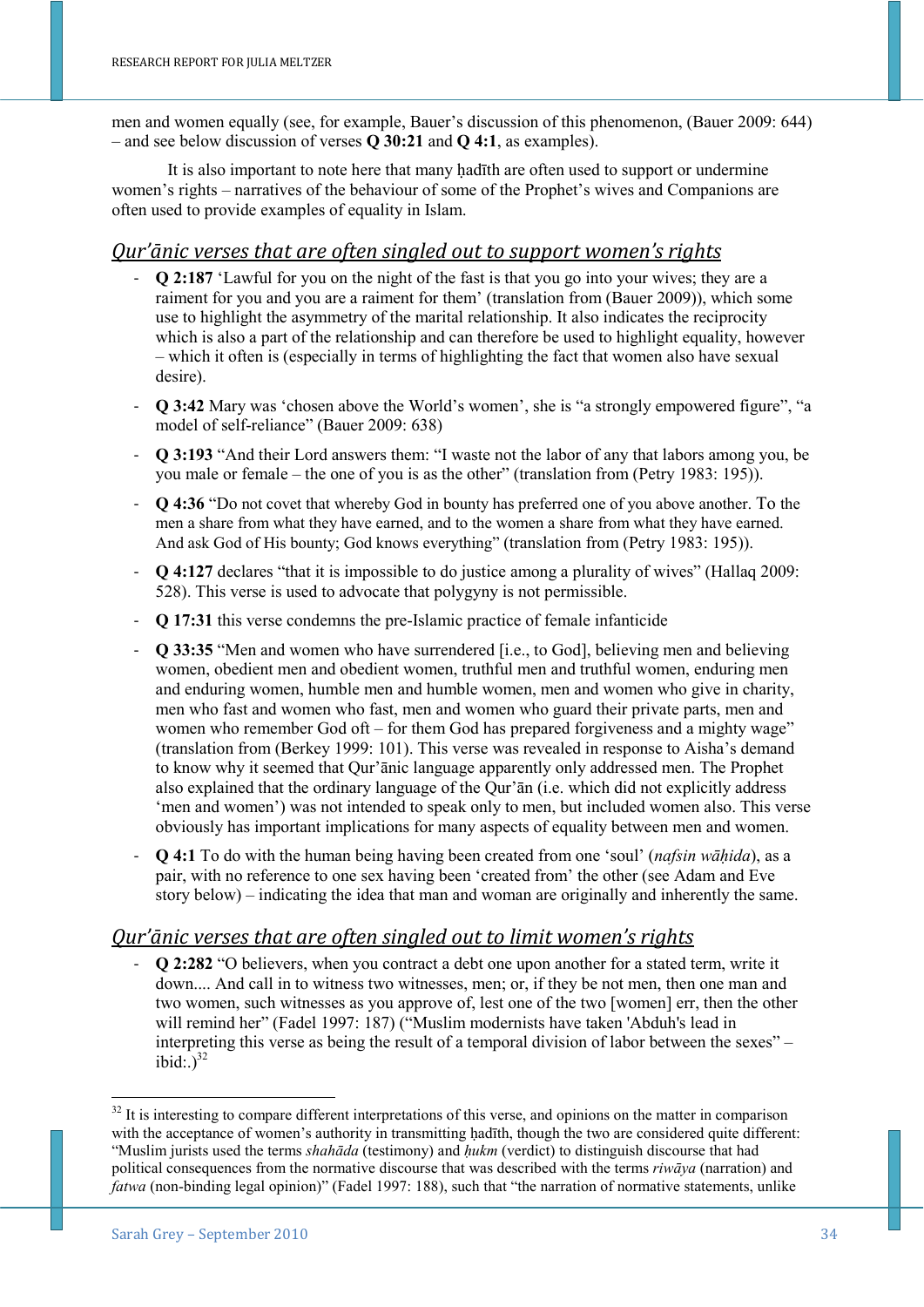- **Q 4:3** "If you fear that you will not be able to deal justly with the orphans, then marry the women [among them] who seem good to you, two, three, or four; but if you fear you cannot deal with them equitably, then marry only one, or those whom your right hands possess [i.e., captives] – that makes it less likely you will be unjust" (translation from (Berkey 1999: 99). This verse has been used to justify polygyny. Another interpretation has been, however, that this verse in fact provides a mechanism of protection for widowed or divorced women with children (since orphan, *yetīm*, in Arabic means a child having only a mother *or* a father, or neither, which differs from its meaning in English), and that it is *only* permissible in these circumstances.
- **Q 4:11** This verse says that sons receive twice daughters' share in inheritance (in fact there are around 30 different cases of inheritance shares, and it is only in the case of sons and daughters, sisters and brothers, that a female inheritor inherits half of what the male inheritor inherits). This verse is also used, by those who perceive the man's duty to look after and provide for the women as just and fair, to highlight the justice in the Our'an.
- **Q 4:34** Seems to explain how and why the system of inheritance outlined in the Qur'ān is just. 'Men are *qaww*a*m*u*n* [supporters, maintainers] over women, because of what God has given the one more than the other, and because of what they spend of their wealth' (translation in (Bauer 2009: 640). Later in the *sūra* (verse 38): 'when you fear *nush*u*z* from them [the wives], admonish them, abandon them in the beds, and beat them; and if they obey you, do not seek a way against them.' *Nush*u*z* "could mean a number of things, including rebelliousness or disagreement". In her discussion of this verse, Bauer concludes that, "although the verse has certain ambiguous points, it clearly sets up a hierarchy in the marriage where women should obey their husbands", and that overall, in the case of *nushūz*, men and women do not have equal rights accorded to them in the Qur'ān (see also verse Q 4:128) (Bauer 2009: 640). This debate takes us into the question of marriage as a contract, and the place of love in the relationship.<sup>33</sup>
- **Q 15:71** Lot offers his daughters in marriage to his people (no evidence of his daughters having any involvement in decisions deciding their fate, see (Bauer 2009: 638))
- **Q 28:27-28** Moses' marriage to the daughter of a farmer he works for again, no evidence of the daughter involved having any choice in this matter, see (Bauer 2009: 638).
- **Q 30:21** "One of His signs is that He created mates for you from yourselves, that you may find rest in them. And He put between you love and compassion; most surely there are signs in this for a people who reflect." This verse has been used (though the verse itself is not often cited, though the reference to a story of Eve having been created from Adam's rib) to contribute to an androcentric reading of the Qur'ān. Bauer notes, however, that "the gender-neutral interpretation, humans have mates which were created for them, of the same substance as them; the purpose of having a mate is to find rest, love and compassion" (Bauer 2009: 645).
- **Q 24:31** "And say to the believing women, that they cast down their eyes and guard their private parts, and reveal not their adornment save such as is outward; and let them cast their veils [*khimār*] over their bosoms, and not reveal their adornment save to their husbands, or their fathers, or their husbands' fathers, or their sons, or their husbands' sons, or their brothers, or their brothers' sons, or their sisters' sons, or their women, or what their right hands own [i.e.,

testimony, was explicitly gender-neutral. Thus, Fatima's narration of a Prophetic saying or precedent would be as probative as ʿAli's, assuming that both narrators were credible (*ʿadl*)", while different conditions for testimony are maintained for men and women (Fadel 1997: 189). See Fadel's article for an interesting exploration of scholars' understanding of the idea that the testimony of two women is necessary where there are not two men, and problematisation of any simple explanation of this – in which a particularly important point is made (among others) regarding the fact that guidelines for witnesses in matters of dispute depend on each sex's likely knowledge of the matter (i.e. men are not accepted as witnesses in matters requiring knowledge of matters of childbirth, for example).

<sup>33</sup> Some scholars understand the obedience women owe to men as *only* in terms of their sexual duties – feelings or expressions of love cannot be commanded. Bauer points out that this can be taken to "protect their interests, albeit not by modern standards of human rights" (Bauer 2009: 642).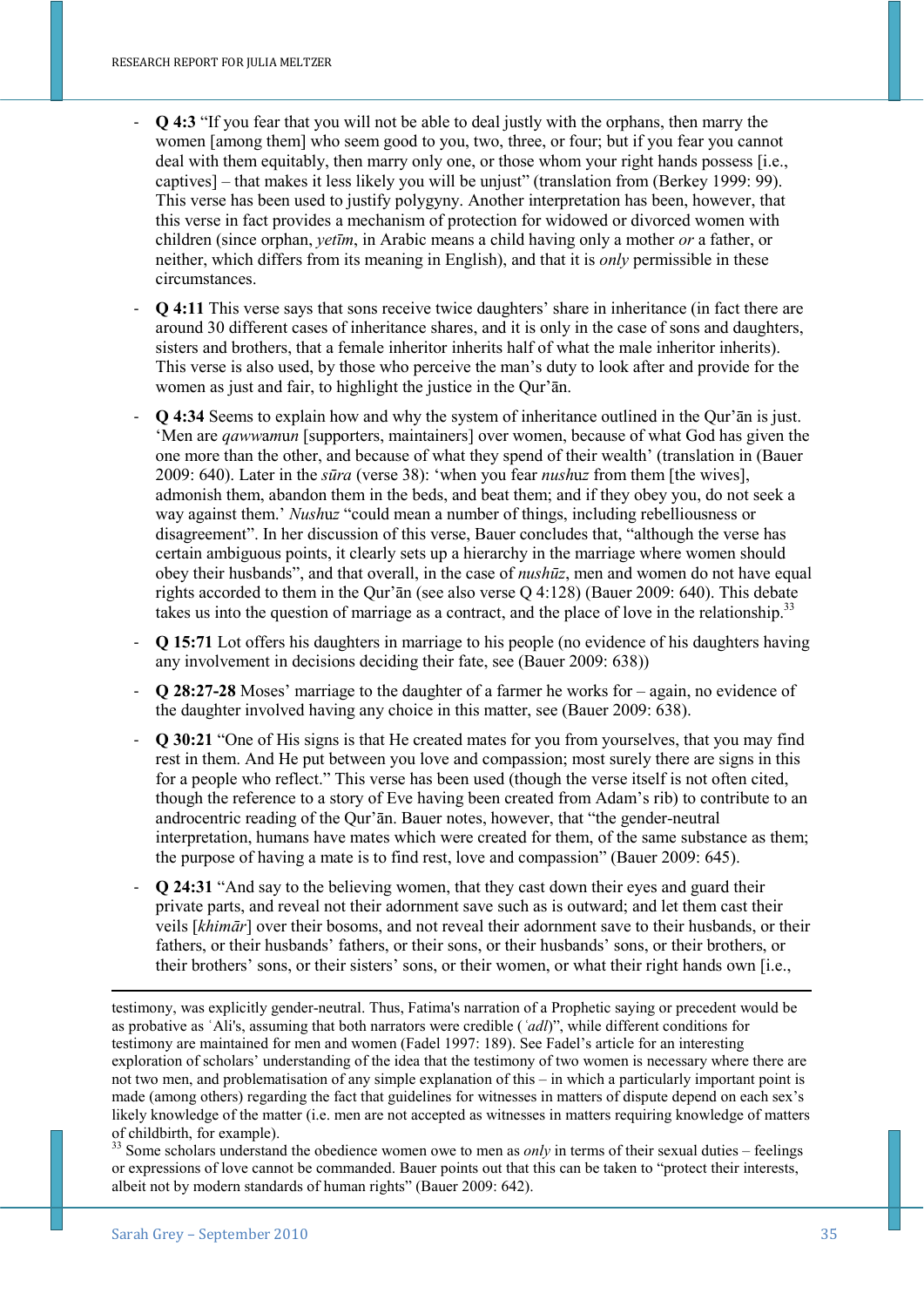their slaves], or such men as attend them, nor having sexual desire, or children who have not yet attained knowledge of women's private parts; nor let them stamp their feet, so that their hidden ornament may be known. And turn all together to God, O you believers; haply so you will prosper" (translation from (Berkey 1999: 102).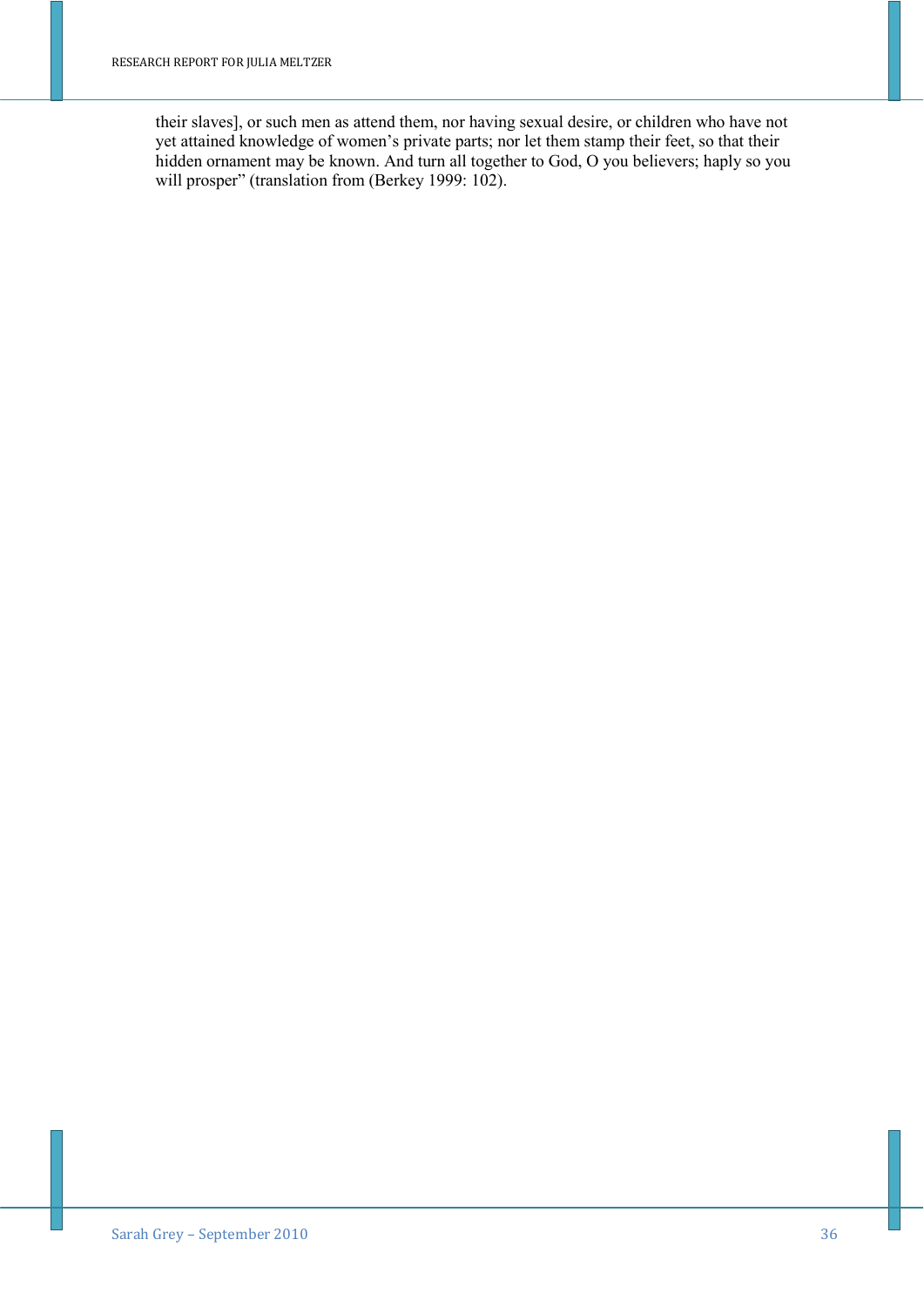# **Bibliography**

Should you have the time to do so, it may be worth you having a look at the following sources: a few chapters of (Roded 1994); (Sayeed 2002); sections of (Nadwi 2007); and (Kalmbach 2008). They are all referred to in this report – see bibliography below – but you may benefit from a fuller understanding of some of the issues included in the original sources.

- Abou-Bakr, O. (2003). "Teaching the words of the Prophet: Women instructors of the hadith (fourteenth and fifteenth centuries)." Hawwa 1(3): 306-328.
- Ahmed, L. (1992). Women and Gender in Islam: Historical Roots of a Modern Debate. New Haven & London, Yale University Press.
- Bauer, K. (2009). "The Male is Not Like the Female (Q 3:36): The Question of Gender Egalitarianism in the Qur'ān." Religion Compass 3(4): 637–654.
- Berkey, J. (1992). The Transmission of Knowledge in Medieval Cairo. Princeton, Princeton University Press.
- Berkey, J. (1999). Women in Medieval Islamic Society. Women and medieval western European Culture. L. E. Mitchell. New York; London, Garland Publishing Co.**:** 95- 111.
- Chamberlain, M. (1994). Knowledge and social practice in medieval Damascus, 1190-1350. Cambridge, Cambridge University Press.
- Fadel, M. (1997). "Two Women, One Man: Knowledge, Powre, and Gender in Medieval Sunni Legal Thought." International Journal of Middle East Studies 29: 185-204.
- Hallaq, W. (2009). Shari'a: Theory, Practice, Transformations. Cambridge, Cambridge University Press.
- Hambly, G. R. G. (1998). Becoming Visible: Medieval Islamic Women in Historiography and History. Women in the Medieval Islamic World. G. R. G. Hambly. London, Macmillan Press Ltd.**:** 3-29.

Humphreys, S. (1994). "Women as Patrons of Religious Architecture." Muqarnas 11: 35-54.

- Kalmbach, H. (2008). "Social and Religious Change in Damascus: Once Case of Female Islamic Religious Authority." British Journal of Middle Eastern Studies 35(1): 37-57.
- Lutfi, H. (1981). "Al-Sakhawi's *Kitab al-Nisa'* as a Source for the Social and Economic History of Muslim Women during the Fifteenth Century A.D." Muslim World 71(2): 104-124.
- Nadwi, M. A. (2007). al-Muhaddithat: the women scholars in Islam. Oxford, Interface Publications Ltd. .
- Petry, C. (1983). "A Paradox of Patronage." The Muslim World 73(3-4): 195-201.
- Roded, R. (1994). Women in Islamic biographical collections : from Ibn Sad̀ to Who's Who. Boulder, Colo ; London, Lynne Rienner.
- Sayeed, A. (2002). "Women and Ḥadīth Transmission Two Case Studies from Mamluk Damascus." Studia Islamica 95: 71-94.